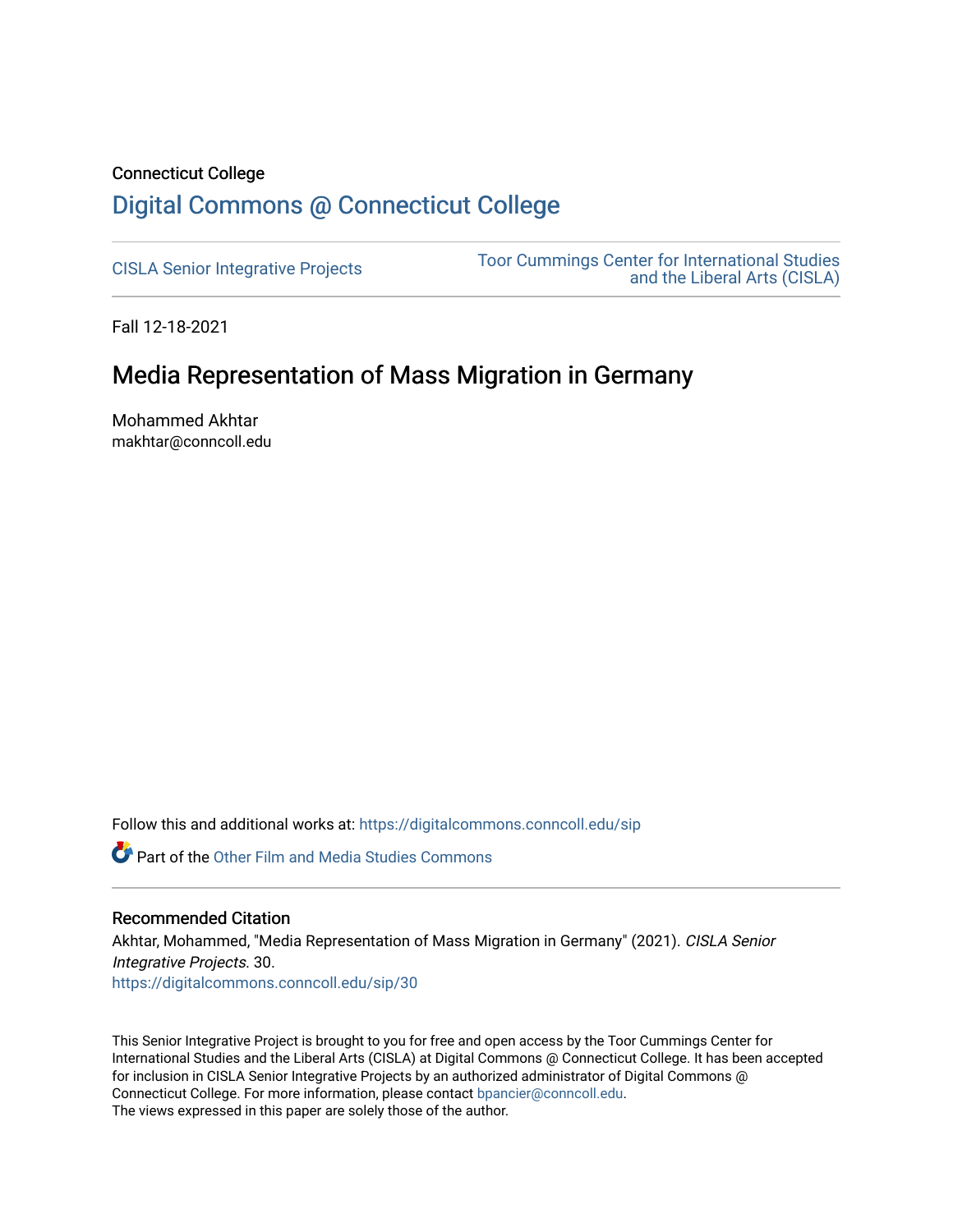# **Media Representation of Mass Migration in Germany**

Aquib Akhtar

Toor Cummings Center for International Studies and the Libreral Arts

German Studies Department Senior Integrative Project

Professor Suzuko Knott

December 17, 2021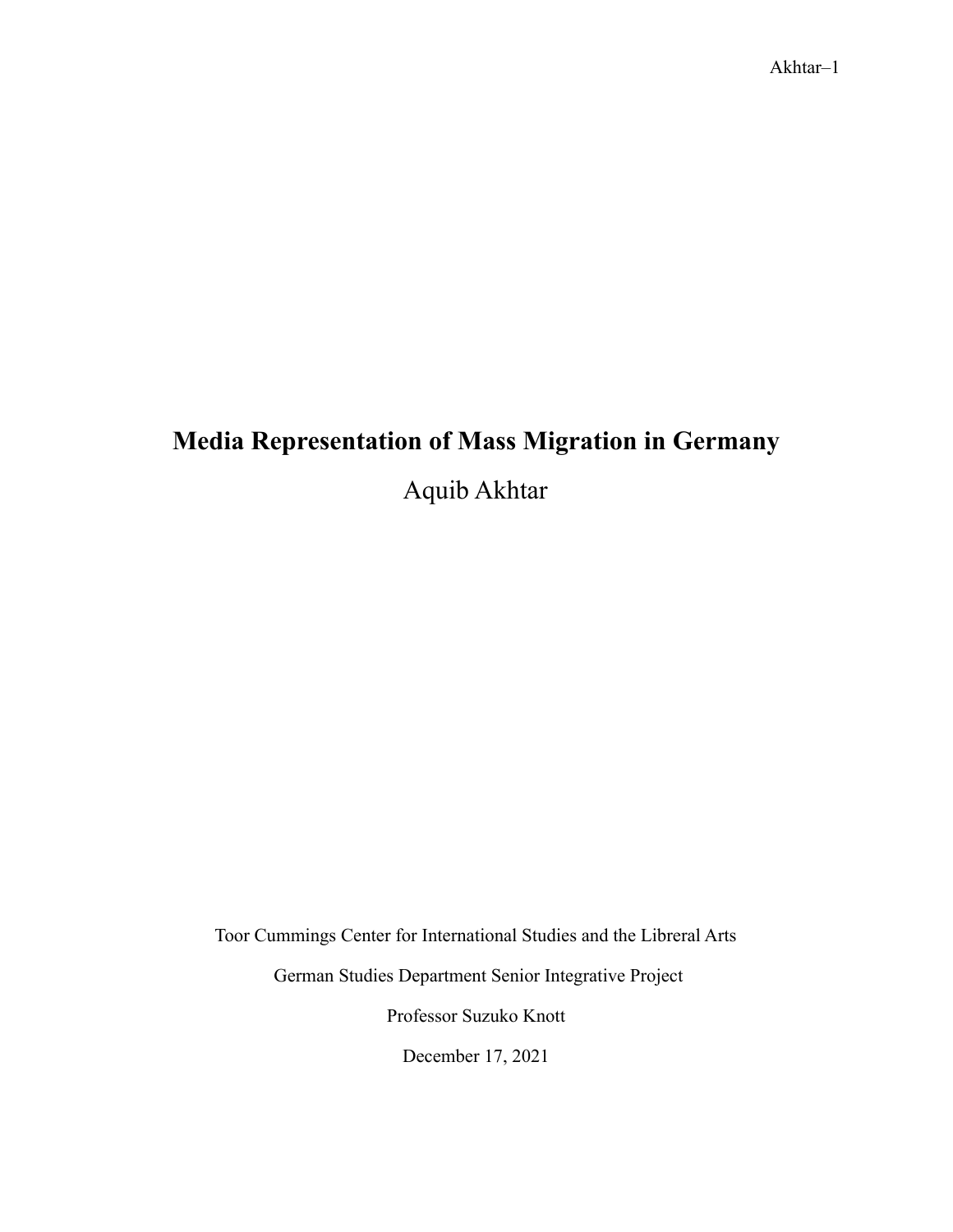# Acknowledgments

<span id="page-2-0"></span>This project would not exist without the support and love of many people. I would first like to thank my advisor Professor Suzuko Knott for supporting me through this project. It has been a long journey to bring this together and she supported me through every hurdle and roadblock. Professor Suzuko Knott's dedication to supporting me through this is unparalleled. I would like to thank all of my professors who have guided me through college and would like to extend my thanks to the whole German Studies department in supporting my growth as a student. Finally I would like to acknowledge that this project would not be complete without the love and unwavering support by my family and friends. Thank you.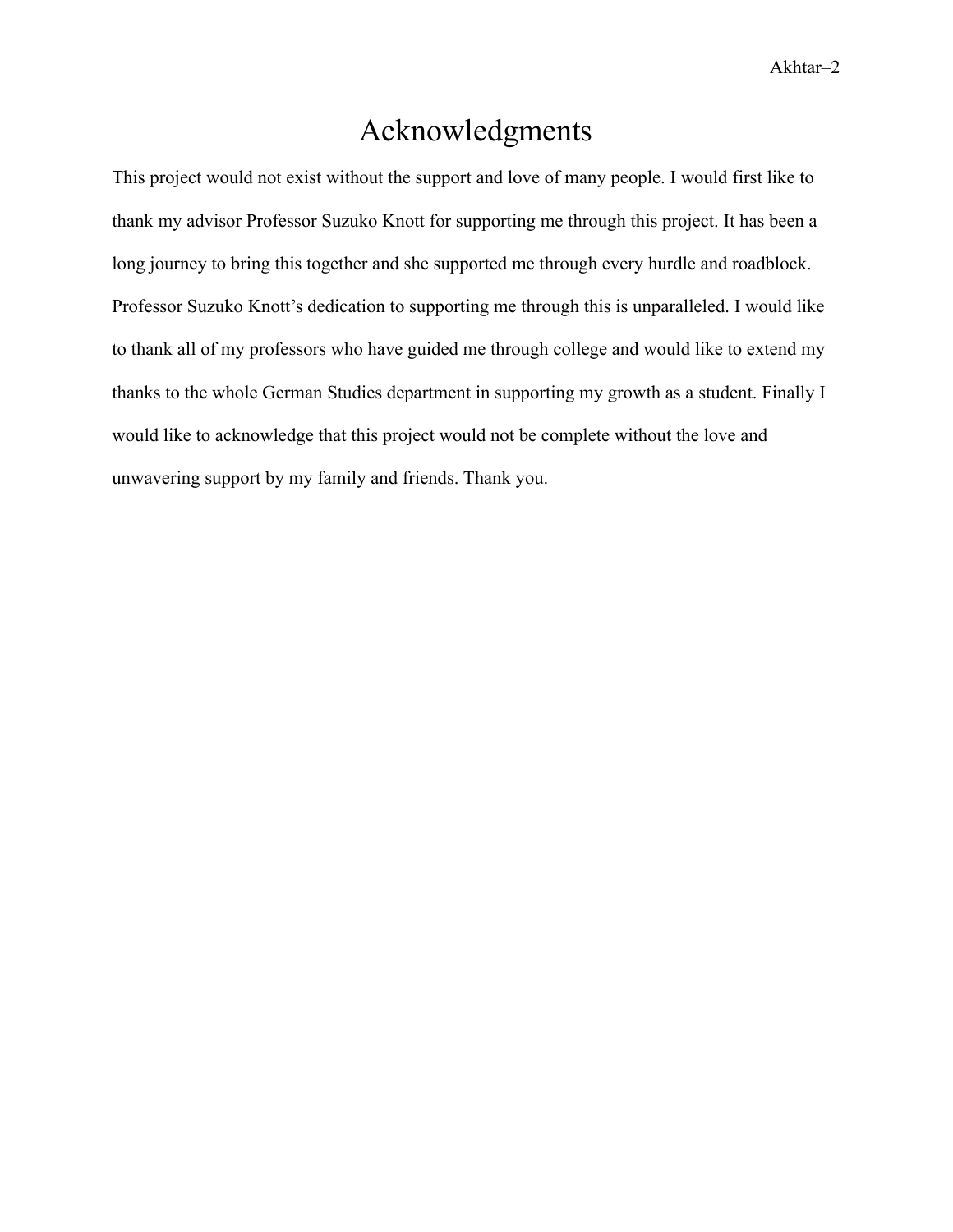| <b>Contents</b>                              |    |
|----------------------------------------------|----|
| <b>Acknowledgments</b>                       | 2  |
| Introduction                                 | 4  |
| <b>Section 1</b>                             | 7  |
| The background to the Guest Worker Programme | 7  |
| Putting Germany in a lens                    | 7  |
| What was the Guest Worker Programme?         | 9  |
| What was being German?                       | 11 |
| The Turkish Experience                       | 12 |
| Who were the Turkish guest workers?          | 12 |
| What was the early experience?               | 13 |
| The Journey                                  | 13 |
| The First Days                               | 13 |
| Turkish Germans in their space               | 14 |
| At work                                      | 15 |
| Women                                        | 16 |
| Children                                     | 17 |
| What did the media have to say?              | 18 |
| Initial media                                | 18 |
| <b>Section 2</b>                             | 20 |
| The Refugee Crisis Explained                 | 20 |
| How to understand the papers?                | 21 |
| The Five Filters                             | 21 |
| More theoretical frames                      | 25 |
| How do people view the media?                | 28 |
| The Papers                                   | 29 |
| Die Zeit                                     | 30 |
| Frankfurter Allgemeine Zeitung               | 32 |
| Handelsblatt                                 | 34 |
| Süddeutsche Zeitung                          | 36 |
| Das Bild                                     | 37 |
| Deutsche Welle                               | 39 |
| Stern.de                                     | 41 |
| <b>Section 3</b>                             | 42 |
| What was happening before compared to now?   | 43 |
| Why is this happening?                       | 43 |
| Limitations                                  | 44 |
| Conclusion                                   | 46 |
| <b>CISLA Addendum</b>                        | 48 |
| <b>Works Cited</b>                           | 55 |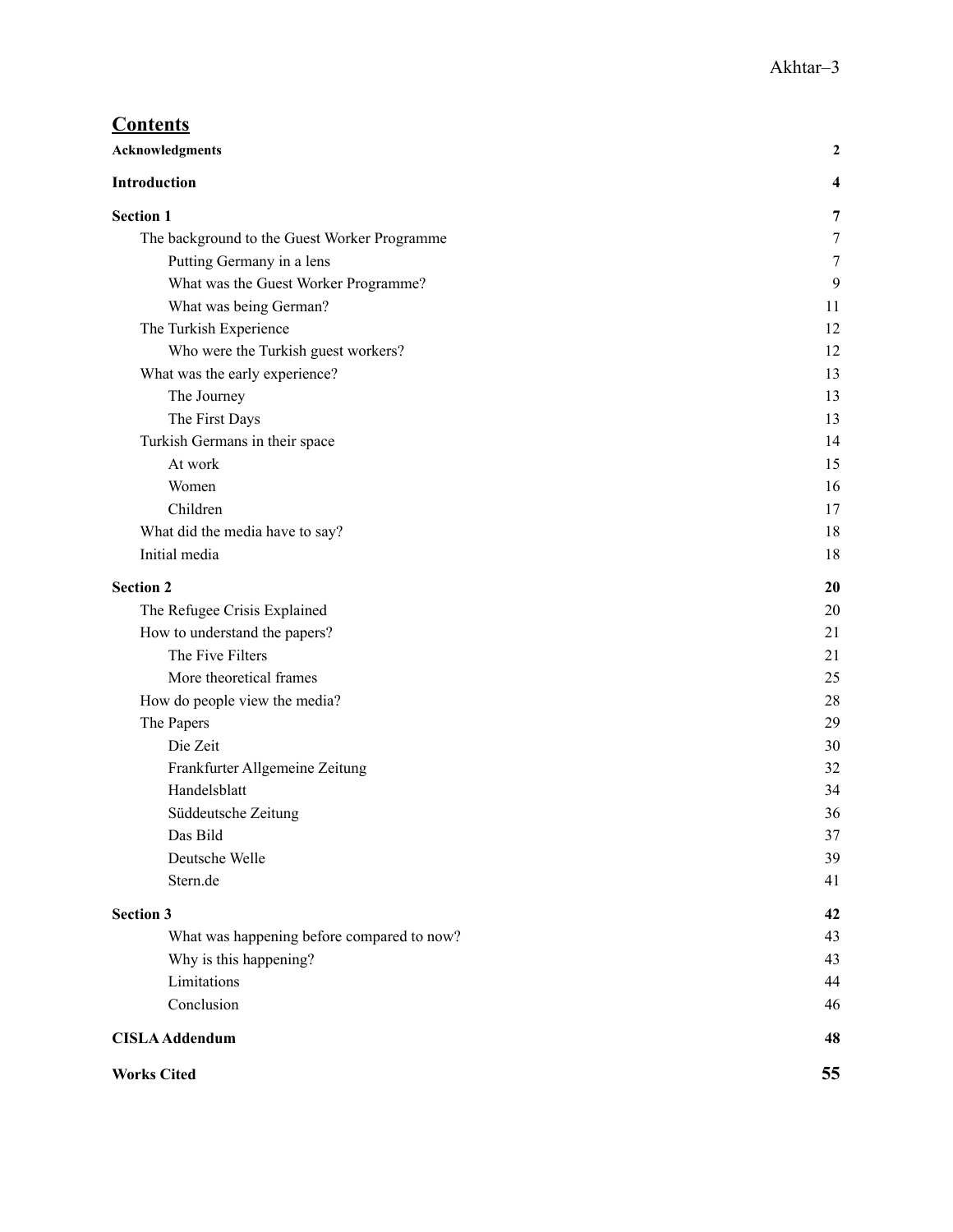# <span id="page-4-0"></span>Introduction

*According to the United Nations High Commissioner for Refugees more than 82 million people are displaced today. This is the highest number since the end of World War II <sup>1</sup>* .

I would wake up every morning anticipating the bus for school, while I would wait, the news would be on keeping me company. In my town in Manchester, UK the popular morning news show was BBC Breakfast. A government owned, but not ran, media company that has expanded worldwide and is considered a reputable source. I can't remember the first time that I heard about the refugee crisis on the television, but all I know is that soon it was dominant in the constant news cycle. It penetrated classes at school, conversations with friends and was a prominent force for political discussion for 16 year olds.

I come from a multicultural background, a family with mixed ethnicities and a history of immigration. In the short family history I have access to, not a single generation has stayed in one country for more than one generation. I come from a working class family, dedicated to improving the lives of ourselves and those around us. Growing up I had access to education that my parents did not. I was able to develop critical thinking and explore topics that those that came before me never had the chance to. Growing up I always taught to care about those around me and to help wherever I could.

While I can't in good conscience say I have helped every single time I was able to, I am able to say that I have developed at least some level of concern for the world around me. The refugee

<sup>&</sup>lt;sup>1</sup> ("Teaching about Refugees")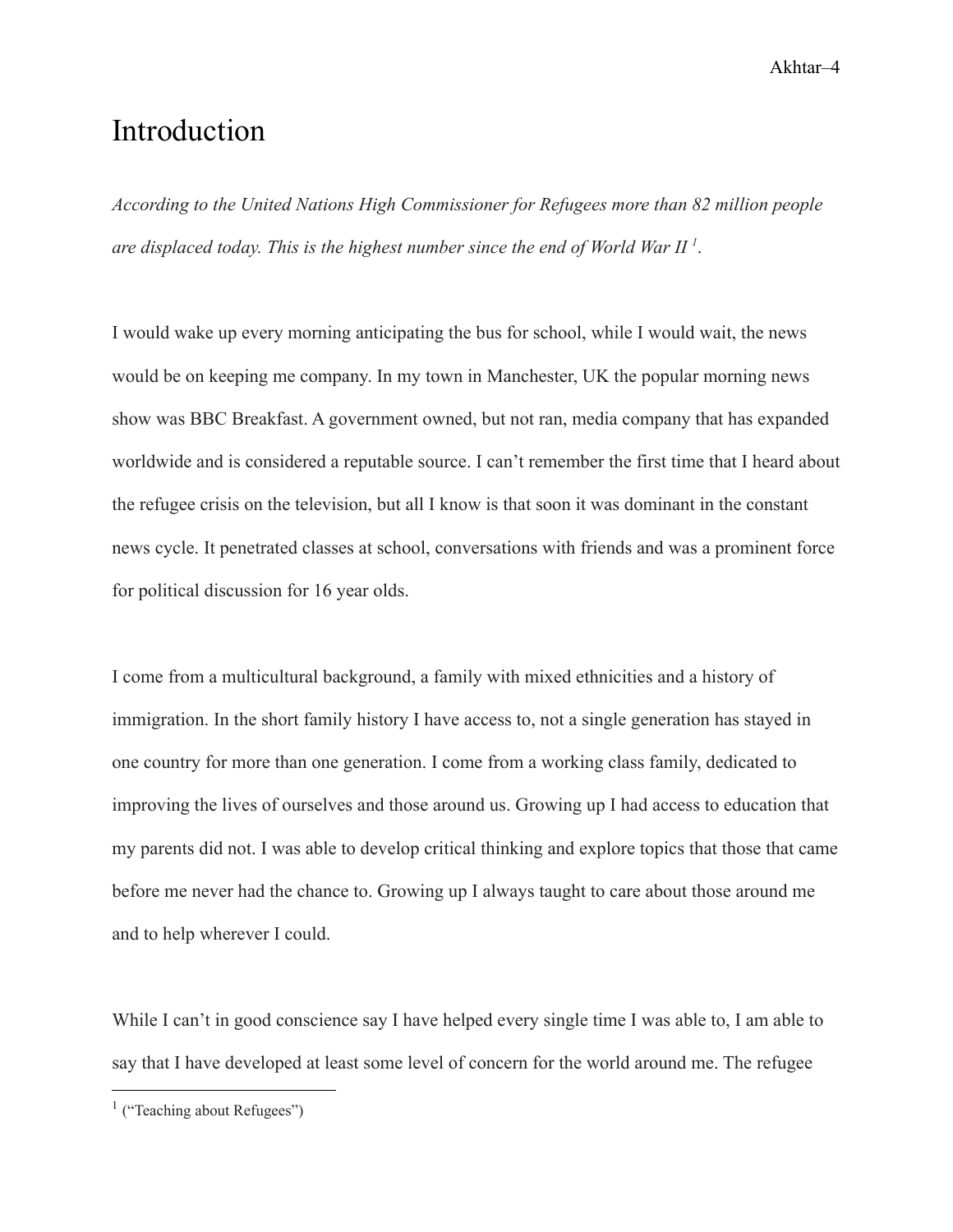crisis on the news for me was upsetting. It was around this time where I began to explore my political affiliations and the things I thought needed changing in the world. Coming from my family's history of immigration I am also pan-european and hold citizenship in several european countries. I am privileged to be able to locate and relocate in some of the most developed countries in the world without hassle. So when the UK was refusing to accept refugees from France, I was angry. I did all I could as a 16 year old, and later an 18 year old. I would protest and get involved with private charity to help wherever possible. Hitting 18 I began to fulfil my duty and voted in every election I could.

Of course my innate desire to explore the world kicked in and I found myself applying to colleges in the USA and left my home to learn more about the world and how people think. Liberal arts was a whole new experience that really threw me off. I found stable ground and started to take a good variety of courses. I decided to take German knowing that I was interested only because I had been reading so much about the country in the news. I enjoyed the language, and as I explored my academic interests further it stayed with me, until I decided that I needed to explore my curiosity for the refugee crisis. Having the affinity for those who have left homes behind I wanted to explore how these populations were accepted and perceived as they arrived. The phrase itself ' the refugee crisis' can be a heavy point of contention. For the purpose of this senior integrative project I see the 'crisis' defined by Europe's handling of it. In no way do I mean that the 'crisis' is the influx of people.

The culmination to these interests and this journey is this senior integrative project. In this research project I will explore the presentation and the tactics of the media in two key mass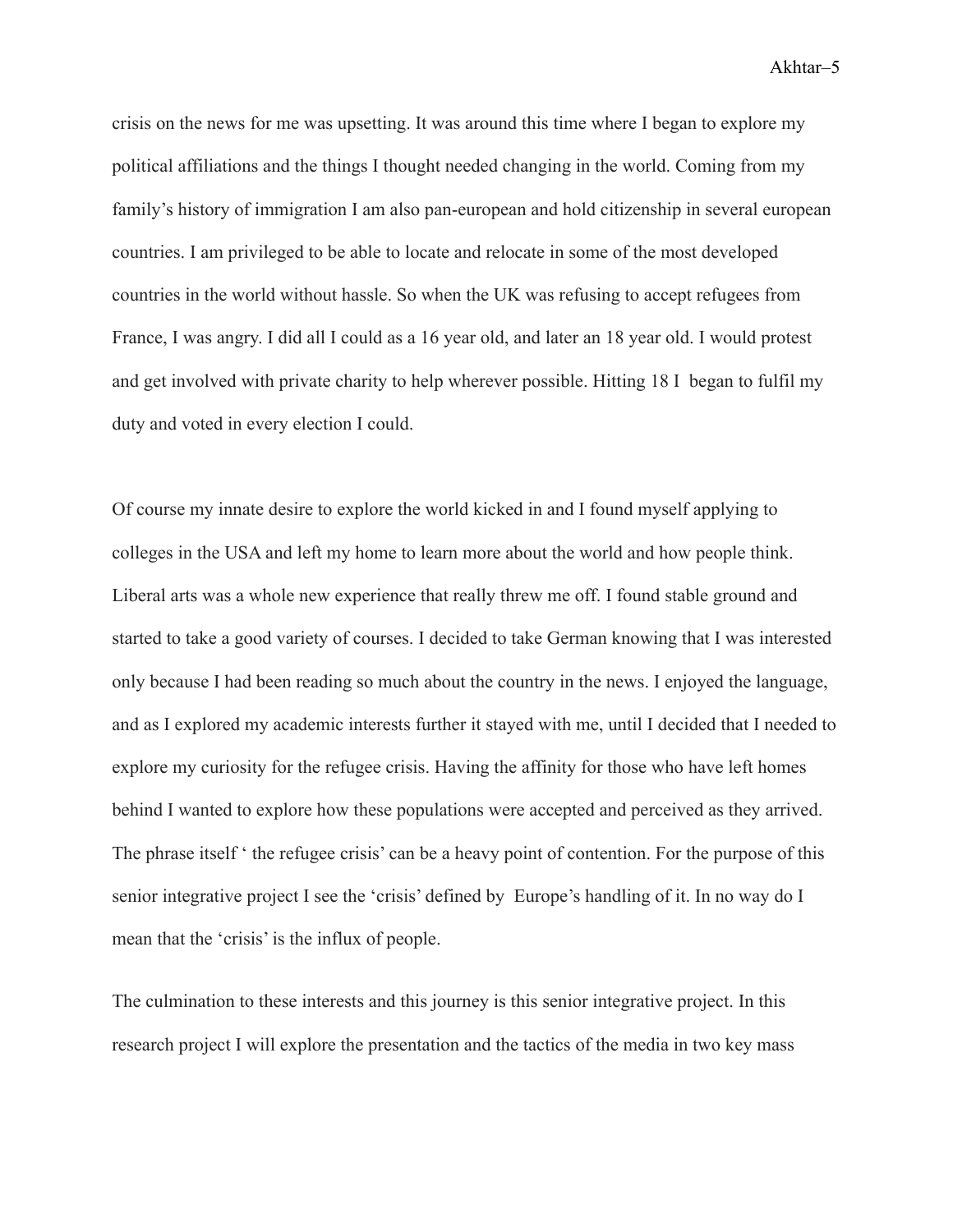migrations in Germany's history- the Turkish Guest Worker Programme and the refugee crisis I grew up around.

The research project will explore articles and their content. How they portray refugees, headline usage and word usage. Some of the theoretical models I introduce require knowledge of the functioning behind a publication. Background functioning of a newspaper is private and hence difficult to obtain. Therefore any theories requiring this information will not be present in this research project. My hope is that by exploring the newspapers and their online platforms in this case study and analysing them through the media theory lenses we can learn to be conscious of these methods as we interact with the media.

The Federal Republic of Germany *(Bundesrepublik Deutschland)* has a long and sophisticated past. There have been elements of the nation's culture which bleed through from this past.The concepts of Heimat and national identity are the biggest elements to still be present. Both of these terms are difficult to define, and are in some cases negatively used to exclude those from belonging in Germany. Because of this long, winding past, it can be easy to get distracted by its history. In order to accurately frame this project we must keep it within its scope. For this reason the lens I will examine Germany's history through will start in the post-war period where the need for guest workers arises.

The articles I will be analysing will be looked at in a variety of ways. I will explore the language used, any imagery included and if there are common themes and threads between multiple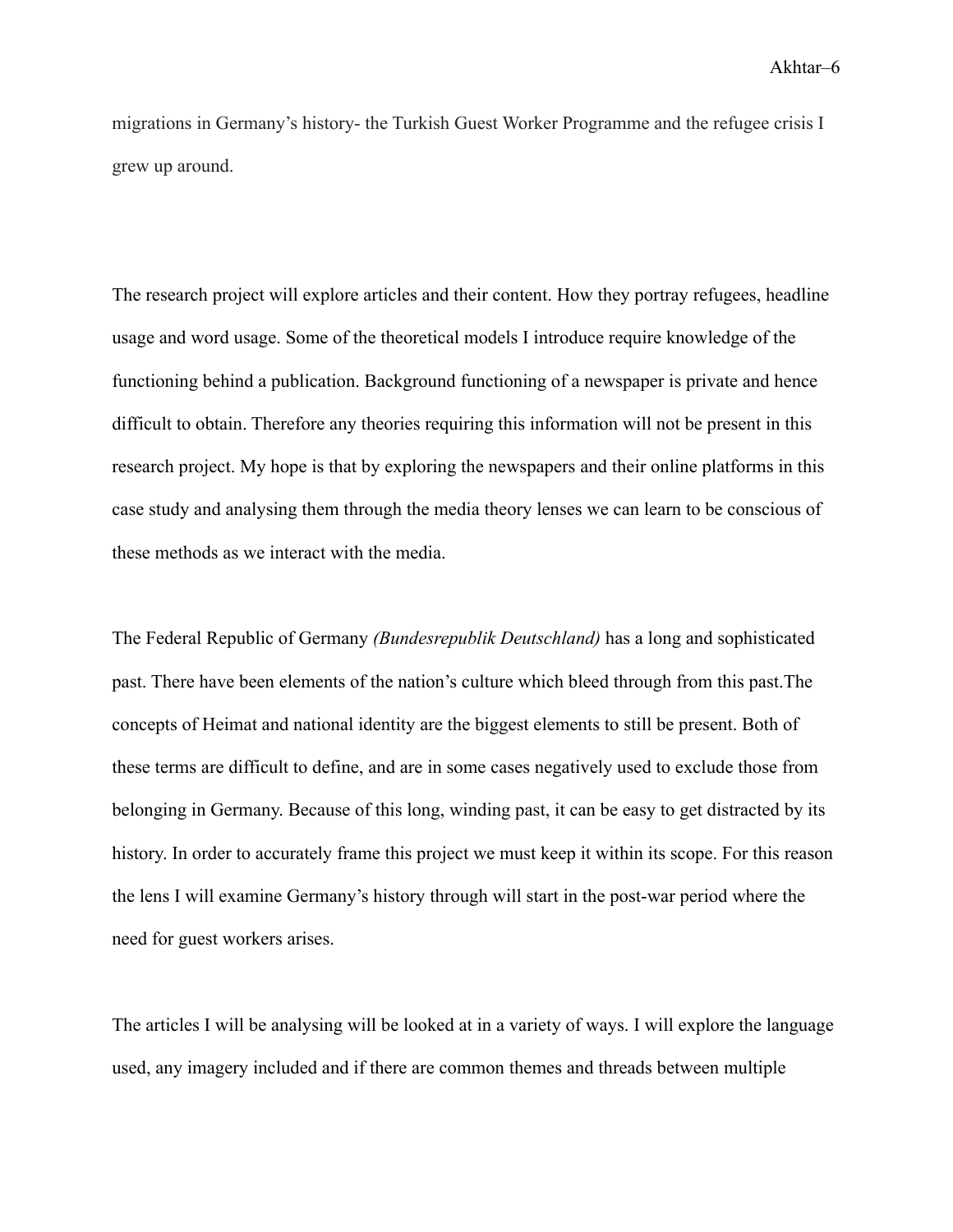institutions or articles. I will also explore the articles and newspapers through a media studies lens. Some of these theories will touch on the significance of paper versus digital media, others will focus on how we as a population interact with the media. I will also begin to look at the works of key academics in the field, such as Marshall McLuhan and how his theories are still mostly relevant, but have been expanded and modified by theorists like Dominic Boyer to fit in the contemporary scene.

# <span id="page-7-0"></span>Section 1

## <span id="page-7-1"></span>The background to the Guest Worker Programme

<span id="page-7-2"></span>Putting Germany in a lens

We arrived to barracks with shared bathrooms and kitchens in the middle. It was for me as an Italian -- I don't want to say that living conditions were so good in Italy -- but wooden barracks were something incomprehensible for us. (Antachopoulos)

The first Guest Worker Programme was approved in December 1955. The doors to Germany's struggling economy were opened. Before the Turkish guest workers, the focal point of this section, arrived the Italians. Italy was the first nation to enter into a bi-lateral agreement with the former West German Republic (Martin 2). Coming out of the war Germany had a shortage of workers and a country to rebuild. Italy on the other hand had a surplus of workers. Naturally an agreement was made. Soon documents were signed and people began to move.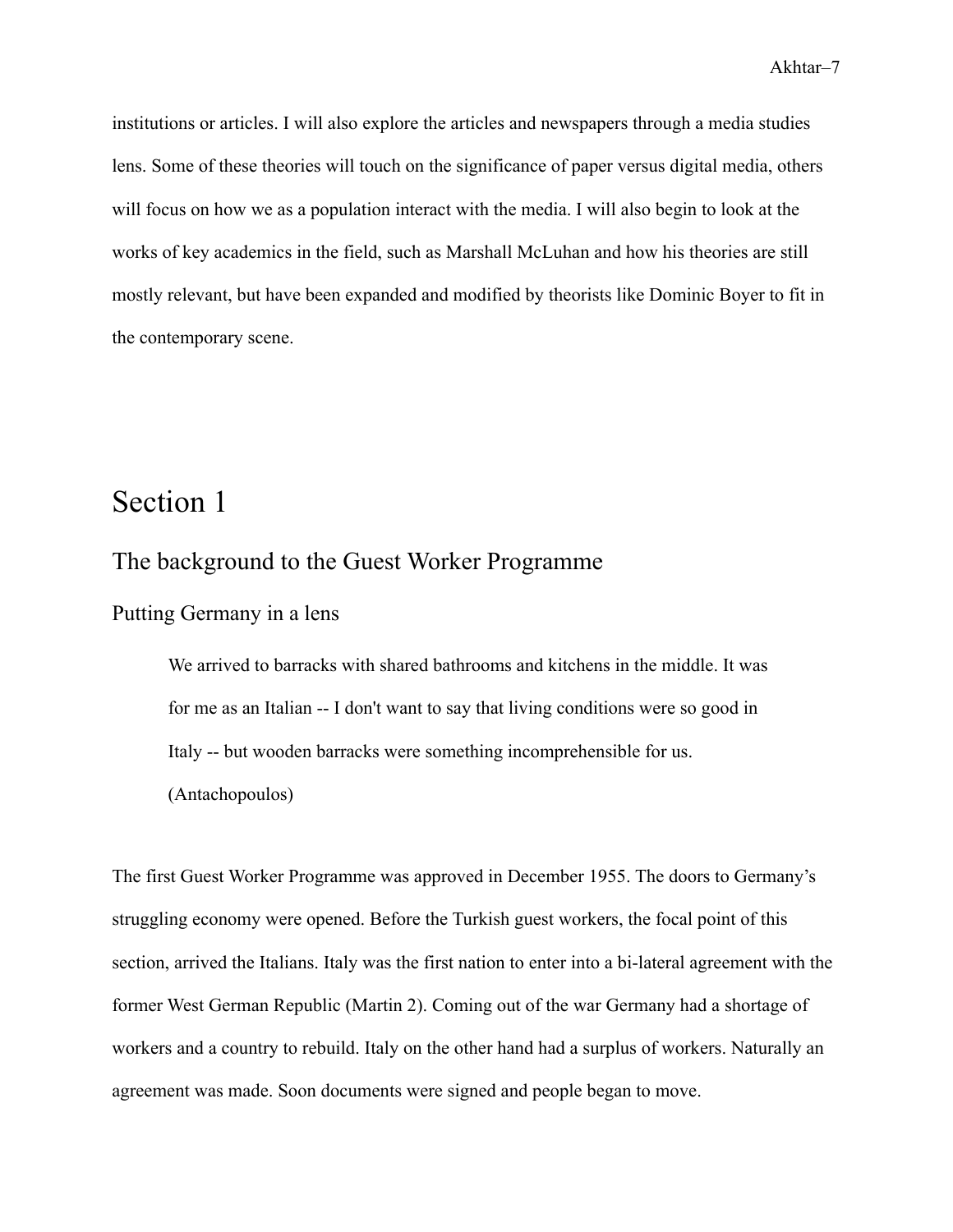After the war, the former West German Republic desired little more than to rebuild its economy. Much of the country had to be rebuilt, which required manual, hard labour. Firstly there were programmes that tried to employ people to work to clear up the rubble across Germany. The aptly named Trümmerfrauen<sup>2</sup> were some of the first to be tasked with this. While these women were decorated as heroes later on, the actual effect they had has been blown out of proportion (Damaschke). Many women and men eventually felt like this task was reminiscent of work required by political prisoners and started to see it as a punishment (Damaschke). So while much of the clearing was done, there was still a need to introduce new workers to the economy.

This 'unskilled' work was one of the few things that triggered the first Guest Worker Programme. The new republic was also receiving assistance from other nations in the form of assistance packages, the most famous of which being the Marshall Plan.The Marshall Plan specifically provided money to nations rebuilding from the war to protect their commitment to democracy ("Marshall Plan | Summary & Significance"). This commitment was held up as a direct confrontation to the USSR and the spread of communism as a national ideology ("Marshall Plan | Summary  $\&$  Significance"). This worked in tandem with the domino theory that allowing one nation to adopt communism would have a knock-on effect (Bell). Later this would be the reason why Turkey's involvement in the Guest Worker Programme would be cemented. At this point it is important to note that Germany is not one whole nation. It exists in the form of the Western Federal Republic of Germany and the Eastern German Democratic Republic. While ultimately it will be the former West that entered into a deal with Turkey, the

<sup>2</sup> "Rubble Women'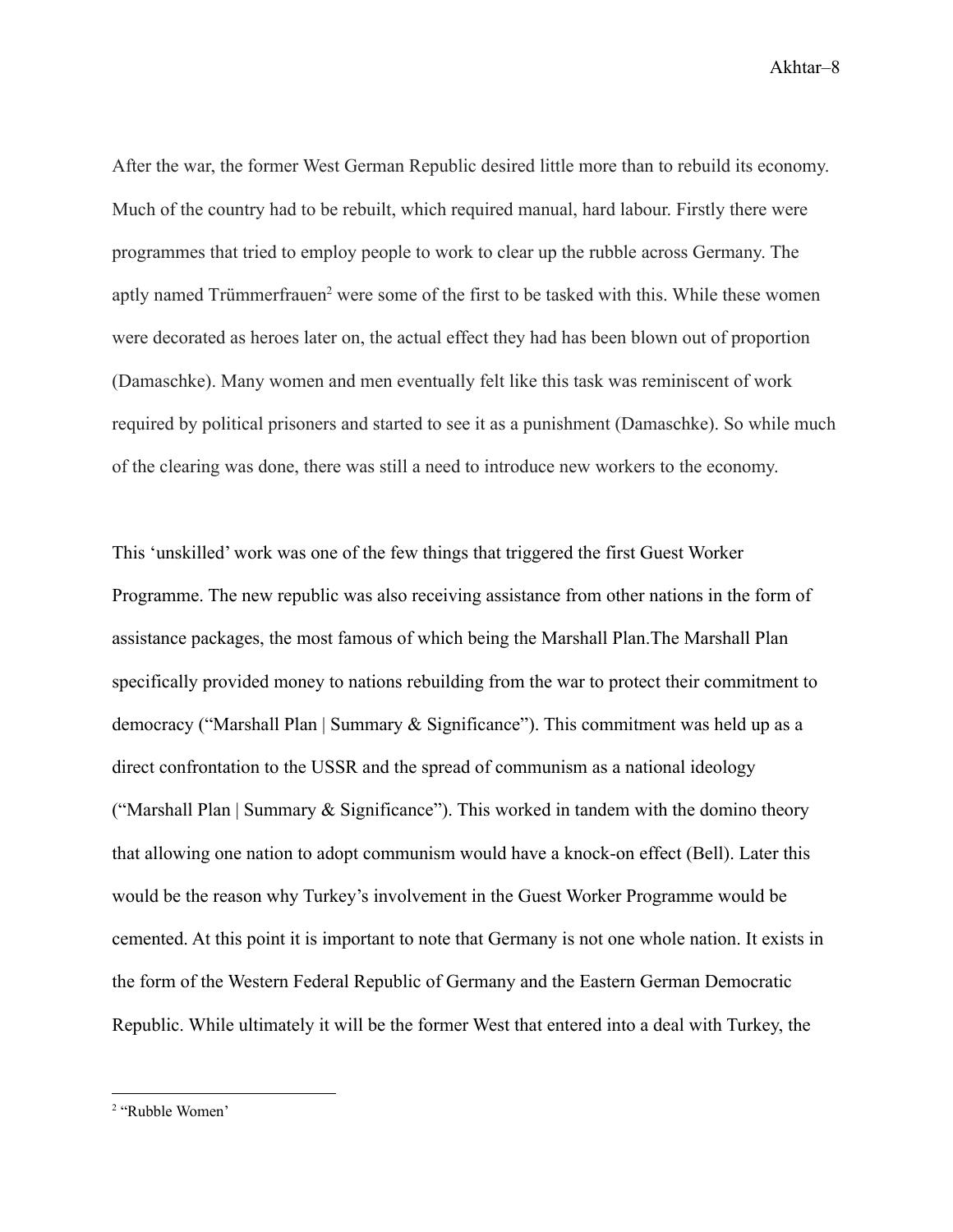East did also have its own versions of the Guest Worker program, with workers being known as contract workers (Vertragsarbeiter) (Seifert).

The Italians arrived during the so-called Wirtschaftswunder<sup>3</sup>. In order to keep up with this, workers who could perform in factories and assembly lines were essential to maintain the quickly rebounding economy. Although plans for other countries to enter into a similar bi-lateral agreement were in development, the construction of the Berlin wall in August 1961 reduced the timeline. Before the construction of the wall Italy, Spain and Greece had already signed onto the Guest Worker Programme. Many East Germans worked across the border in the former West and would take home better pay than if they had worked in the East. After the Berlin Wall was constructed, the large-scale flow of workers reduced dramatically. Therefore, the program was to be expanded at a greater rate.

The West German state initially did not want to enter into a deal with Turkey; they had enough workers and the 'culture' difference would be too much. Workers from other countries also did not have 'German culture' and so this reference to culture must refer to 'western' culture. As modern scholars know this 'western' culture is not homogenous and so is used typically to avoid saying outright that they don't want people who follow other religions or look different. The United States of America on the other hand wanted to secure allies as a way to envision the Marshall Plan. Turkey was one of the key countries to this plan as mentioned earlier. Stopping Turkey from allying with the USSR was one of the key goals of the Marshall Plan and a component of the domino theory. After pressure from the United States and Turkey, the former west entered into a bi-lateral agreement with Turkey on the 30th October 1961.

<sup>3</sup> 'economic miracle'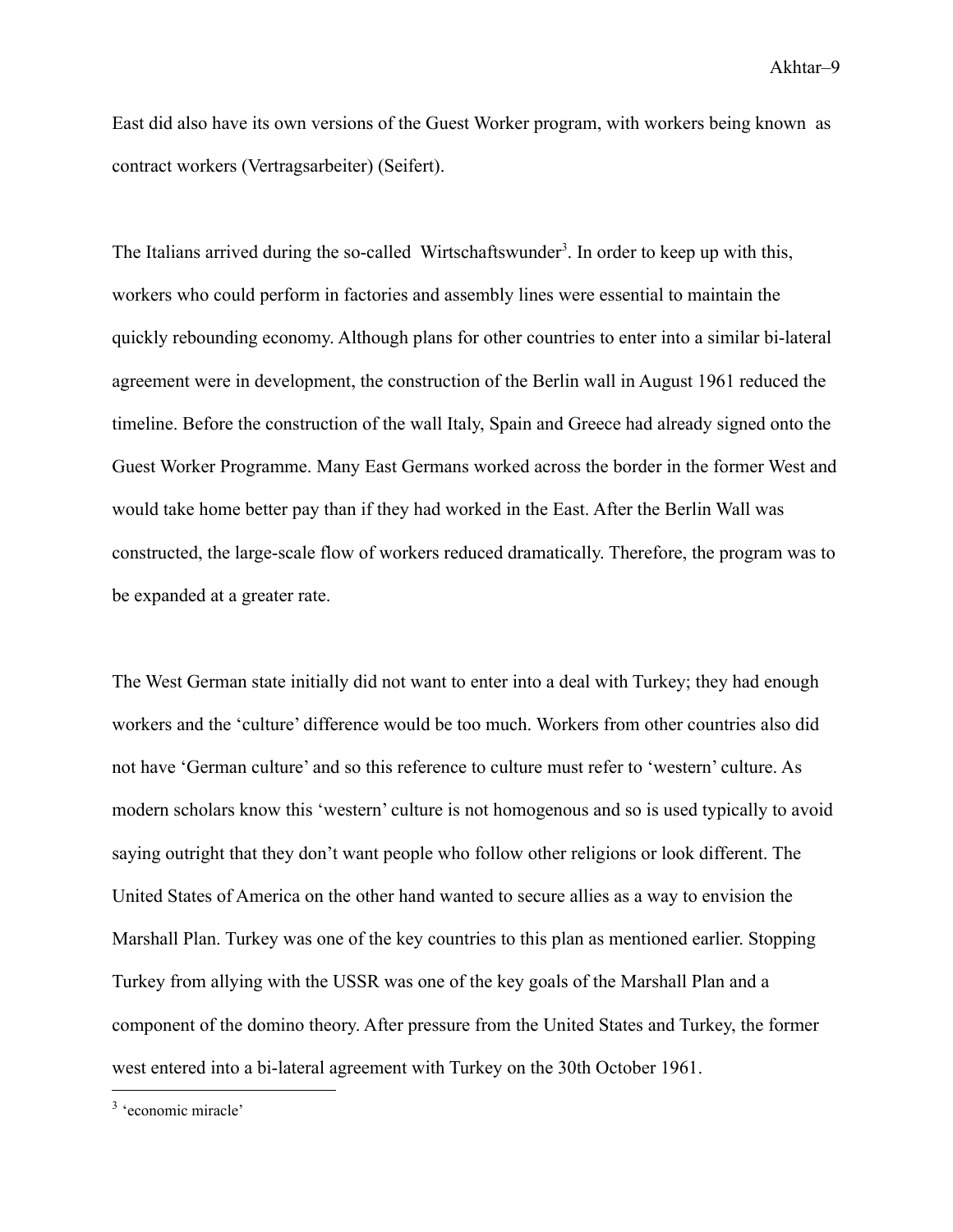#### <span id="page-10-0"></span>What was the Guest Worker Programme?

Guest workers were intended to be flexible, temporary, unskilled workers who could help bolster the German economy and then return to their home country with savings. A guest worker was meant to come to Germany, learn new skills and earn more money than they would have at home. The idea behind this is that the returning workers would be able to invest into their home communities. Half of all Turkish guest workers would eventually return home, many would even be sending money home to their families and communities to help support education and progress (Ulku 2).

Turkish guest workers initially came from rural areas, where job opportunities were limited and wages were low. In the 70's Turkey was expanding their economy to be industrialised, but as that expanded so did their borrowing (Onder 262). Inflation rates climbed into the triple digits and as a result a 15% unemployment plagued the country (263). Exporting workers to help local support was a method to combat the economic failures. These workers would have to go to the nearest recruitment centres (usually run by the German consulates (Vierra 20) and register themselves (20). Prospective workers would have to undergo a 'physical' (20). These usually consisted of invasive medical checks. Whilst this was performed under the claim that they did not want any foreign diseases to enter the country, there are also cases of women being checked to see if they were pregnant (20). Should an individual pass all checks and be approved, they would be supplied with some pocket money to cover their expenses on their trip to Germany and to last them until their first paycheck (20).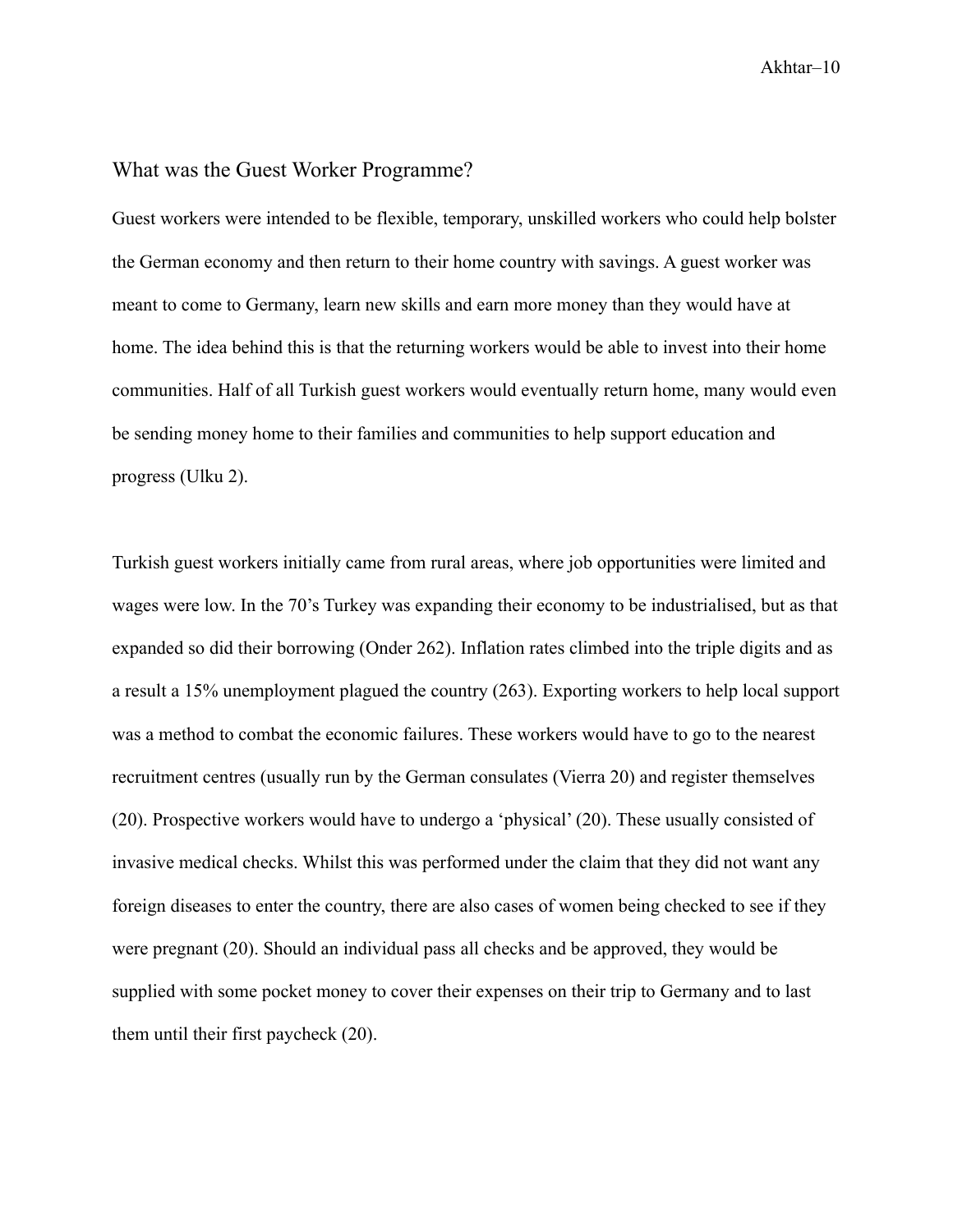Guest workers traditionally worked in low or semi-skilled industries. These industries included agricultural, industrial or domestic work. The pay and conditions were not ideal, but in most accounts better than what these workers would get back home. This will be explored further in the next section, many of the workers were from rural areas of Turkey and so had low incomes compared to the wages they would be receiving at home.

#### <span id="page-11-0"></span>What was being German?

Who is German? Does one have to live in Germany? Work there? Die there? Must a German speak German? These are all questions that Germany has had to deal with in its history. Now it also has the added complex layers of having 'foreign' populations come in as guests. The 'guests' are easily described as being guest workers, foreigners, migrants. But what then happens to their children born in the country? Are they second generation-immigrants? That seems to be the most accepted way to refer to them. But what about the third generation or even the fourth. When does the individual become German?

German identity has been brought into question since the country's first formation in 1871 ("Germany - Germany from 1871 to 1918"). It has had many bumps in the road. As Mary Fulbrook notes, after 1945 the idea of the common past became an issue as one group would see that their identity leads back to Hitler, and the other path fails to adequately stop him (Fulbrook 233). The West German Republic in general had told themselves that there was no way to be proud to be a German (234). To oppose this the East German people were fed propaganda that claimed the evils of the past lives with the West, even if personal memories would serve individuals differently (234).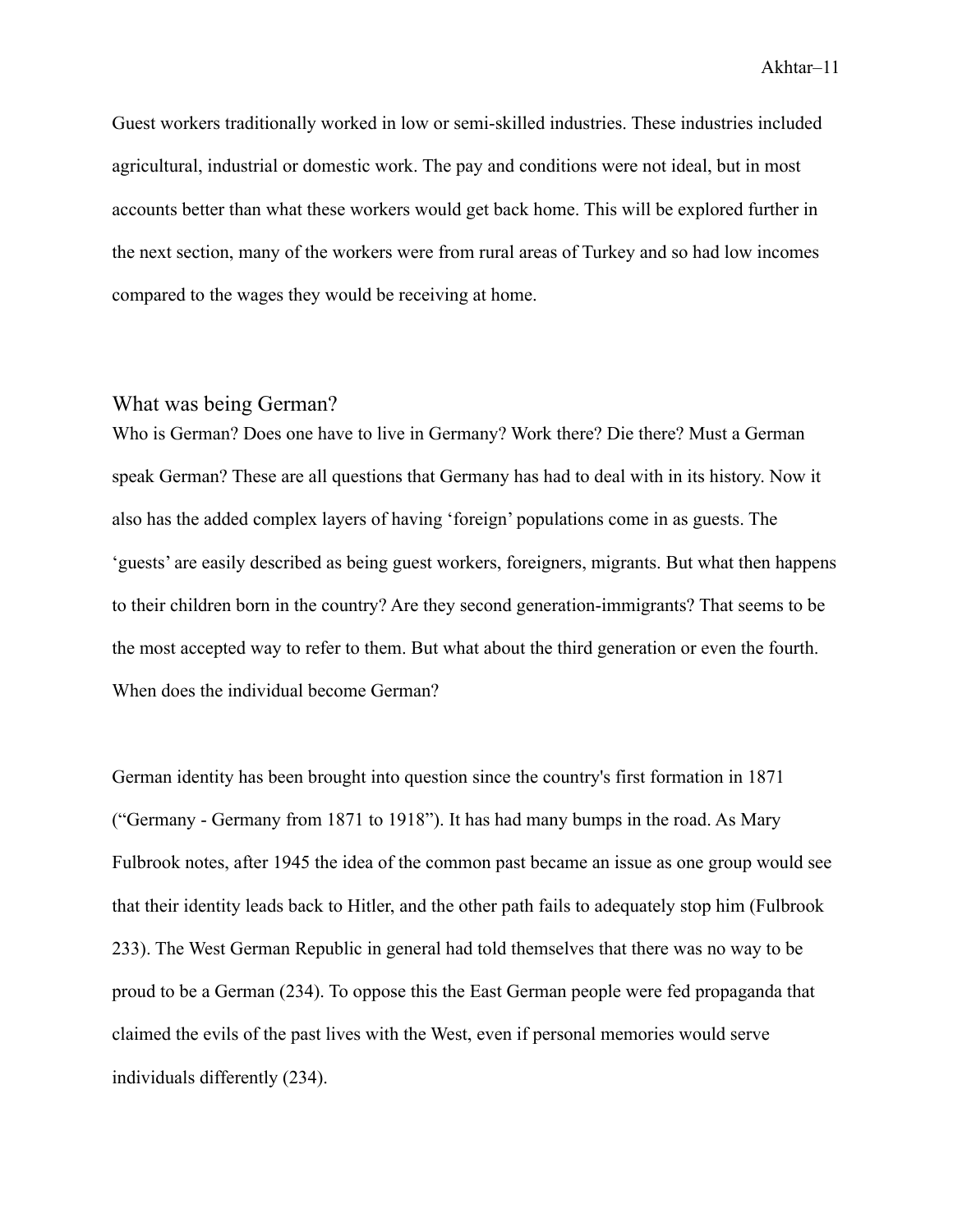The point being made here is that there is no collective answer for what being a German is. Every person has different criteria and different standards for how that criteria should be met. Fulbrook puts it best when she says that a national identity:

Should not be refined as a reality floating somehow above the maelstrom of political debate and struggle, or the clash of competing moral values. Collective identities are malleable and constantly changing according to experience and circumstance. (238)

This winding and changing identity will now have to accept the influx of guest workers and their eventual desire to stay in Germany. Reformulating and changing the identity is not just a job for guest workers to deal with, but also the German people. It is this ongoing conflict of trying to fit newcomers into a 'German identity' that will cause problems for Turkish guest workers planning to settle in Germany after their temporary residency ends.

## <span id="page-12-0"></span>The Turkish Experience

#### <span id="page-12-1"></span>Who were the Turkish guest workers?

Turks arrived from each region of Turkey. They represented those from cities, and those from rural areas. In fact, the amount of Turks heralding from rural areas eclipsed the amount from the urban areas because most guest workers were lower or middle class and came from rural towns and villages (Vierra 25). This was because the wages in rural areas left much more to be desired. Men were the first to go, quickly followed by women. All of these workers had to pass the health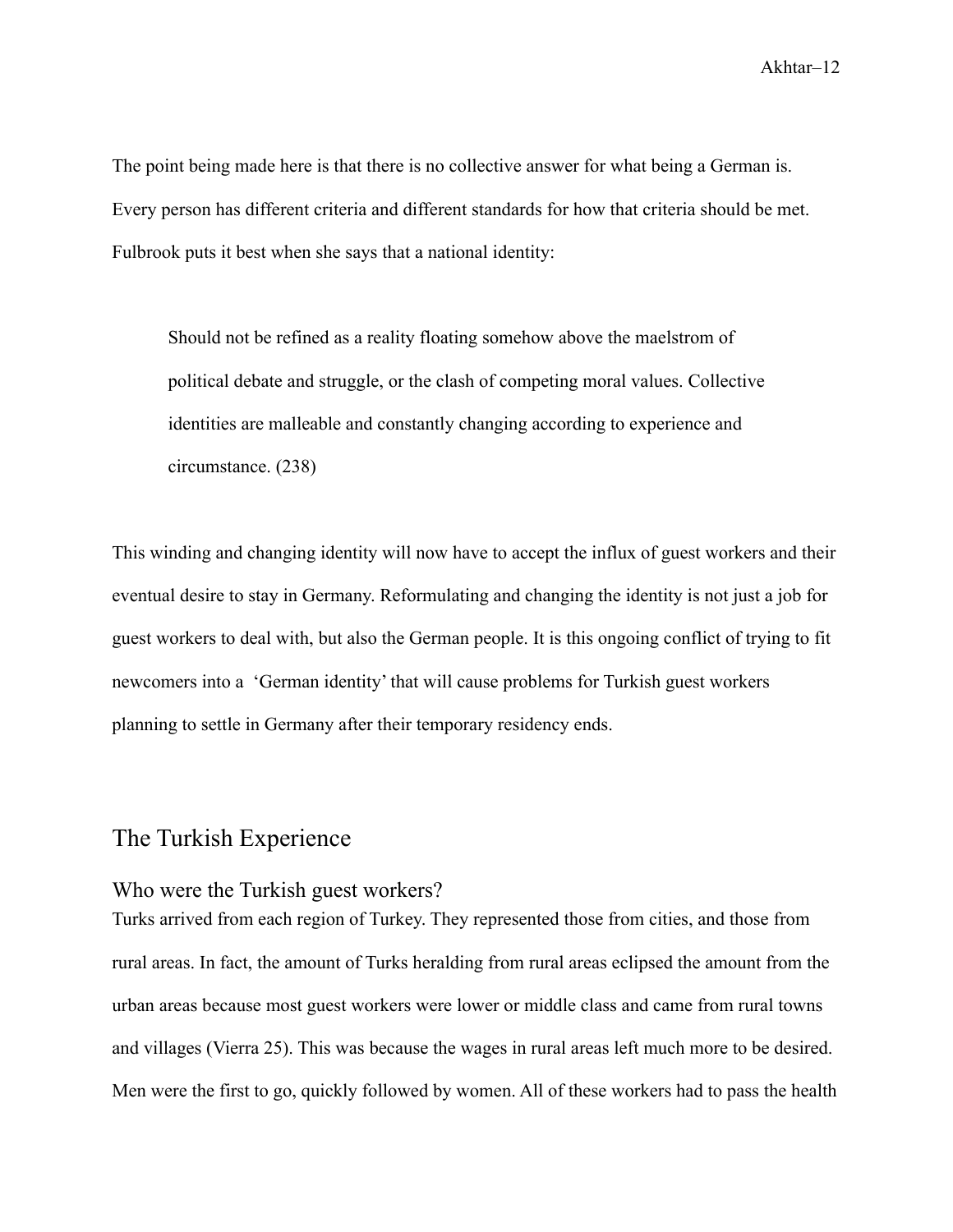checks first, once deemed fit they were off. Due to what the Guest Worker Programme was meant to be, you could make the naive assumption that these were people who needed to earn money for their current or future families and had the conviction to make this brave step.

## <span id="page-13-0"></span>What was the early experience?

#### <span id="page-13-1"></span>The Journey

After the individual was cleared medically, they were given their pocket money and sent onto the next available train. According to a report by the online website *SPIEGEL international* a group of individuals referred to the train as the 'black train' ("Fifty Years of Turkish Immigration: 'Guest Workers' Relive Their Journey to Germany"). A report like this helps us understand experiences more deeply as it is an interview of a guest worker. This means the account comes from a lived experience. While this was a journey that would be near inescapable for all outbound to Germany, the experience was near universal. Young men and women would be scared of the journey ahead. Cosar claims that he had to leave behind his wife. After a while the adventurers would settle and start becoming excited about the journey ahead. There are stories of men playing music and dancing on the train. This afterall was the first time these 20 something year olds were leaving their homes ("Fifty Years of Turkish Immigration: 'Guest Workers' Relive Their Journey to Germany ''). The excitement began to plateau as they arrived in Germany.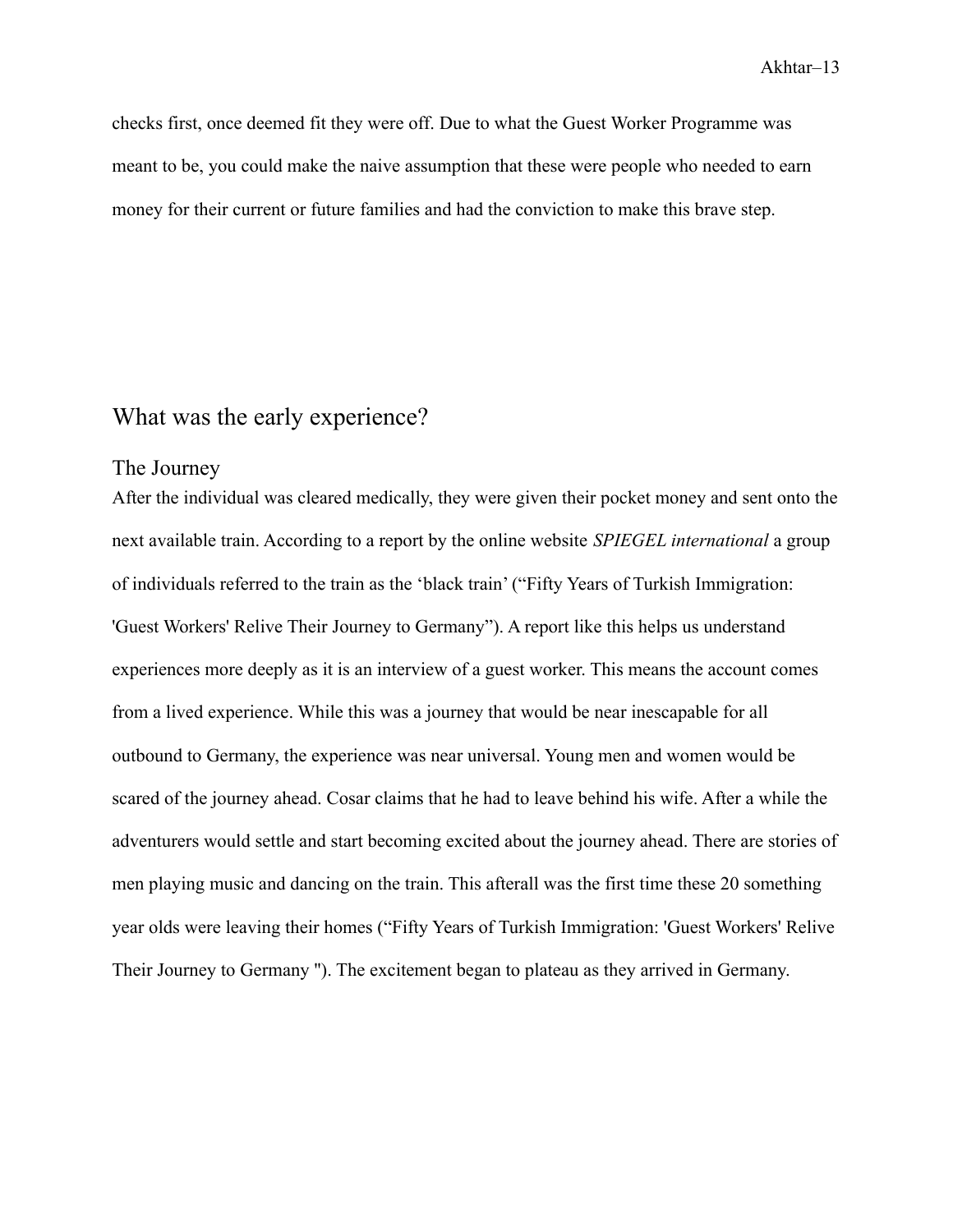#### <span id="page-14-0"></span>The First Days

Soon many guest workers learned more about their placements, but first they learnt about their dormitories and strict living conditions. After learning about their new homes they then had to live in these conditions. These conditions were not universal. While a lot of literature exists on the Turkish guest workers that moved to West Berlin, there were those who lived in more rural, potentially idyllic areas of Germany. Naturally, but not always, those who lived with fewer other workers had better living quarters, but not necessarily living conditions. Living in urban areas gave guest workers access to many more people from different and similar cultures. Typically cities also have many spaces where you can find belonging. Smaller towns and cities tend to be more homogenous. For a guest worker to go to a less populated area means they have less community building chances and may feel more isolated.

While the excitement off the train and into the dormitories was not the same as on the train, a lot of guest workers did eventually find things that energised them. In larger cities many guest workers could find fun in the cultural dance cafes. They were able to mingle with others, Turkish or German. Stories exist of Turkish men being thrilled to talk to German women and to explore freedoms they previously did not have in their family homes. After this short introduction to German society, they soon had to do what they came to do, work.

## <span id="page-14-1"></span>Turkish Germans in their space

Sarah Thomsen Vierra has a very recent look into the population of Turkish guest workers and their experiences in Germany. She examines West Berlin, and specifically she looks at the Sprengelkiez neighbourhood. This was a neighbourhood that began to house new Turkish guest workers when the programme began. In her book, Vierra takes a close look at the way these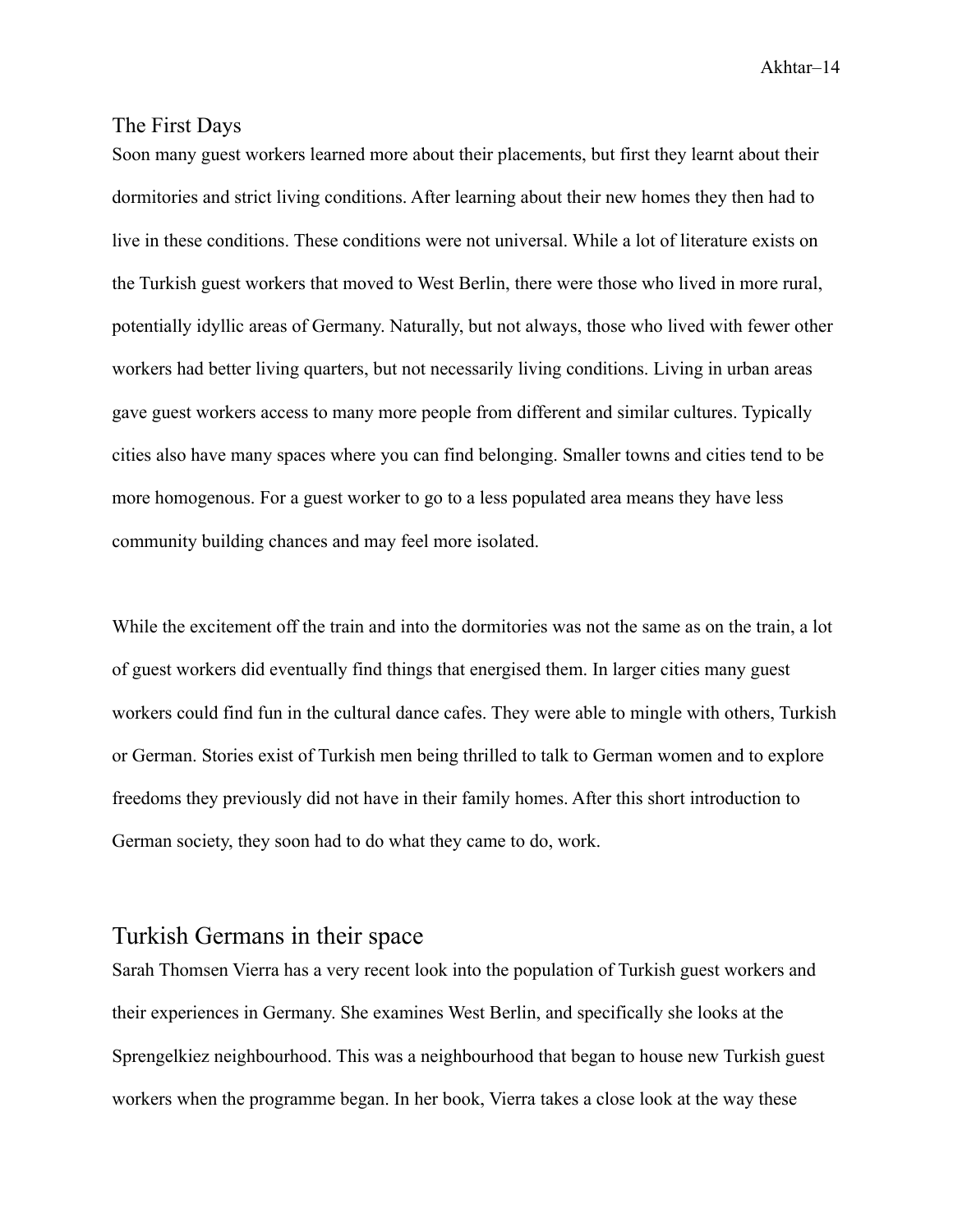guest workers were interacting with the space around them. These sections will explore the different areas of space that guest workers inhabited. There could be many ways to categorise this, and no way is best. I will be looking at this through the lens of the workplace, women outside of the workplace, and children. I think these divisions are suitable enough to see the range of experiences.

Vierra's work aligns with theories on how people exist in their spaces. Pierre Bourdieu, a French sociologist, analyses power through the lens of a comprehensive 'theory of society.' In his book *La Distinction* he discusses the way that a person navigates the world. He explores how one strives to fit within the social structures around us and that in our attempt to fit in we learn from the world. He calls this theory habitus (Bourdieu 175). Vierra addresses the habitus of newly arrived Turkish guest workers in Germany.

#### <span id="page-15-0"></span>At work

The workplace in Germany faced a major demographic shift from 1960 to 1974 (Vierra 27). In between these years more than one million people had migrated from Turkey to the Federal Republic of Germany. Many of these workers arrived in West Berlin. As West Berlin had found itself deep in East Germany and many came to the conclusion that if the Cold War became hot, West Berlin would be a likely battlefield. Understandably this meant that getting people to leave other parts of Germany and to settle in West Berlin was a struggle (26). This means companies based in West Berlin (that required guest workers) had their worker demographic change significantly  $(26)$ .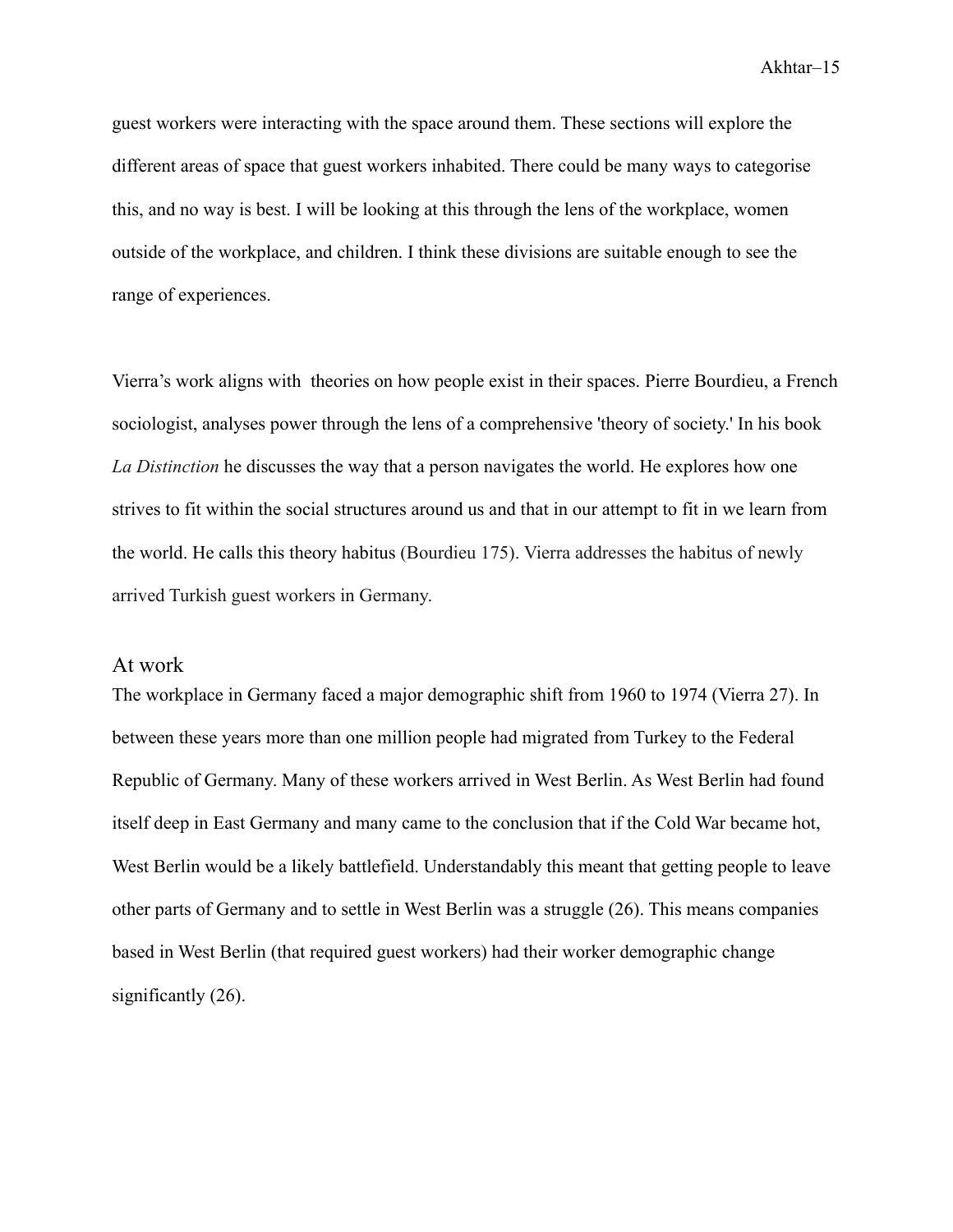Many guest workers found themselves in assembly lines or other labour intensive jobs (29). Many guest workers were not able to speak German well, with some getting through their jobs with simple yes no responses.Those that did have some control over the language were the ones who found themselves in roles where they would be the communicator between the workers and supervisors (31). Other than this disconnect, workers generally had the same working conditions that previous assembly line workers would have had, this does not mean that they were great. Individuals would report long hours (39), few breaks and tough manual work. In the early days Vierra reports that many social groups were made in the workplace, and when guest workers began to find permanent homes, it was these groups people would look to for help (31). While work was a large part of the Turkish guest worker experience, it was not the only part.

#### <span id="page-16-0"></span>Women

In general women had similar experiences at work, but could potentially have very different experiences outside of the workplace. As guest workers had made their bases in Germany, they began to bring family members; this might include partners and children. With the introduction of female partners, stereotypes of women being isolated and forced to stay home were both manifested and exaggerated. Tevfik Baser's movie, *40m2 (1986)*, garnered much attention thanks to the political and cultural climate it was born into. The movie portrays the life of a woman who is wed to a guest worker. Her freedoms are limited and she has to adapt and eventually escape from what seems like a hell hole.

While these stories may be true, and there are examples of women who had restricted lives, it was not necessarily the norm. The reason these cases of marriages are known as a stereotype is because they were often misrepresented in the media for their apparent illustration of extreme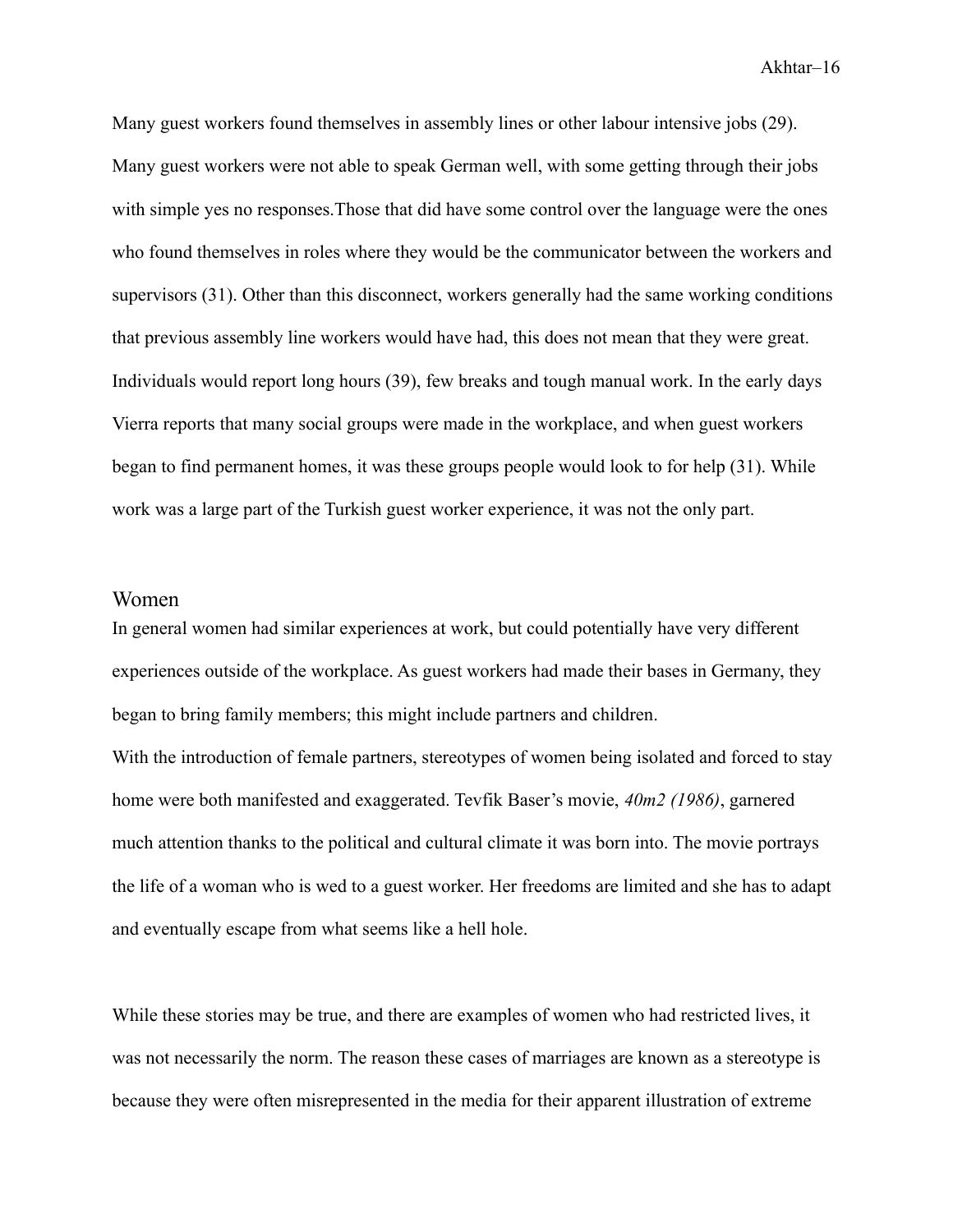cultural differences. Disregarding those cultural exaggerations, women did socialise and spend time outside of the house. This isn't to say that the social lives of women were perfect, they still had the joint pressures of mostly turkish muslim houses on them and the pressures of their own desires. For this reason many women chose to socialise outside with each other, where it was more 'acceptable'. While this gave freedoms to women in this situation, it wasn't always met with positivity from the media. Media pieces began comparing women socialising in parks and cafes to a 'scene resembling an Antolian village' (Vierra 92).

#### <span id="page-17-0"></span>Children

Children may seem like an odd choice to include in this analysis as minors were not allowed to be guest workers. Despite not being guest workers, children eventually find their way into the picture one way or another. Pregnant women were forbidden from becoming guest workers. Women at the start of the programme were not allowed to bring children. So where do these children come from? Two places. Firstly, guest workers were eventually allowed to bring their children. Secondly, guest workers began to have children in Germany. There are stories of guest workers settling with German partners, and in those cases the children didn't struggle as much. However those that were immigrants or born to two guest workers could have problems going forwards.

The German schooling system was not ready to deal with an influx of students that had poor or non-existent German language skills. Their way of dealing with it was not uniform, some schools offered English classes for students. Others just pushed them through the system until they were no longer their problem. Some workplaces that had guest workers would give classes outside of work times for either individuals or families to attend. Children who grew up with these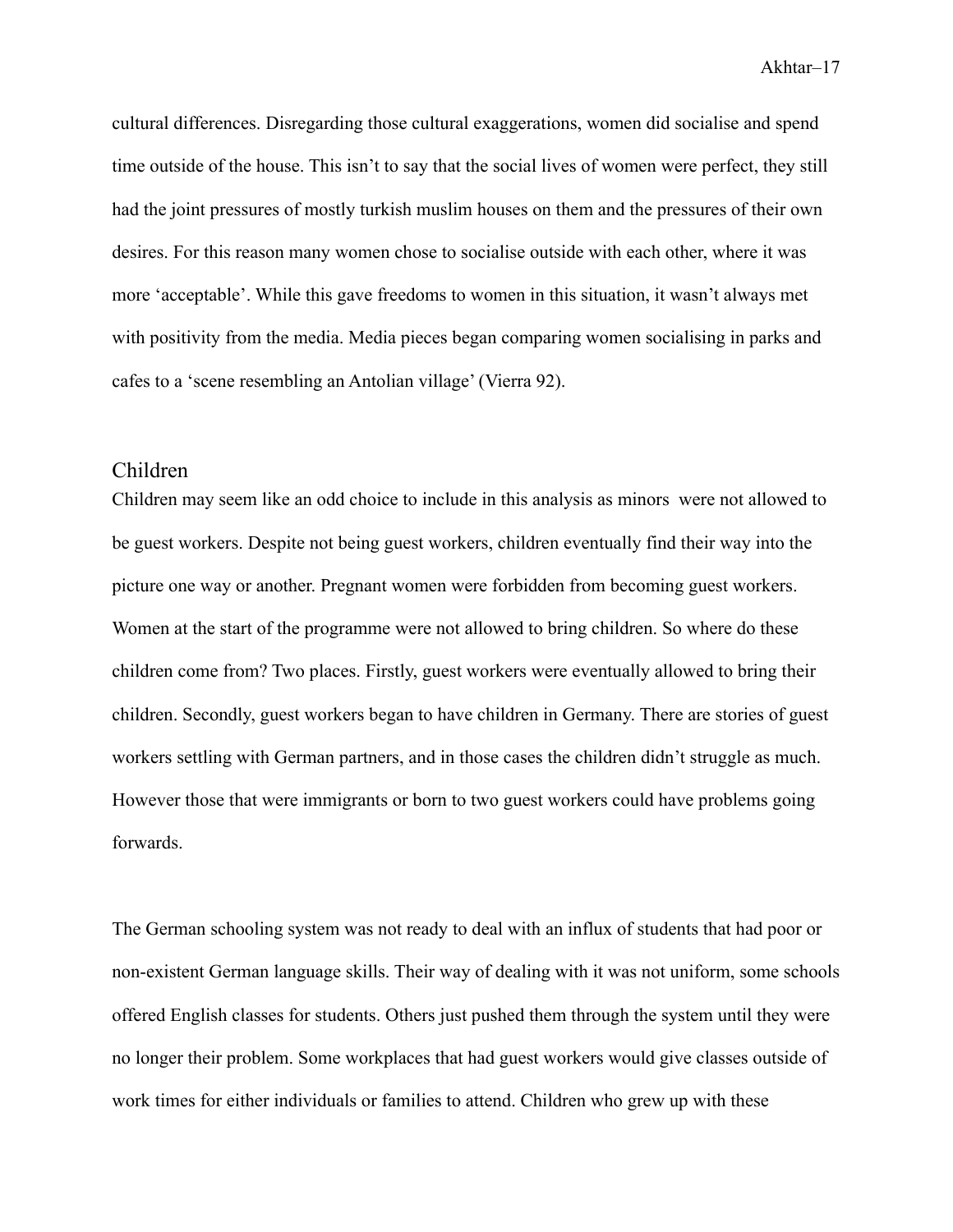identities went on to be the second generation of Turkish immigrants in Germany. Many more problems arise for children beyond this period, but it is not within the scope of this project.

## <span id="page-18-0"></span>What did the media have to say?

### <span id="page-18-1"></span>Initial media

Most of the initial media that exists around the Turkish Guest Worker Programme is legislative. One example was a statistical study to see what the allocation of guest workers should be. It noted that early on the Turkish guest workers began to outnumber other guest worker groups in cities (Kohlhammer 151). Early on there was a lot of talk around logistics, was there a need for new guest workers? Had the economic miracle not worked for itself already? As mentioned earlier in this research project, Germany did not want to enter into a deal with Turkey, but was carefully guided into it by United States policy. Just because the conversations were legislative, it does not mean that the media was not casting judgments on the guest workers to be. Many people made their opinions known either by writing articles or interacting with the government. One Bundestag member was opposed to the bill as 'Turks were too far culturally from Germans to be functional' (Vierra 23).

The next media that really began to shift and address the programme was actually corporate media. Many large companies that took on a large group of guest workers found themselves including pieces for their new workers. Siemens is a great example. Beginning in 1962 they began to incorporate Turkish columns on the back of their internal magazine. The columns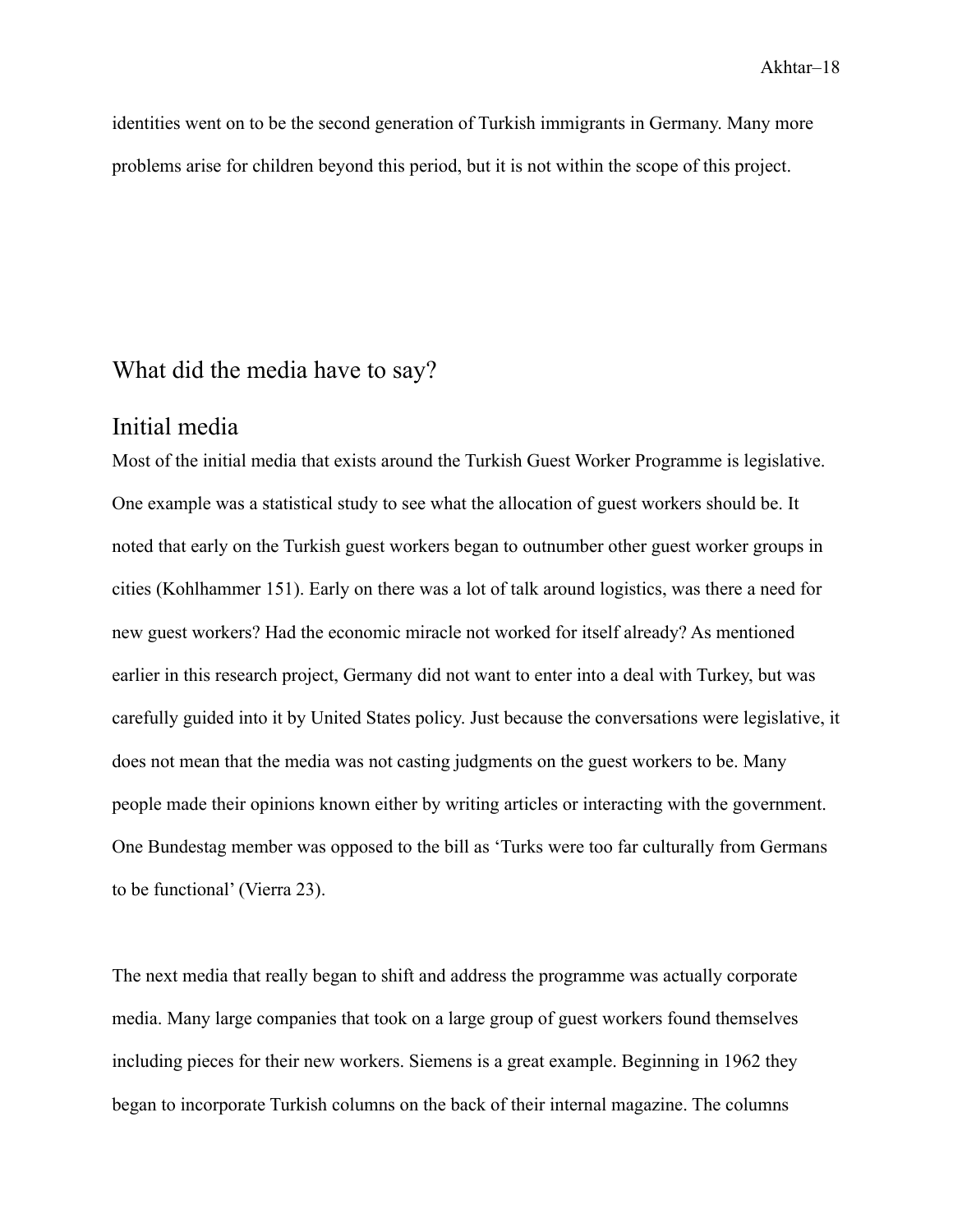ranged from showing what resources were available to workers, how to communicate with their superiors, and even educational pieces on what Germans like to do for fun. After a few years there were even sections in the magazine by Turkish workers who had a cultural group. They held 'Heimatabende'<sup>4</sup> for new workers ("Ausländische Folklore im Kulturkreis in Siemens Berlin" 18). By having a place where guest workers were able to interact with the corporate culture and the local area, the transition to living in a new place becomes easier.

As time went on, many guest workers decided to stay. They bought homes, opened small businesses, sent children to school, and most importantly were more visible in the community in larger numbers. It was at this point that the media changed. No longer was it just articles on how Turkish guest workers could be helping the economy. Reporting it shifted to opinion and more polarised views. Reports ranged on the spectrum, with many being neutral, some positive and some negative. There is one piece that lives in infamy. It is racist, it is abhorrent and quite frankly difficult to read. But it was published. 'Die Türken kommen - rette sich, wer kann' (The Turks are coming - save yourself if you can) was published on the 29th of July 1973 in an edition of *Der Spiegel*, one of the most widely read publications in Germany.`

This article preempts Huntington and delves into the Clash of Civilizations years before it was to be published. In this article the Turks are prophesied to turn the neighbourhoods of Berlin into scenes like the 'ghettos' of Harlem. They compare the job seeking Turks to swarms of locusts from 'the highlands of Antolia'. They use vocabulary relating the influx of workers to invaders from the crusades. The use of historical comparison and biblical language is a clear attempt to join these ideas in the reader's minds and to make associations where there are none. It is pieces

<sup>4</sup> Translates to a home cultural evening- essentially enjoying Turkish culture to feel at home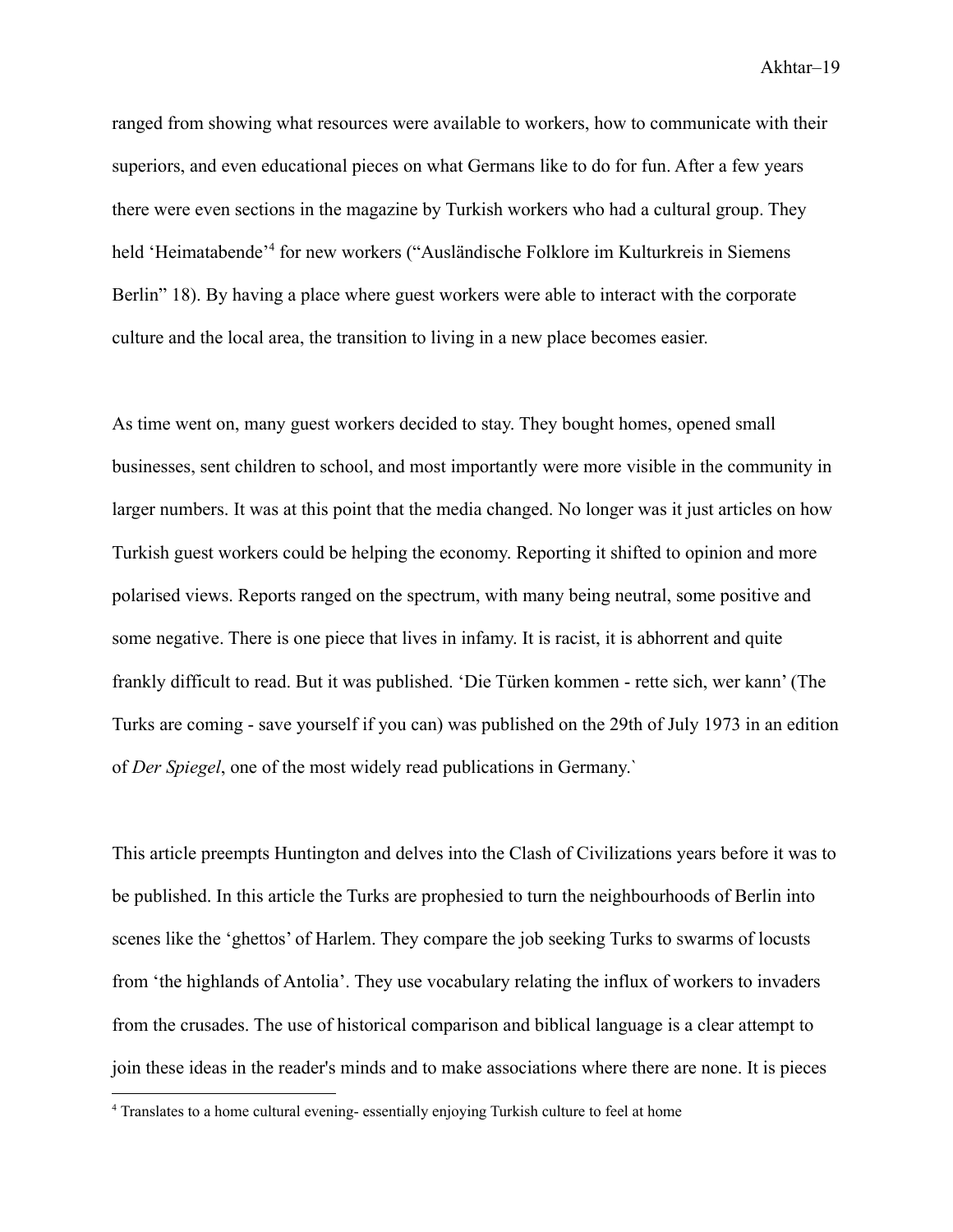like this one that become popular. I will compare this piece, and others to modern day pieces in the final two sections to see why it is that these polarised views gain more popularity to show that there is a difference and that the inception of online publications has changed the mediasphere.

# <span id="page-20-0"></span>Section 2

## <span id="page-20-1"></span>The Refugee Crisis Explained

The refugee concept is a relatively new one. In reality, it was only in the years after World War II that it became widespread, as European governments attempted to find a solution for the sorting internally and externally displaced persons (Malkki 6) in their borders. Many migrants were placed in old labour and concentration camps in Germany in the years after the war, perhaps foreshadowing the quality of future refugee camps. In her article "Refugees and Exile," Lisa Malkki claims that postwar shame in Europe, coming from nations' refusal to provide asylum to so many Holocaust survivors, was a major factor in the establishment and structure of international refugee law (10).

Conflicts in North Africa and the Middle East have resulted in massive influxes of asylum seekers into Europe since 2014. Germany has not only taken in the largest number of asylum seekers, but it has also pushed other European Union member states to take in more asylum seekers, giving it a global reputation as a prominent proponent of human rights in the European Union. While images of German residents overflowing train stations in Munich and other towns to welcome migrants did once dominate news cycles, there is growing anti-immigration sentiment in Germany, which has taken the shape of anti-immigration violence at its most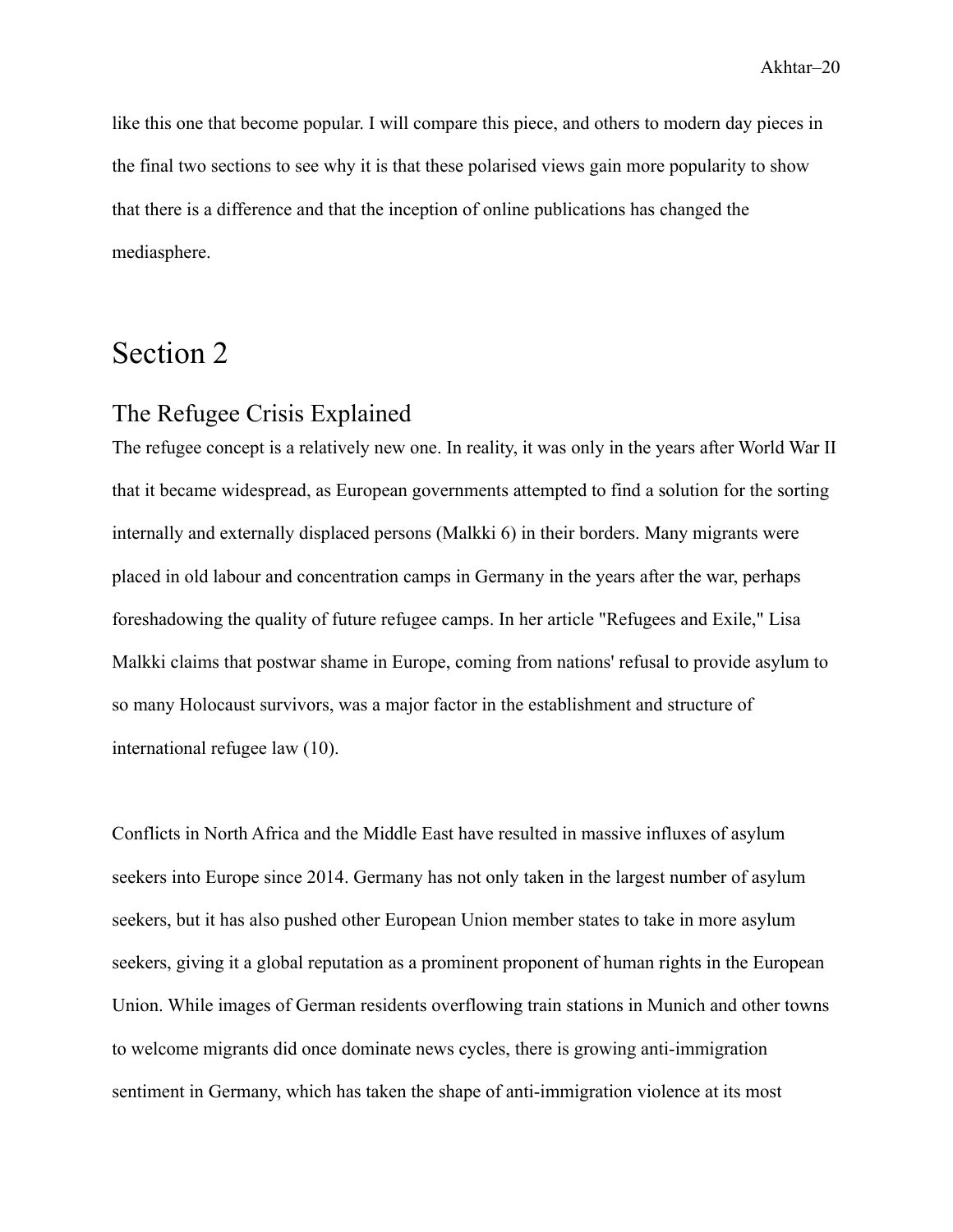extreme. However, this is not the first eruption of violence on immigrants in Germany. A group of xenophobic arsonists set fire to a mostly wooden house in Solingen, western Germany on May 29, 1993. Five Turkish women and girls were assassinated. This act of violence would be one that would exist in Germany's postwar history as a reminder that far-right xenophobia still existed (Fürstenau). As seen here violence does exist in Germany towards migrants and exploring how the newspapers portray migrants can help us to understand if their work is accurate and ethical.

## <span id="page-21-0"></span>How to understand the papers?

The first step to analyse media on guest workers and refugees is to put them into perspective. Firstly, we are looking at mass media. Included in this are corporations and businesses that own media platforms such as radio, television, publishing and even movies (Potter 32). This would then mean that this definition does not apply to small independent creators, although one could argue that even independent creators have agendas. While they may have agendas, they have no controlling structures and so do not fit the models I will introduce. For the purpose of my research project I will allow smaller publishing companies to count under 'mass media' but with the knowledge that the smaller the reach of the paper, the less likely they are to conform to the models.

#### <span id="page-21-1"></span>The Five Filters

To begin understanding the papers I will look at them as a collective through the 5 filters that Noam Chomsky solidified and defined in his 1988 book *Manufacturing Consent: The Political*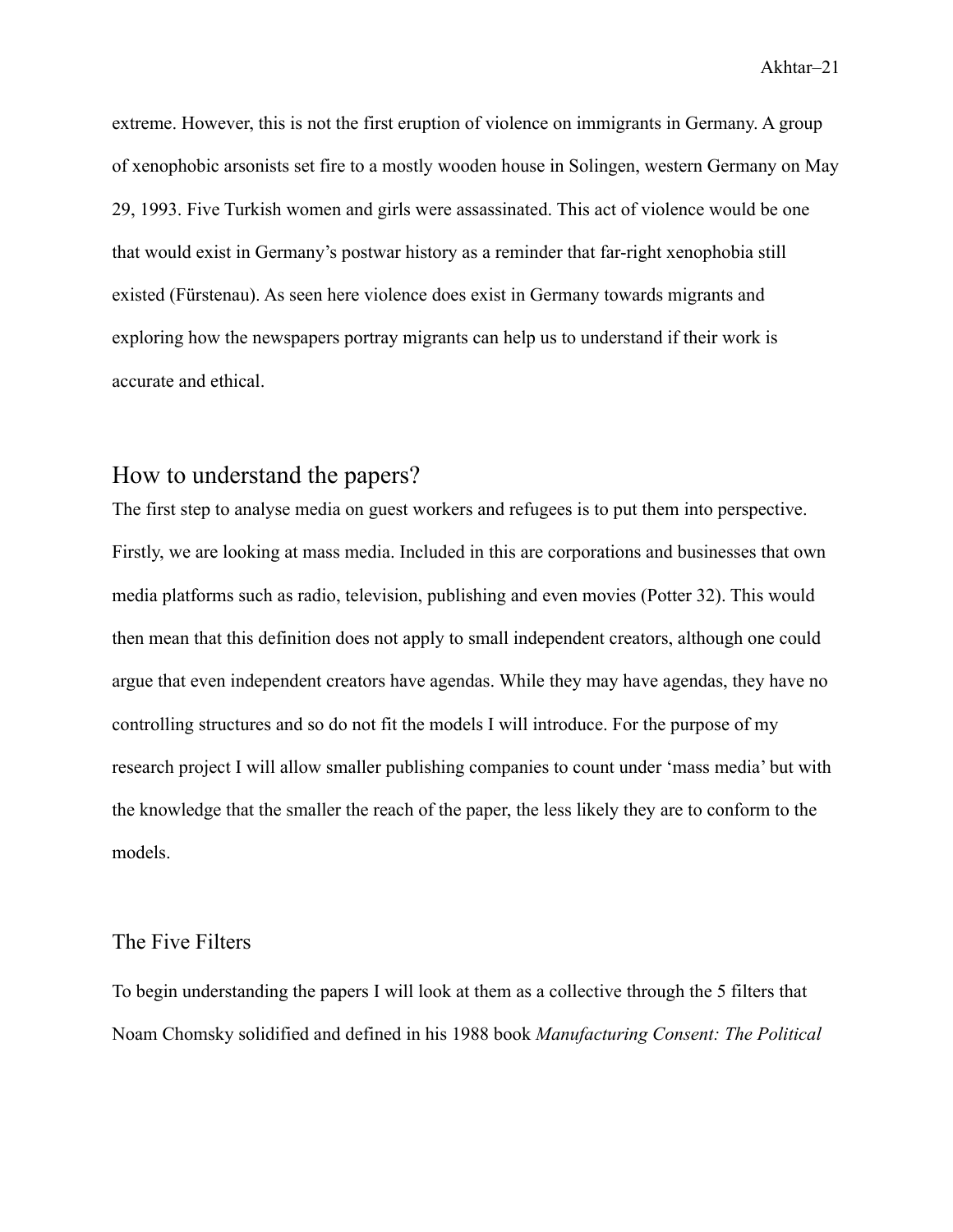*Economy of the Mass Media*. If there are any exceedingly important papers that fit into a category there will be a deeper look into the effect that is present.

#### **1. OWNERSHIP**

The first has to do with ownership. Mass media firms are big corporations. Often, they are part of even bigger conglomerates. Their end game? Profit. And so it's in their interests to push for whatever guarantees that profit. Naturally, critical journalism must take second place to the needs and interests of the corporation. (Chomsky)

Throughout my initial analysis of the papers I did talk about revenue and the desire for profits, and while Chomsky's second filter focuses more on advertising, his first looks specifically at ownership and money. In terms of the papers I looked at, all are owned by large firms and even conglomerates. Das Bild in particular is owned by Alex Springer SE which is the largest publishing company in Europe. Having these large corporations being finance focused means that there may be shortfalls in reporting. By supporting politicians' views or muting a story for personal gain, the scope of what is reported, or how it is reported, is changed and has the potential to change the public's perception of an issue.

#### **2. ADVERTISING**

The second filter exposes the real role of advertising. Media costs a lot more than consumers will ever pay. So who fills the gap? Advertisers. And what are the advertisers paying for? Audiences. And so it isn't so much that the media are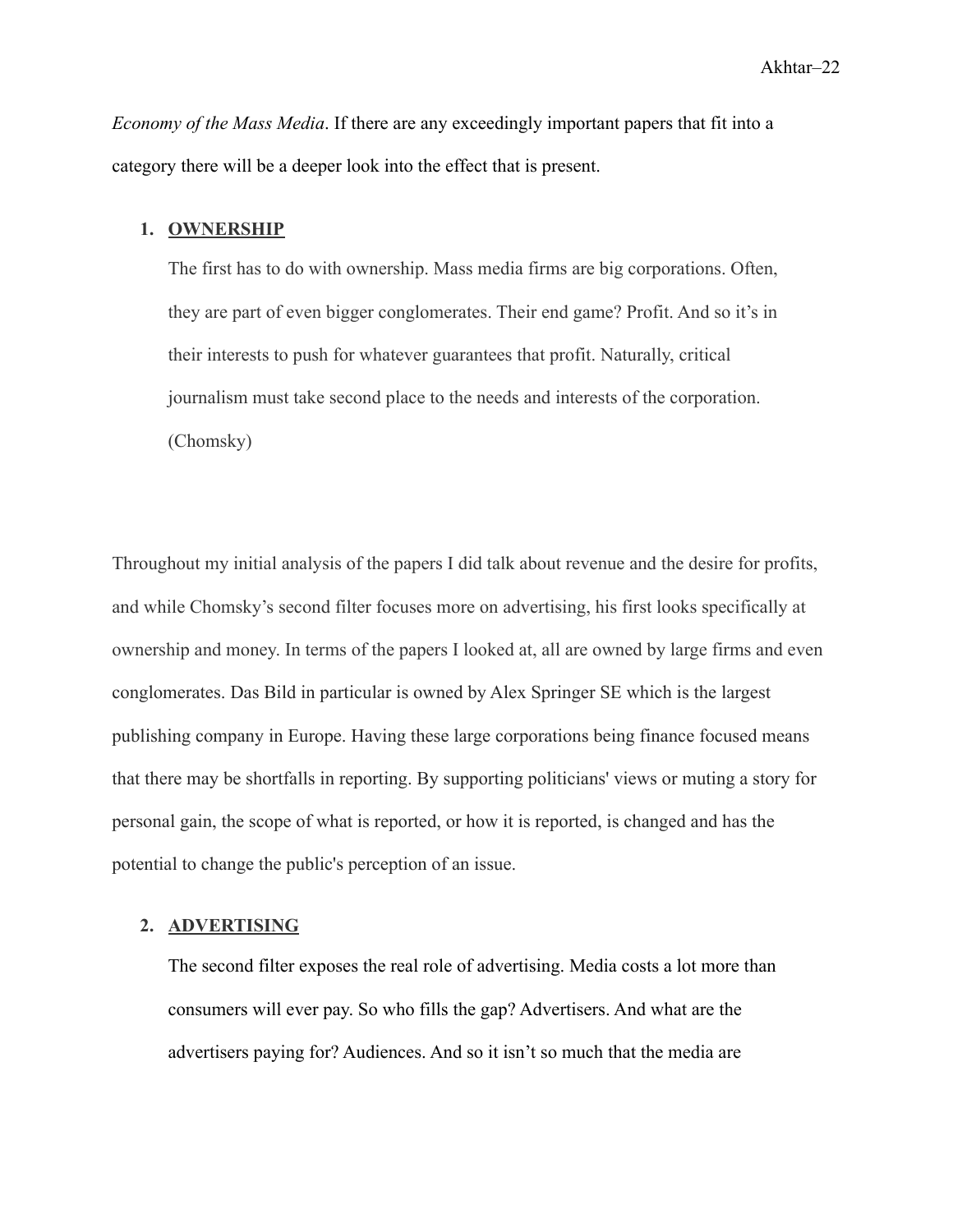selling you a product — their output. They are also selling advertisers a product — YOU. (Chomsky)

Filter number two is quite simple to understand, if an advert is on the screen, you are seeing it. If you are seeing an advert, the advertiser is paying the host—in this case the online publication—money. This is only paid out through hits (seeing the advert) or in the other set of cases clicks (clicking an advert for a product). From this construction it is very easy to see that more views equals more revenue. As digital media has increased the competition of media outlets, creating a headline that draws a viewer in (even if it is unreliable) is more favourable than a less 'interesting' but more factual headline (Chen et al. 81).

Exploring this further, I went onto each website and tried to see if there were any websites that particularly jumped out to me. Zeit online had an interesting landing page. Users had the option to pay €1.20 for a weekly subscription for *fewer* adverts. I selected the option to view the page for free, simply with the most amount of adverts they offered. On this page I identified 4 banner adverts per page on the main page. After clicking the main headline of the day, I was presented with the article surrounded by 9 adverts.

To compare something against that experience, I navigated through the Bild website. On their landing page I encountered 7 adverts, with 2 of them following you as you scrolled down the page. Clicking onto the main headline I was presented with 15 adverts through the article and around it. It should also be noted that Das Bild did not give a paid version of the content for less ads as a prompt. They do offer a 'Bild+' service, but again that simply reduces the number of ads, without saying by how much they are reduced.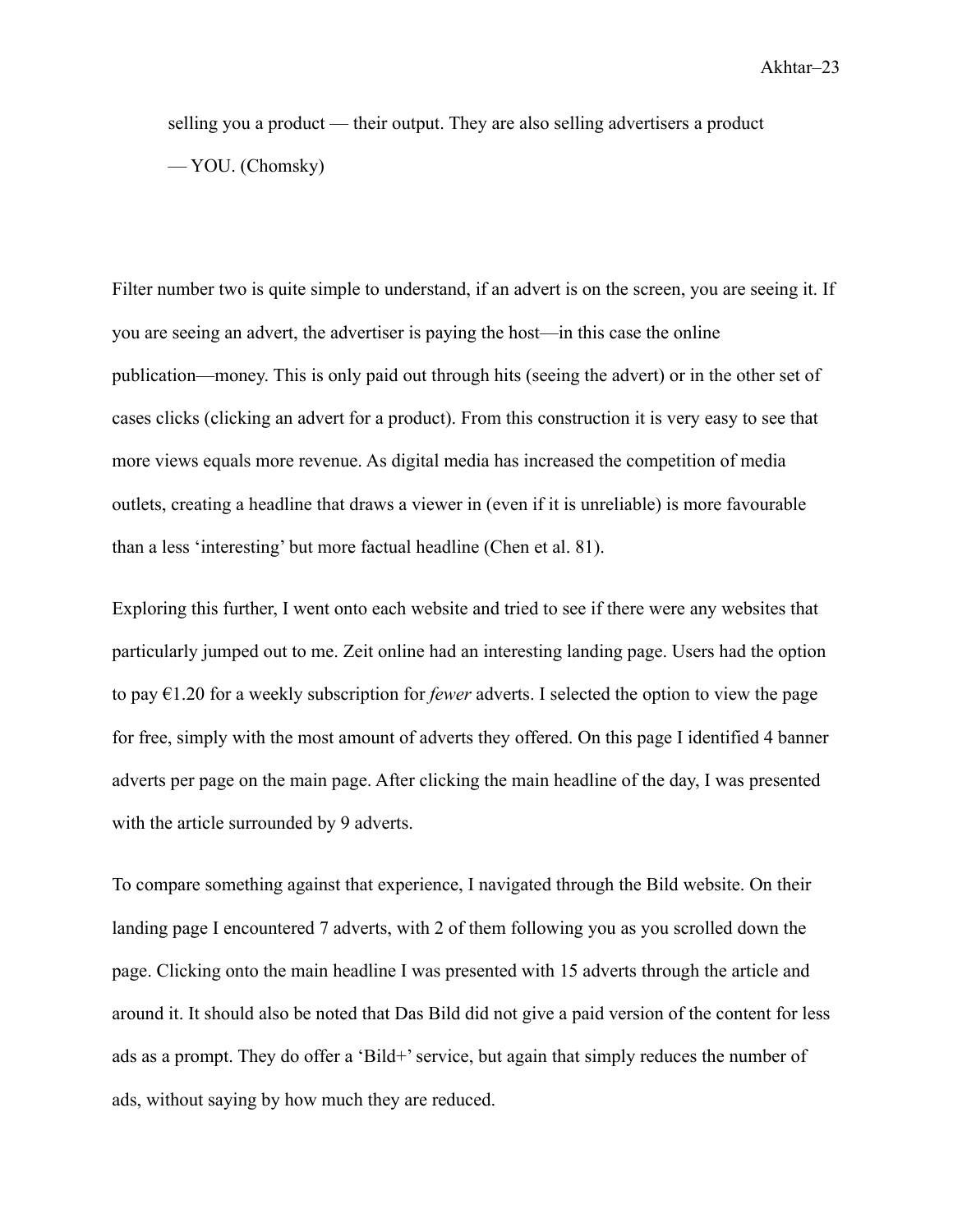#### **3. THE MEDIA ELITE**

The establishment manages the media through the third filter. Journalism cannot be a check on power because the very system encourages complicity. Governments, corporations, big institutions know how to play the media game. They know how to influence the news narrative. They feed media scoops, official accounts, interviews with the 'experts'. They make themselves crucial to the process of journalism. So, those in power and those who report on them are in bed with each other. (Chomsky)

This filter relates to filter one. My research does not really have much to do with this filter as the papers I explored do not belong to the German government. There may be these forces and filters at play, but as I do not have the evidence I cannot comment on them. The existence of it though should remain as a thought when reading policy heavy articles.

#### **4. FLAK**

If you want to challenge power, you'll be pushed to the margins. When the media – journalists, whistleblowers, sources – stray away from the consensus, they get 'flak'. This is the fourth filter. When the story is inconvenient for the powers that be, you'll see the flak machine in action discrediting sources, trashing stories and diverting the conversation. (Chomsky)

This filter is interesting because in my research case it works both ways. There can be this diversion and discrediting done on either side of a spectrum so to speak. Those critical of policy can be blamed by the government for causing a national divide. Division like this could be because the policy is too weak or too strong, refugees are being helped too much, or not enough.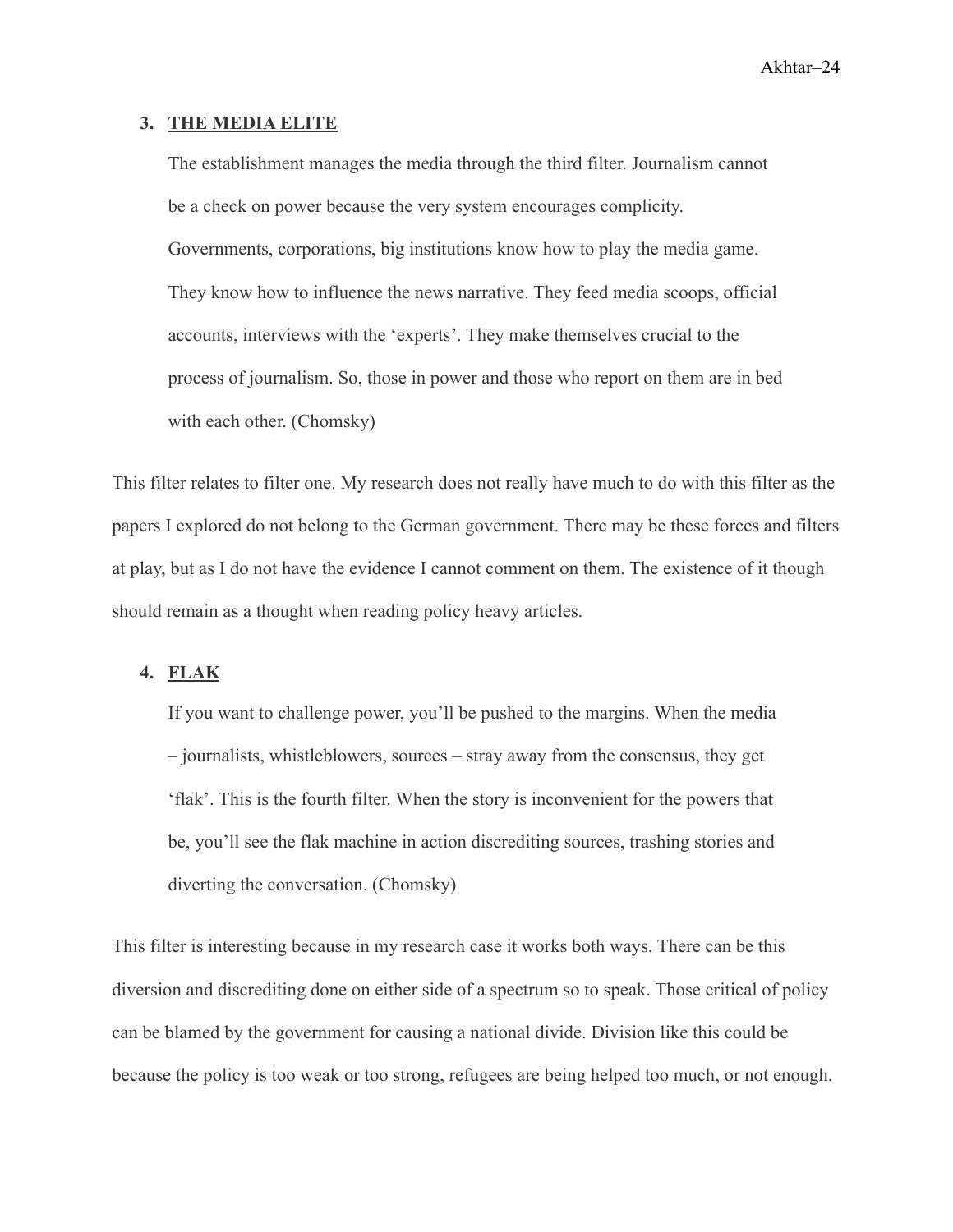While I agree with this filter as a construct, I think Chomsky hasn't developed it enough to avoid the argument that reporting should average out to the centre.

#### **5. THE COMMON ENEMY**

To manufacture consent, you need an enemy — a target. That common enemy is the fifth filter. Communism. Terrorists. Immigrants. A common enemy, a bogeyman to fear, helps corral public opinion. (Chomsky)

Filter five is one of the most prominently recognisable. People can easily be convinced that there is a group of people who are against the majority, and are causing problems for society. This in particular was done heavily in the aftermath of the Guest Worker Programme when there were articles outright spreading fear of guest workers remaining in Germany. "Die Türken kommen—rette sich, wer kann" is a prime example of a popular news article that spreads fear based purely on emotion. There are similar articles around for the refugee crisis, however they are usually from smaller publishers or are published in the opinion sections.

The spreading of fear is a common string between my research on refugees and guest workers. A lot of the ways in which media is presented between the two time periods is the same in this fashion, but with the increase of advertising and revenue desire there are many differences too. It is this question which will bring them together and compare the experiences of perception and to ultimately try to pinpoint why there is a difference and how it manifests.

#### <span id="page-25-0"></span>More theoretical frames

When we look at the papers we need to consider them through more than one frame. While Chomsky's five filters can be a good place to begin, there are inherent problems with it that I mentioned, as many of the filters blur together. The investigation into media and how it functions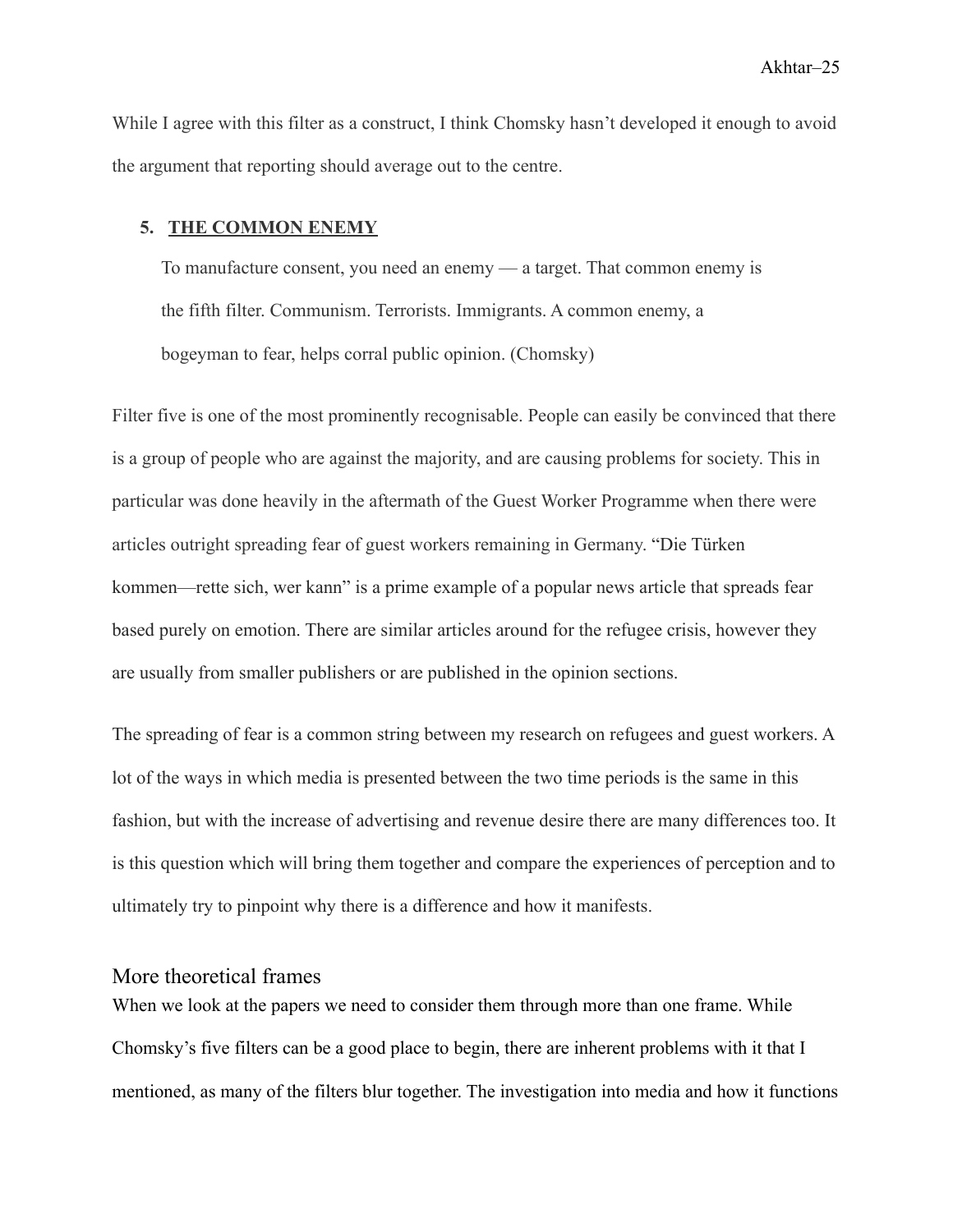is an established part of academia and can be used to effectively analyse the sources I will be exploring.

Firstly I would like to introduce the works of Marshall McLuhan, the author of *Understanding Media: the extensions of man*. McLuhan is widely known in the media studies field as one of its pioneers. His theories have been adopted widely and many academics use his theories to expand into the field further. This book explores several concepts that need to be unravelled and introduced to better understand further analysis of the papers. To begin to understand McLuhan is to understand the time he came from. His book was published in 1964, during the common adoption of television. At this time many people did believe that television would ruin the human brain. His book focuses heavily on how the television may surpasse the radio in terms of being the most popular medium of media. McLuhan compares this revolution of ideas to the railway, he claims that 'The railway did not introduce movement or transportation or wheel or road into human society, but it accelerated and enlarged the scale of previous human functions.' (McLuhan 20).

Through his book he theorises a future of an electrical way of communication, a lightspeed way to share information. This puts McLuhan as one of the first people to seriously predict the way that the internet was to completely eclipse everything that came before it. While in his book he makes these predictions, he does not try to cover them with his theories, he leaves them for the future academics to decide. More specifically, he avoids labelling this unknown device as 'hot' or 'cold'.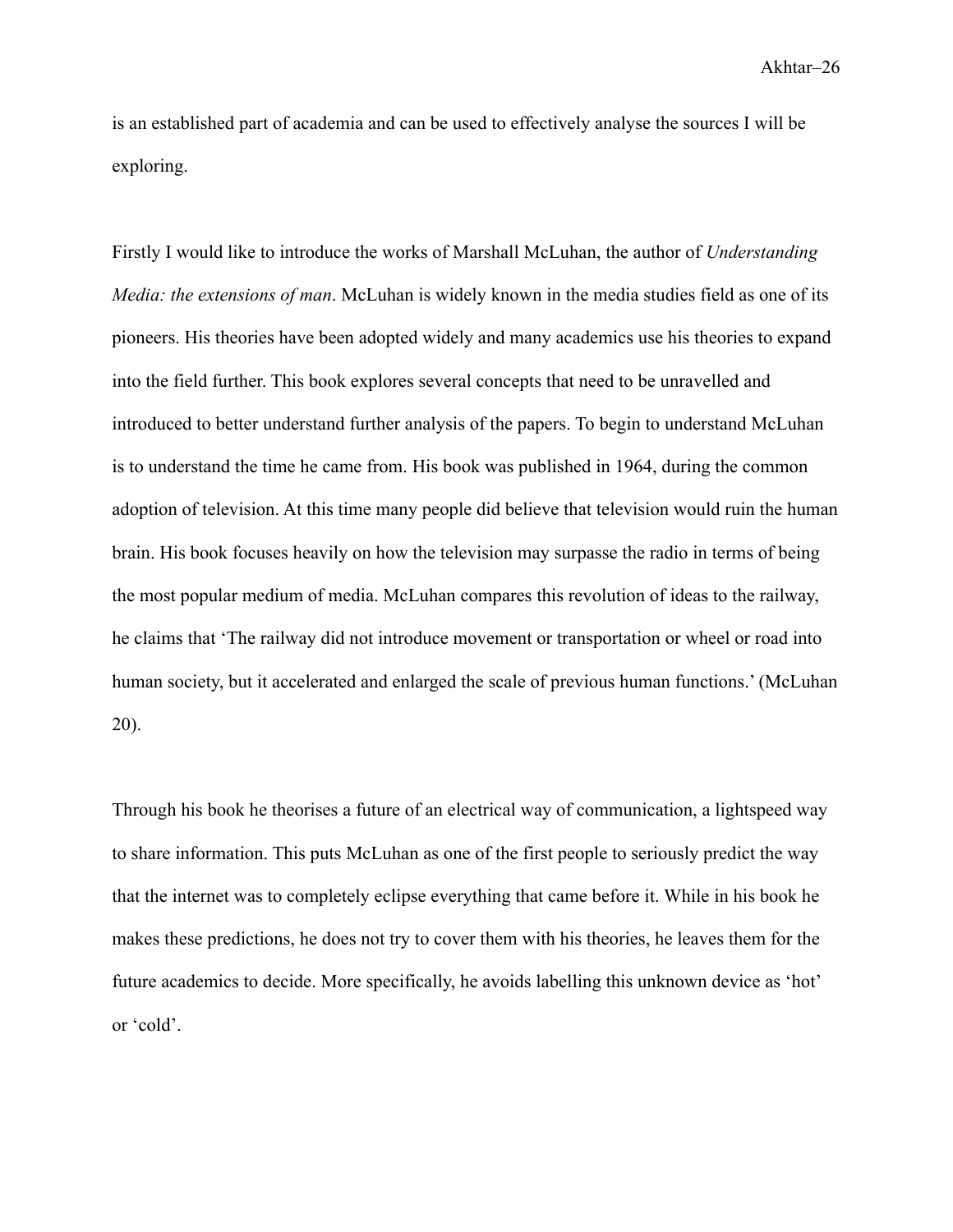Being hot or cold is a theory that McLuhan introduces,the definition of which I believe is weak. Although I think the definitions are weak, being weak might be what makes them so powerful. In his book he splits media into these two categories, with 'hot' media being media that 'extends one single sense in "high definition"' (McLuhan 39). To simplify this, hot media is media that is 'full' and leaves no room for personal interpretation. To mirror this, 'cold media' is media where there is a single stream of information and so there are gaps to be filled by the consumer. McLuhan would define a speech as a cool medium as 'so little is given and so much has to be filled by the listener' (39). However, this assignment of 'hot' or 'cold' media was made in consideration of the media available at the time.

To build on McLuhan's theories of 'hot' and 'cold' media Paul Hodkinson in his book *Media, culture and society: an introduction* argues that the boundaries of hot and cold can be changed. McLuhan claims that cinema is a 'hot' media form and that television is a "cold" form, as the setting of a cinema reduces one to receive the information as everything. Television is cool, as it can be social and has less intense music and graphics. This was true of the 1960s, but when we consider contemporary television (especially in the COVID-19 pandemic where streaming new movies is becoming common) this may no longer be true (Richards). There are plenty of ways to recreate the cinema experience at home. Super high-fidelity resolution is available and cinema standard music is possible too. Hodkinson redefines television as a form of 'hot' media (Hodkinson 27).

Based on these differing opinions on the relative hot or cold qualities, I choose to define online media as existing on a temporal spectrum. At one point consuming online news media would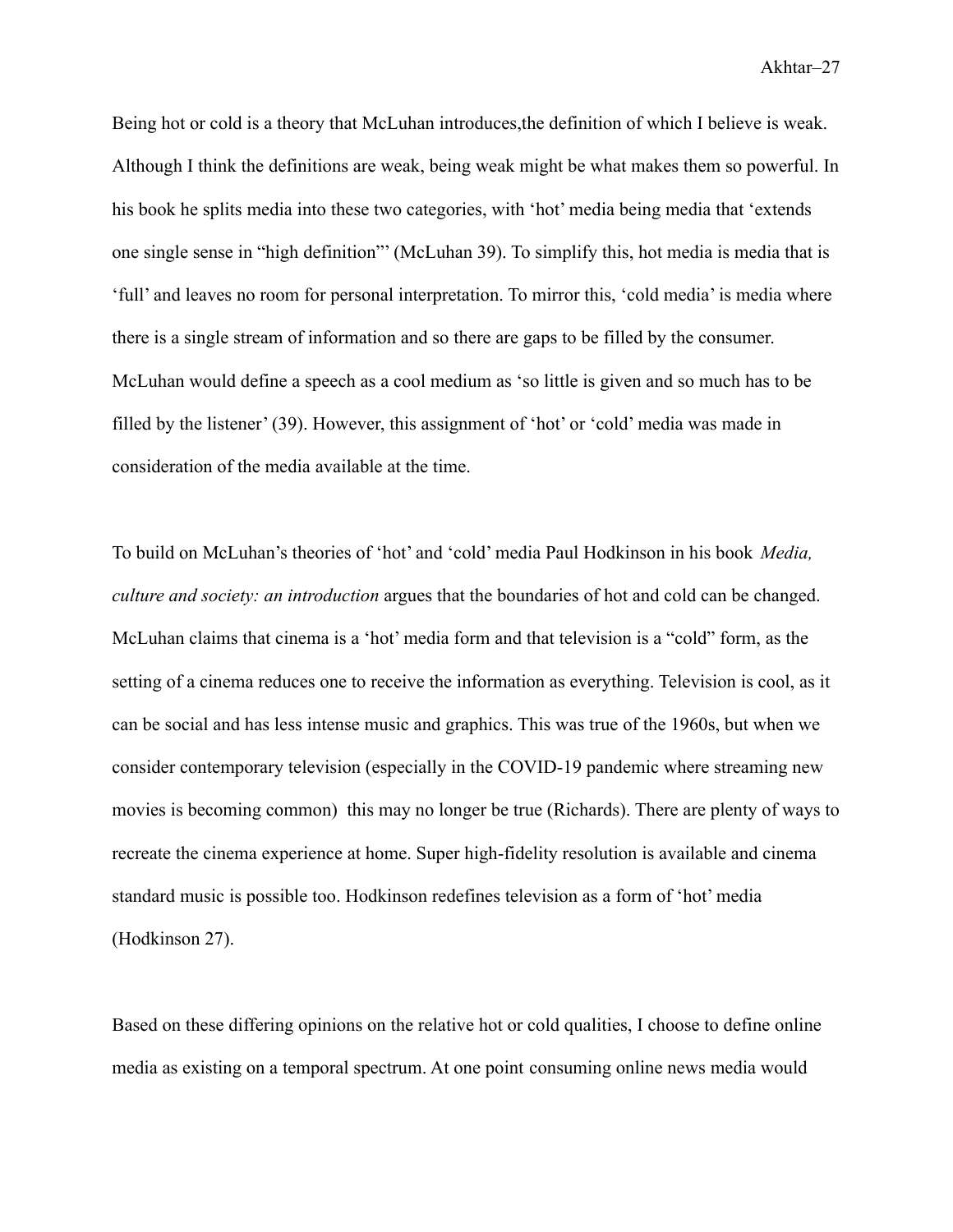have been cold. There were aspects of it that had to be interpreted, and because in the early days most websites were very basic, the capability to be multi-media was reduced. Now, when we look at online news websites they follow the 24/7 news cycle. Many have their own apps, some even send updates directly to your notifications. Most news sites will now include pictures, videos or even an audio companion to each article. This makes it, in my opinion, a 'hot' medium for media. It has become much more encompassing and leaves little space for personal interpretation.

## <span id="page-28-0"></span>How do people view the media?

Why is it important to know how people interact with the media? For the purpose of this research project it is crucial as I am trying to understand the potential representation of refugees. This is great if I can make my own opinions and opinions based on the theoretical models. But if the audience doesn't interpret the articles either my way or the modelled way and those are the only avenues I explore, it will be misrepresentative of what might actually be perceived. Dominic Boyer explores this slightly in his book *Understanding media: a popular philosophy*. He even goes as far to ask himself why we should 'pay attention to our common habits of media' (Boyer 3).

Boyer answers this question. His answer comes from a place of him believing that we should be in charge of our opinions. Boyer thinks we need to know this because 'we do not control these extensions [digital media] as tools even though we may utilise them in tool like ways' (23). As you would expect training for an individual to wield a power drill, the same can be said for digital media. Instead nowadays many are born into the digital world and are elegant users of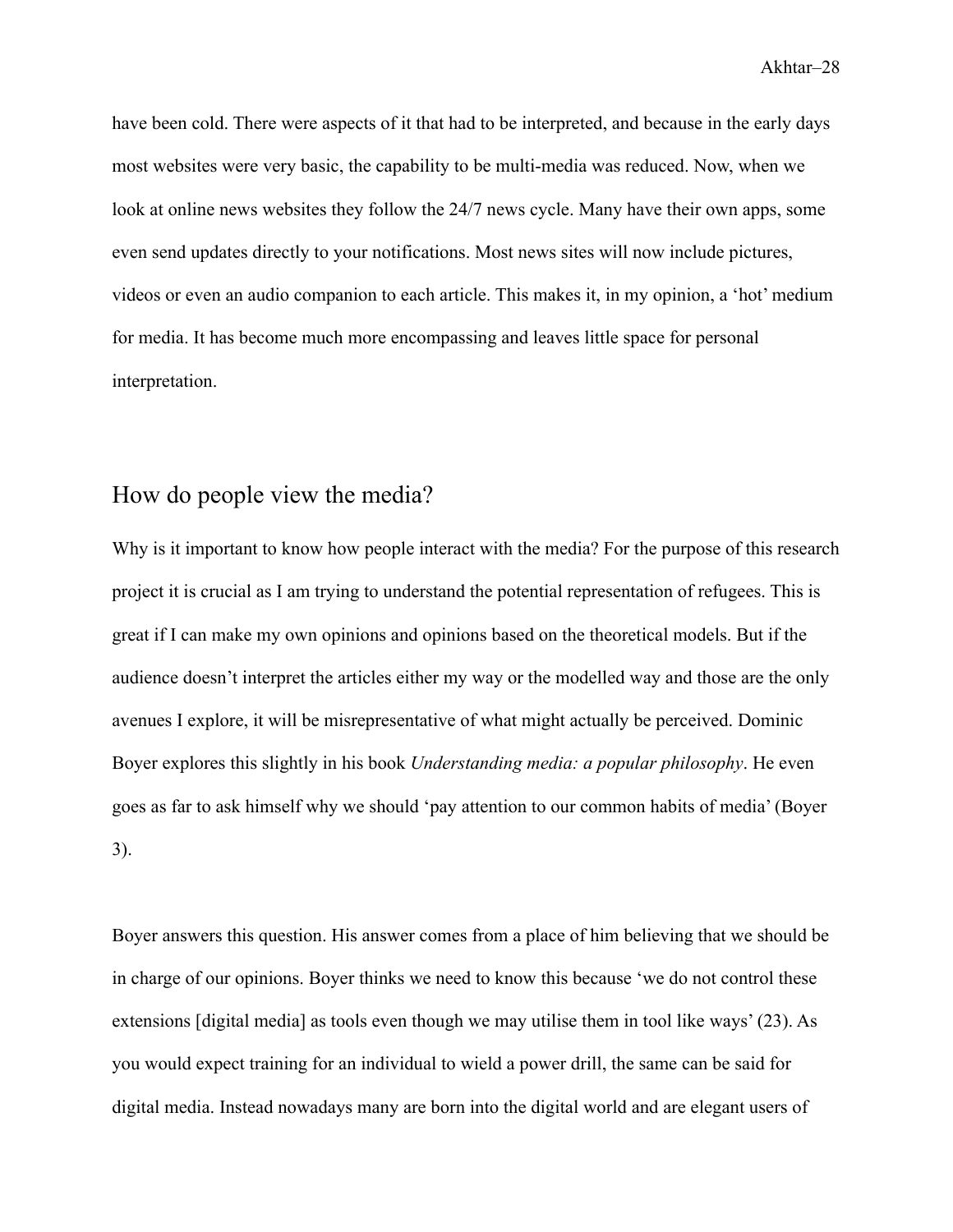technology and media. We are able to operate it but not understand how it works. So to better understand how people interact with the media, I am going to look deeper into how some theorists I have mentioned interpret it.

One of the ways that we can look at interactions is through a global or more expansive lens. McLuhan talks about Europe becoming retribalised as radio and television begin to reintroduce 'cold' media in the 1960s (McLuhan 41). He discusses the fact that 'hot' media causes populations to triablise and to almost think as a group, so we are losing individuality when we consume 'hot' media (Boyer 20). Originally McLuhan thought that 'electric media' was cold and so gave us time to reintroduce our own individualism (McLuhan 41), but as previously mentioned, we have come to the point where the internet is almost the definition of the hottest medium. In this case we are returning—or already at the point where people are no longer individuals and instead absorb the opinions of the group.

Throughout my analysis there will be comments on the number of adverts I see and comment on. I will also make some conclusions that revenue drives the choices that editors and publishers make online. I was not the first to think this, infact McLuhan had these ideas back in the 1960s. In terms of advertisements, even before the world had entered a period of late-stage capitalism, McLuhan noted the shift in advertising, he even suggests money itself is one of the first mediums of media (27). He saw that having more frequent advertisements was more important to marketing than a single very good advertisement. He notes that 'the product matters less as the audience participation increases' (305). This will feel like a heavily repeated point later as I explain the reason behind clickbait and vague headlines.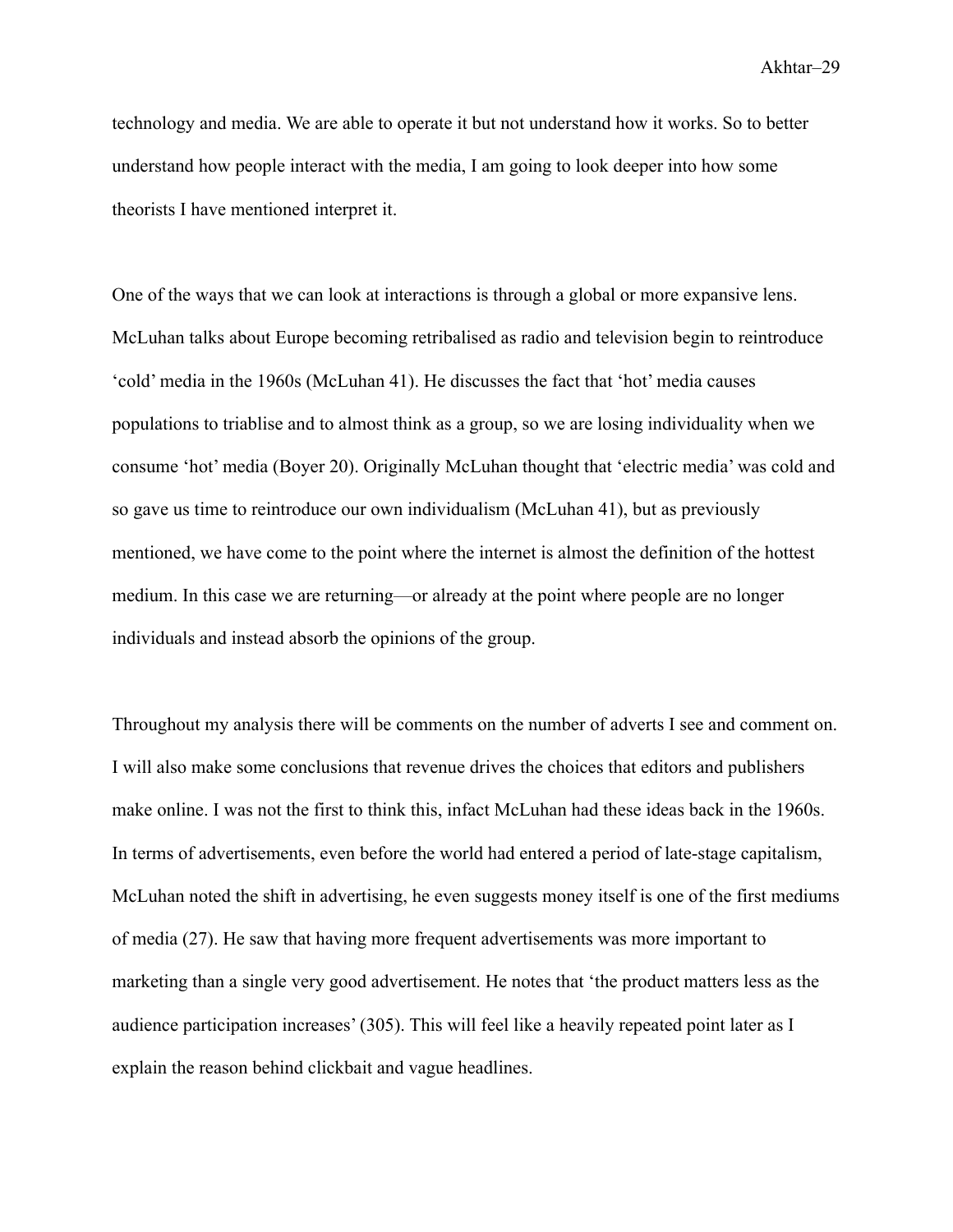## <span id="page-30-0"></span>The Papers

As a part of this research project I will be examining one article of prominence from representative newspapers and their web presence. The purpose of this approach is to have a common ground of analysis between each paper and to further understand how headlines and language can be used to influence thought processes of the reader. Included in this analysis are *Die Zeit*, the *Frankfurter Allgemeine*, the *Handelsblatt*, the *Süddeutsche Zeitung*, *Das Bild,* the *Deutsche Welle* and *Stern*.

One thing that will be explored throughout the analyses is how the refugees are referred to. The conscious effect to call refugees *refugees* means the audience is aware of their exact identity. Some papers will refer to them as immigrants or migrants. While both might be slightly correct as they are referring to people who move across borders, they do not shine light on the reasons why they have to leave. This may lead some people to thinking refugees are travelling for more work or to take advantage of social systems instead of saving themselves.

#### <span id="page-30-1"></span>*Die Zeit*

*Die Zeit* is one of Germany's leading news sources. It was founded in Hamburg in 1946 (Hoffmann and Fraser 200). It is usually classed as a high- brow and left-leaning news source (Hess 9). As far as its online presence, *Die Zeit* has a substantial one. It is in the top 100 visited websites in Germany and has had some form of online presence since 2009. In 2019 alone the website was visited 75 million times.

One thing that many of the papers I am examining have in common is that they all form opinions on the way that the then chancellor Angela Merkel was handling the situation. A 2015 article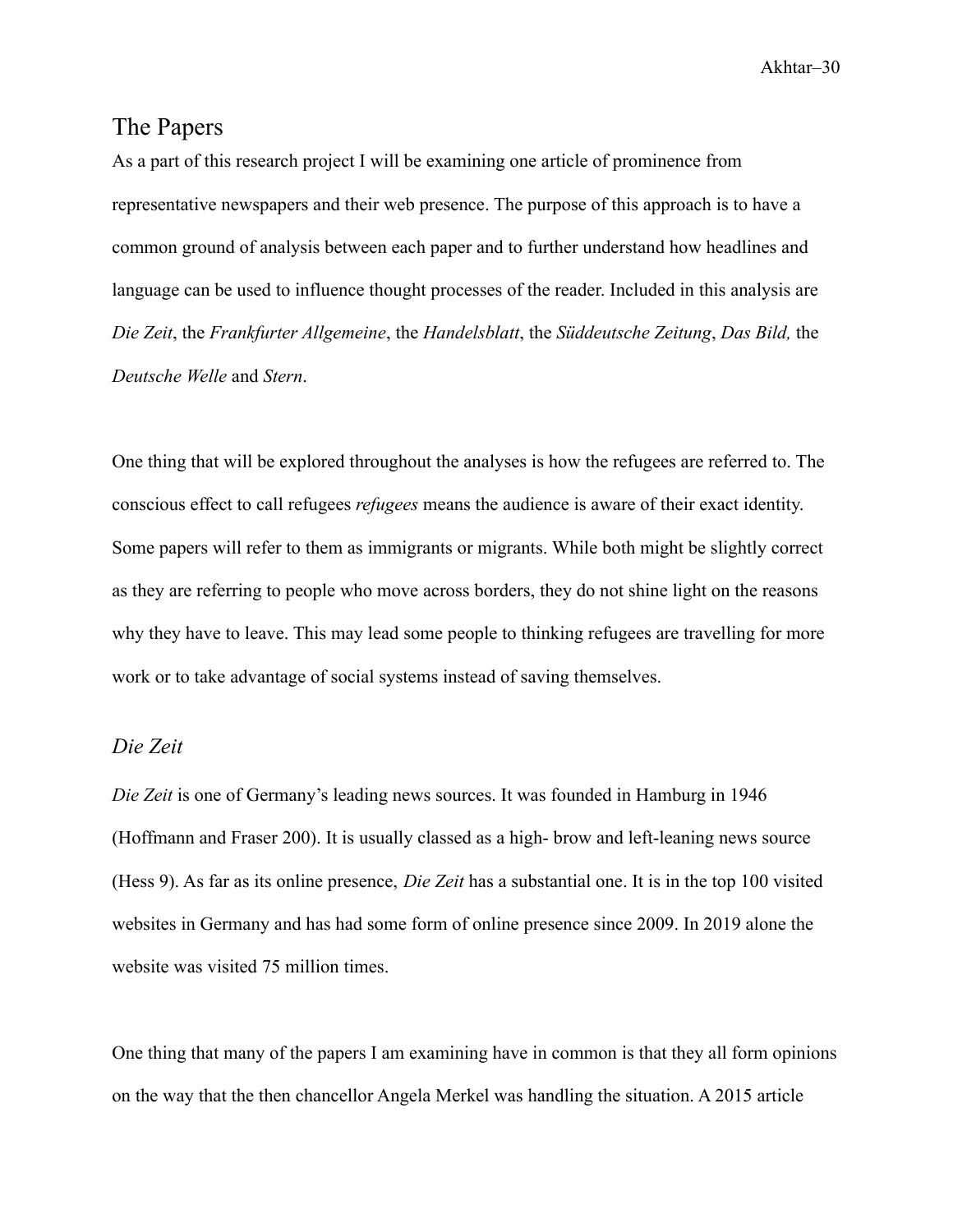published on the online platform of *Die Zeit* titled 'In the eye of the storm' (Hildebrandt and Ulrich) attempts to support the chancellor, citing her ability to deal with previous crises, such as the financial crisis, and notably the 2011 Fukushima disaster. Following the disaster, Germany closed down most of their nuclear power plants. Personally, Chancellor Merkel believed in nuclear energy but did what she thought was best for the German people. The article hopes that she is able to do the same thing once more, but notes the difference in this crisis. While 'energy plants can be turned on and off, Syrians can't [ be turned off] (Hildebrandt and Ulrich).

*Die Zeit* itself refers to the people of the exodus as migrants. This is not a uniform experience across all of the papers, some refer to them as migrants, or even immigrants. Choice of word can be a powerful tool to change perception, this will be explored further once the general views of each paper has been analysed.

Many of the papers focus on this crisis through the lens of the economy and this includes *Die Zeit*. While there are articles that were heavily factual about the need for an expanded workforce and lower skilled workers, the one that caught my attention was one in the opinion section. 'There is no Mirko here' (Wegner) is an interview with an 'ordinary citizen'' from Baden-Württemberg. Mirko is a placeholder name, as the individual did not want to be identified. In the interview he shows strong anti-refugee sentiments. He explains how we see the community changing, and that the influx of refugees is overwhelmingly negative. In this interview Mirko acknowledges that his views are not considered popular, and the interviewer was ready to challenge him on his views. Instead Mirko discusses how he believes in the chancellor, and that Germany is not doing enough to deal with crises outside of Europe. Mirko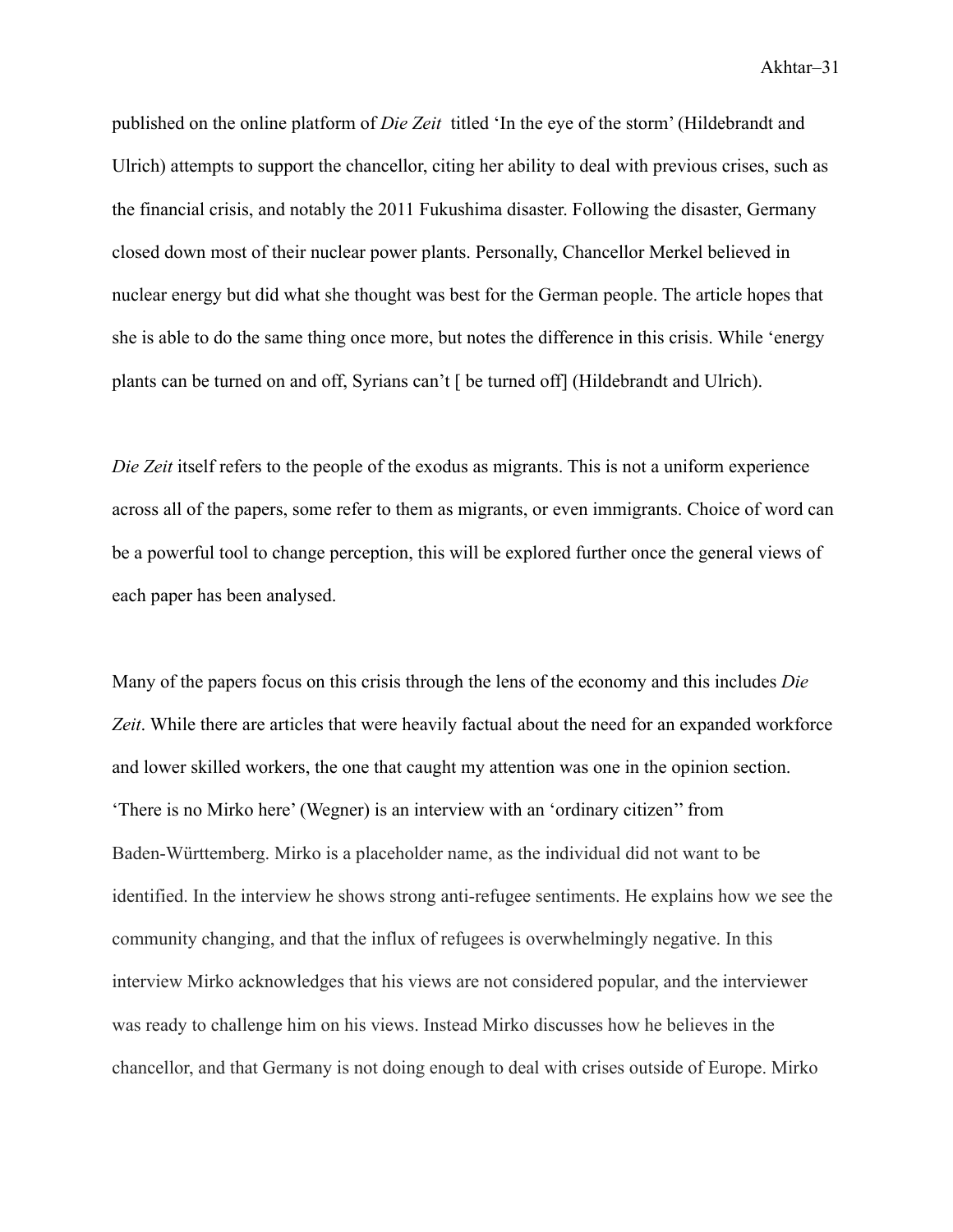even feels that "the additional 3.5 million euros in refugee aid for Libya just announced by (German Foreign Minister) Sigmar Gabriel is far too little." (Wegner).

The article that is being examined from *Die Zeit* is Heinrich Wefing's "The Human Limit" (Wefing and Andersen). It is a long form piece that explores the possible routes that governments in central Europe can take to limit migration into the continent. Firstly the paper refers to the refugees as migrants. The use of the word migrants is not wrong, as it refers to people who make a journey to somewhere else, they are in effect migrating. However, by not being specific and acknowledging the populations as refugees, the plights and problems of the refugees are diminished. Reasons for the migration are removed from the humanitarian crisis. This can be seen later in the essay when the author discusses the 'strategy of dealing with them" (Wefing and Andersen). Not only have the refugees lost their identity and referred to as 'them', they are also now being seen as migrants that require a strategy to control them. There is no mention on how strategies to support refugees can be developed.

#### <span id="page-32-0"></span>*Frankfurter Allgemeine Zeitung*

Founded in 1949 , The *Frankfurter Allgemeine Zeitung* considered itself a paper with a liberal-conservative leaning (*World Press Trends*). The paper has presented its political views and supported the CDU in the 2013 elections (Artero 5). Other than having the second largest circulation in Germany, the FAZ boasts the largest amount of foreign correspondents compared to any other european news source (Enzensberger).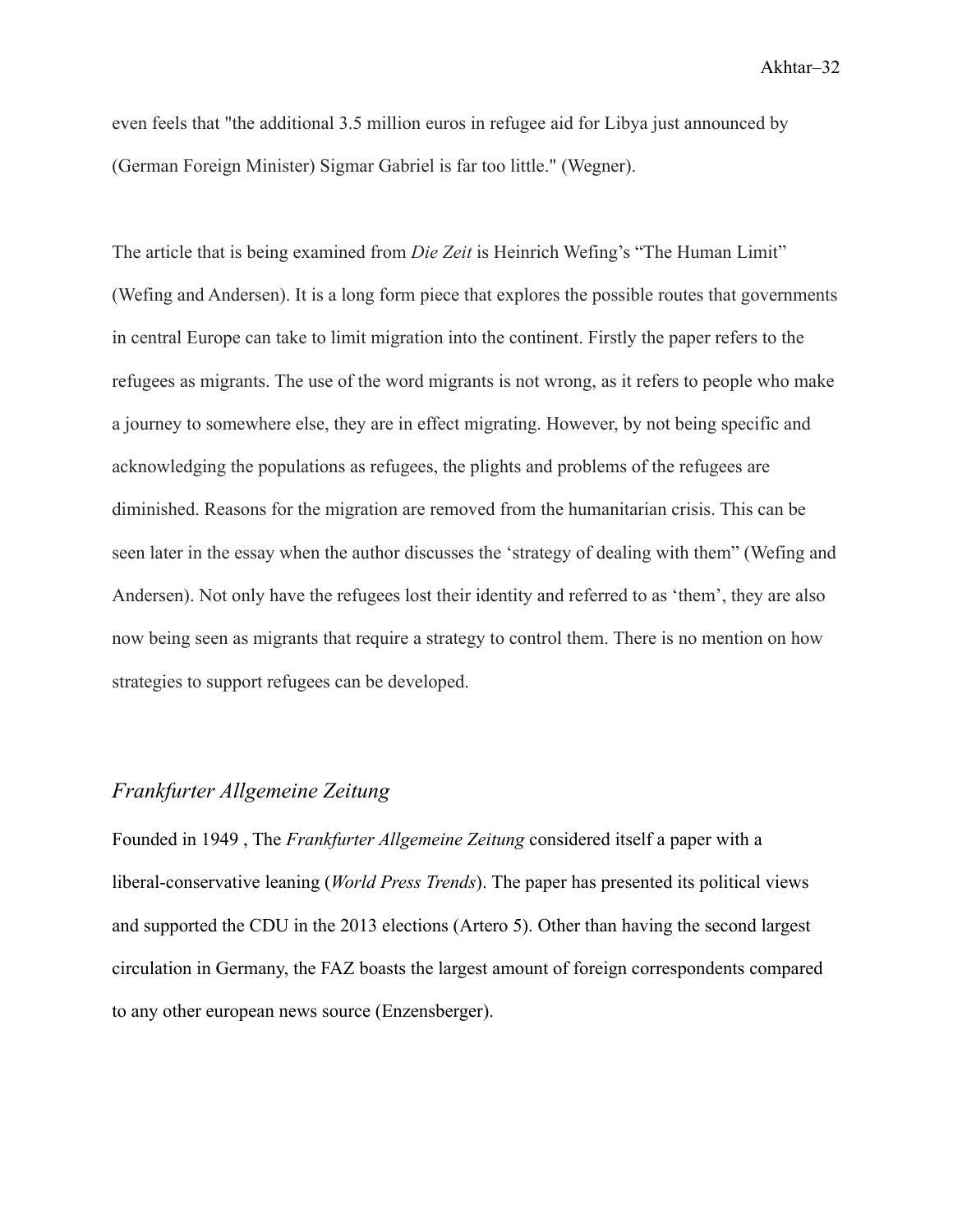The FAZ had more articles critical of the German press compared to any of the other sources explored in this research. The opinion section had a very in depth article titled 'A letter to the German Press'. Authored by Jay Rosen, the essay explores the tenants of the German press, and how they compare to the tenants in media from the United States of America. Rosen develops a set of guiding rules, and finds within them a fatal flaw. To Jay, the German press must remain impartial, and also defend democracy at any cost. In between these two tenants is an impossible space, Rosen does not think that following both tenants is still possible. Specifically Rosen writes that by remaining impartial on radical right wing articles that target the refugee population the press would fail to uphold and protect democracy.

While all of the news sources here agreed to the 'wir helfen' (we help) scheme, this does not mean they are void of governmental criticism. In a very strong article titled ' European Solidarity, Why?' The FAZ portrays Chancellor Merkel as a 'gorbachev-like figure' who is 'noble but naïve' (Krastev). They argue that by handling the crisis the way she did, Merkel has not just made Eastern Europeans question what they owe to the refugees, she has caused the Western Europeans to realise they owe nothing to the Eastern Europeans. This act of nobility and desire to unite is breaking apart the union she continuously props up.

Being more focussed on the business side of things, it is no surprise that Winand Von Petersdorff chose to write an article on the economy of migrants. He takes a harsh tone and titles his headline the 'Lies in times of migration' (von Petersdorff). This article leads with many facts, but then the rest reads as though it is an opinion piece. Language in this article almost plays with the lives of refugees as if they were not human.He claims that "migrants are difficult to stop" (Von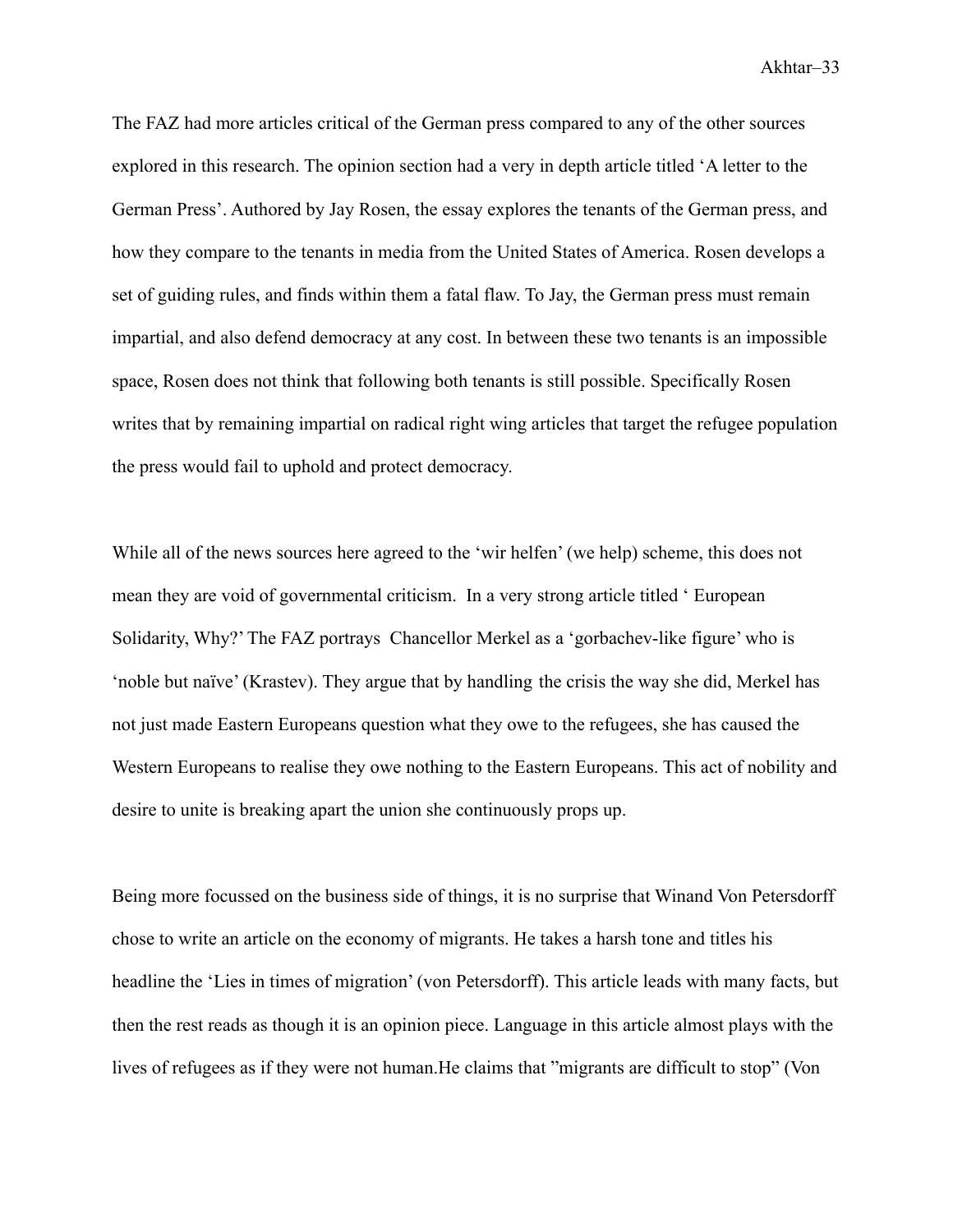Petersdorff) as if they don't have human problems that need to be addressed. It discusses the different economic effects an influx of refugees can have on Europe, but again refers to the whole population as migrants. Again this is not unfactual, but has problems as mentioned earlier. One of the ways he toys with the seriousness of the problem is by making the article light hearted. Translated, he refers to the solution of investment in a playful way. He jokes "Na dann, viel Spaß beim Versuch, Syrien, den Irak oder Libyen zu bändigen"<sup>5</sup> . Wording such of this has a way of playing with the reader. Essentially here Petersdorff is approaching the serious suggestion to solve a humanitarian crisis as though it were a warning on a badly crafted dating advice blog. The sentence itself is almost falling into the trap of orientalism, calling these 'eastern' countries untamable to Western standards.

Further the picture chosen for this piece is a group of seeming refugee children.This picture is taken a month after the death of Alan Shenu, the infamous picture of the drowned refugee washed up on the beach. To use a picture this happy so soon after the worldwide circulation of one of the most iconic pictures of the 2010s is both insensitive but also intentional. In a piece discussing the potential integration of migrants it makes sense, until you realise the image is children having fun and blowing bubbles. How does a picture of children having fun relate to the turmoil they have been through to arrive safely in Germany. Largely, the article focuses on the adult integration into the workplace and how the economy can be supported or rather hindered by an increase in adults. I can see two interpretations of how an audience would react to the image. Firstly the happiness of the children downplays the humanitarian crisis that was ongoing. By downplaying the humanitarian crisis it makes it easier to digest when the author claims that only those who can integrate should be allowed to buy their way in. The second reason is to

<sup>&</sup>lt;sup>5</sup> "Well then, have fun trying to tame Syria, Iraq or Libya"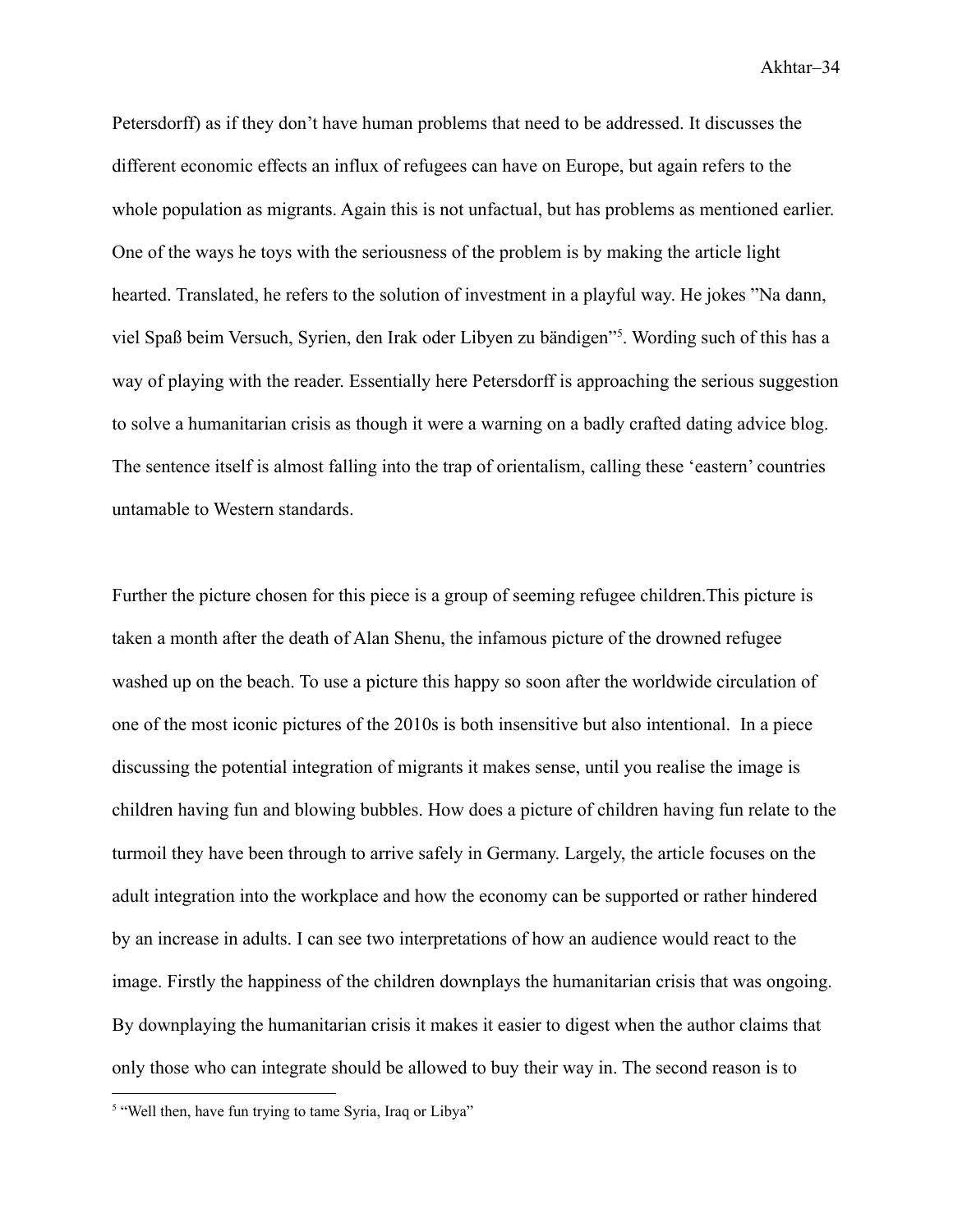avoid showing the adults. By not including the subjects of the article it again dehumanises the issue and makes the reader more perceptible to the comments of the author.

#### <span id="page-35-0"></span>*Handelsblatt*

The first edition of *Handesblatt* was published in 1946 at the hands of journalist Herbert Gross. While most newspapers have some form of political leaning, *Handelsblatt* has no public leaning. Despite not presenting a public political leaning, the publication was voted as the most trustworthy newspaper in 2016 via the GPRA trust index (GPRA).

Till Hoppe writes an argumentative article for Handelsblatt called 'Refugees,solidarity and reality' (Hoppe). One would be forgiven for thinking that the article hit all three of those topics, however Hoppe focuses on the 'reality' more than any other section. He looks at questions that would be a realistic situation consideration for people who weren't in danger " is it really beneficial for Nigerians or Senegalese migrants to spend so much money on the journey." (Hoppe). Again, *Handelsblatt* does not outright call for the full support or rejection of the refugees entering the country, they instead refer to them as a whole population. The reality that Hoppe focusses on is that even if Germany was able to help the refugees, the policies of bordering nations such as Austria and Italy are going to be the biggest challenges to occur. He approaches the problem and asks what is more important? Is it more important to strain relations with nations around them, or is it more important to help refugees? Till decides that the only way to go forward is to have a unified european approach- an original idea.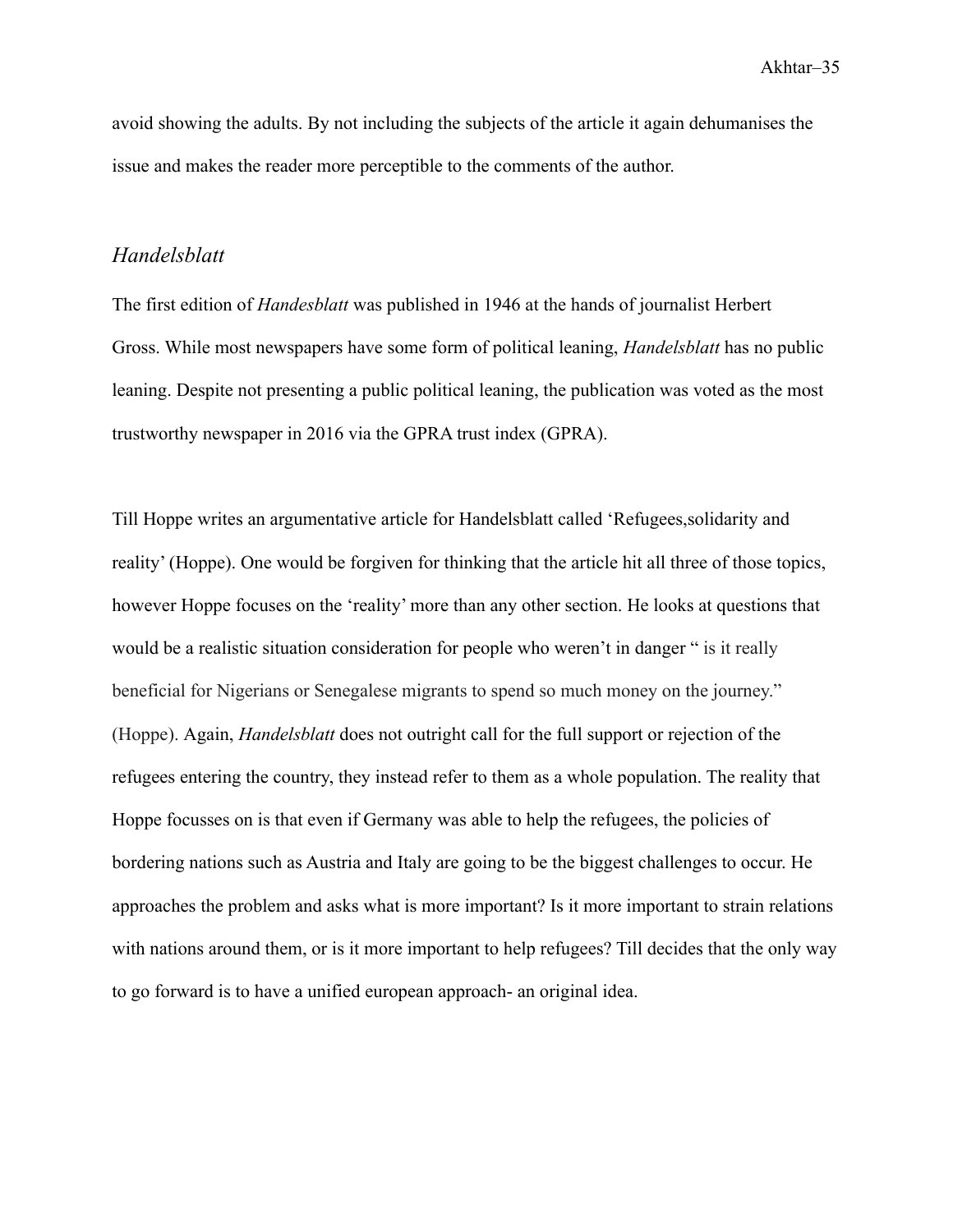In another article the author Jean-Michel Hauteville claims that 'The Axis should live up to its name and bring in warships to sink the migrants' dinghies. Nothing short of this will stop desperate people with nothing to lose…' (Hauteville). In the aptly titled article 'Europe has lost its soul in the refugee crisis' (Hauteville). Hauteville strongly suggests that the European governments are being harsh on each other( and the refugees) simply to pander to the far-right votes in their own nation. His example of both Italy and Paris rejecting the docking of the Aquarius boat in 2018 exposes the hypocrisies of each nation.

On the *Handelsblatt* website I found a fact check article, one that addresses the concerns after the first year of the refugee crisis. The jointly published article titled 'Only men come' (Lechtape and Beer) addresses some of the claims that were made across the media sphere. This article was much better as a whole for representing the population. Throughout the article the word refugee is used in place of migrant and all assumptions were heavily backed by statistics.In the article the myth of Germany taking more refugees than other nations is dismissed effectively. 'Most refugees do not come to Germany. Turkey received 2.5 million Syrians last year alone. Lebanon and Jordan house the most refugees worldwide' (Lechtape and Beer). The article itself has pictures of refugees that are representative. Smiling faces are accompanied by pictures of refugees who look like they have suffered a long journey. By incorporating both aspects of the refugee experience and humanising them it helps the reader to trust the fact checking that is occuring in the article.

#### <span id="page-36-0"></span>*Süddeutsche Zeitung*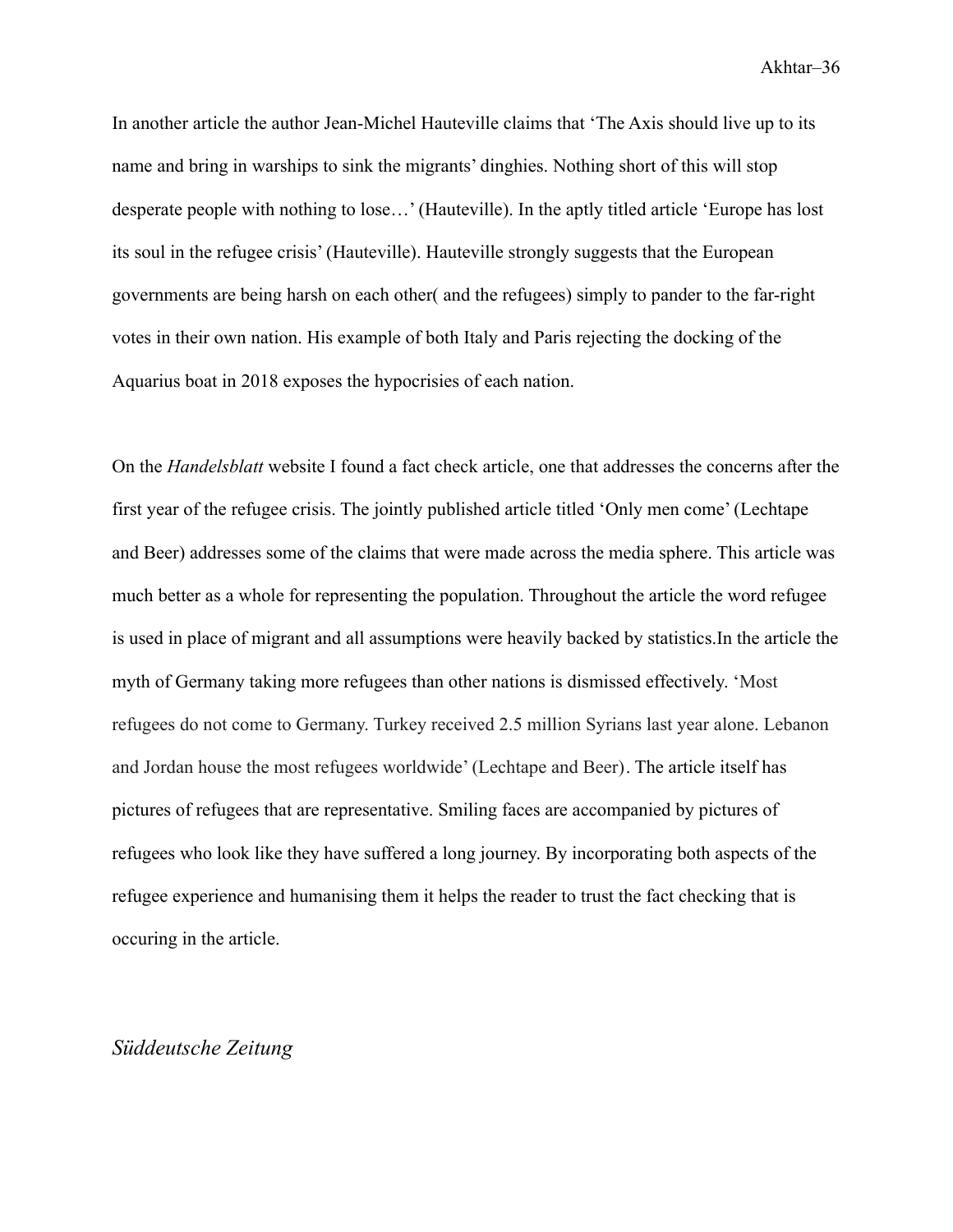On the 6th of October 1945 the *Süddeutsche Zeitung* (SZ) was the first newspaper to be granted a licence by the US military administration. The first publication was released that same evening. It has a publicly recognised progressive liberal stance ("The World from Berlin: 'The Substance of What S&P Is Saying Is Quite Right'"). SZ cemented this by publicly backing the SPD in the 2013 elections.

After reading a number of sources, the SZ had the most policy based reporting around the refugees. Other than a few articles in 2016 supporting the nation-wide media support of refugees there are very few articles that explore the lives of refugees separate from politics and the economy. The paper itself was critical of Germany and its ability to support the refugees it was allowing. While it reported on the compensation that Germany was to be provided by the European Union (Adelhardt et al.), it argues that the support does not go far enough.

Criticisms of governments and policy is not limited to the German scope. The paper reported on the beginning of the crisis and followed up with reporting on the policies of Eastern European nations. Again here refugees are being reduced to being a resource for politics to focus around.Albania's prime minister says that 'Even in return for EU accession, his country will not set up refugee centers' (Münch).This is a clear example of refugees being used and reported on as a commodity or resource. The claim here is not that the SZ does not have articles that support the lives and wellbeing of refugees. It instead shows that even when the refugee population is being accepted, the political reporting still makes the failing of lumping refugees as a unified group in order to make the article easier to write. In the case of this one the argument is that Albania did not want a refugee camp (Münch) and would not take any refugees even for potential accession to the EU.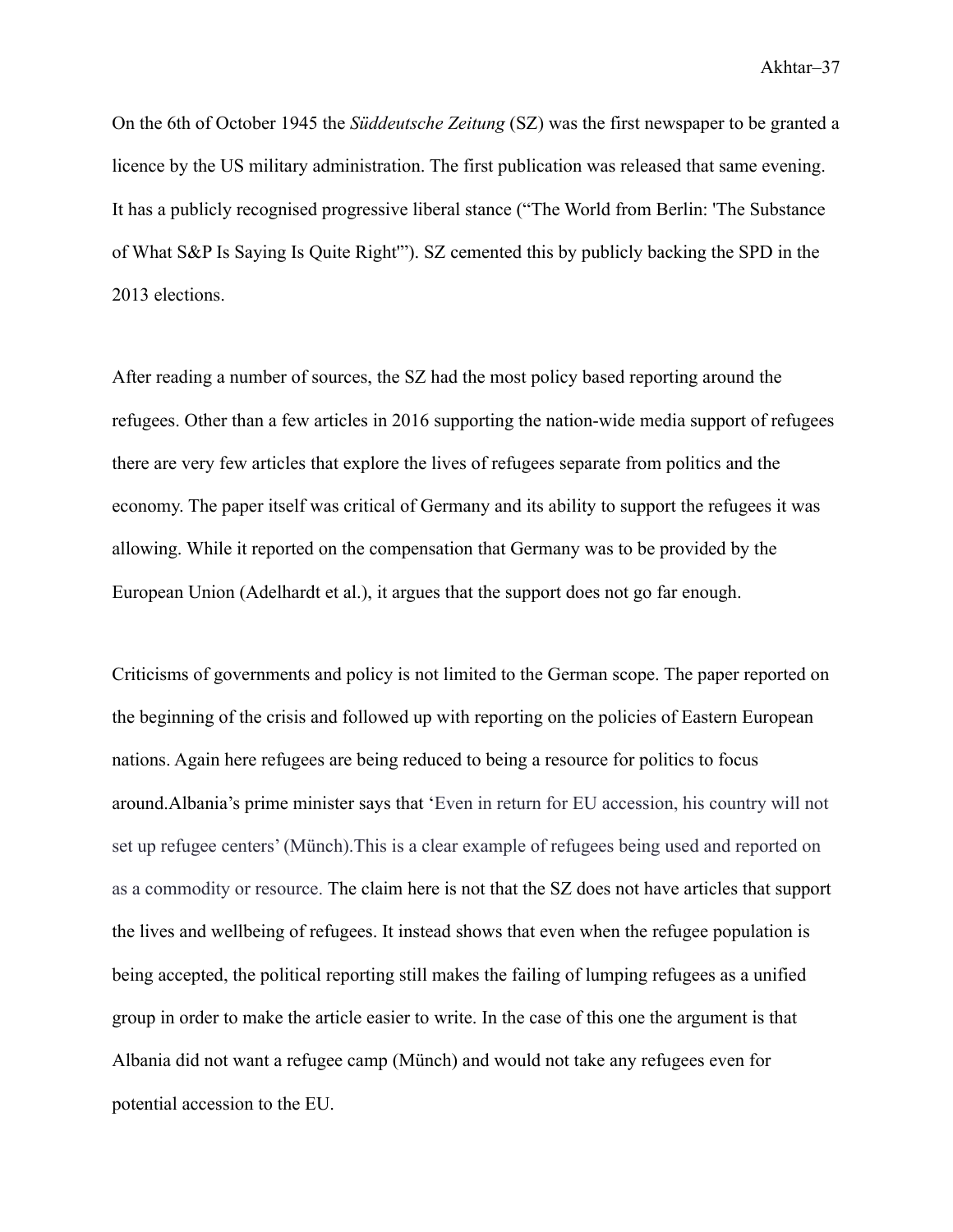The SZ takes a very pragmatic approach to the refugee crisis early on. 'The position of the countries in the refugee crisis' ("Die Positionen der Länder in der Flüchtlingskrise") takes a deep look into the politics of the nations that were most affected by the crisis. The article does use inflammatory language, but only with the intent to replicate the strength of the policy. "The time of welcome culture is over" ("Die Positionen der Länder in der Flüchtlingskrise") Is a strong way to describe policy. Normally I would say that this language is meant to be scandalous to the audience. And it still is, it is just that I think this strength of language is equivalent to the strength of what it is trying to invoke.

#### <span id="page-38-0"></span>*Das Bild*

*Das Bild* was founded in 1952 by Alex Springer. It was the most circulated newspaper in Germany and has the most number of digital subscribers. In March 2019 its website had 25 million visits making it the most visited news site in Germany. It has publicly stated its centre-right leaning. There is much controversy around Das Bild, to the point where it has received more complaints for breaking the press code than any other publication.

*Das Bild* has many more short form articles compared to the likes of FAZ and SZ. Their articles typically can be read in a handful of minutes and typically are accompanied by pictures. According to a United Nations Human Rights Commision Report (UNHCR) *Das Bild* had on average 1 source, the lowest of any news source in Germany. With articles being so short and the sources being so minimal, there is the concern that the nuances of issues aren't fully explored.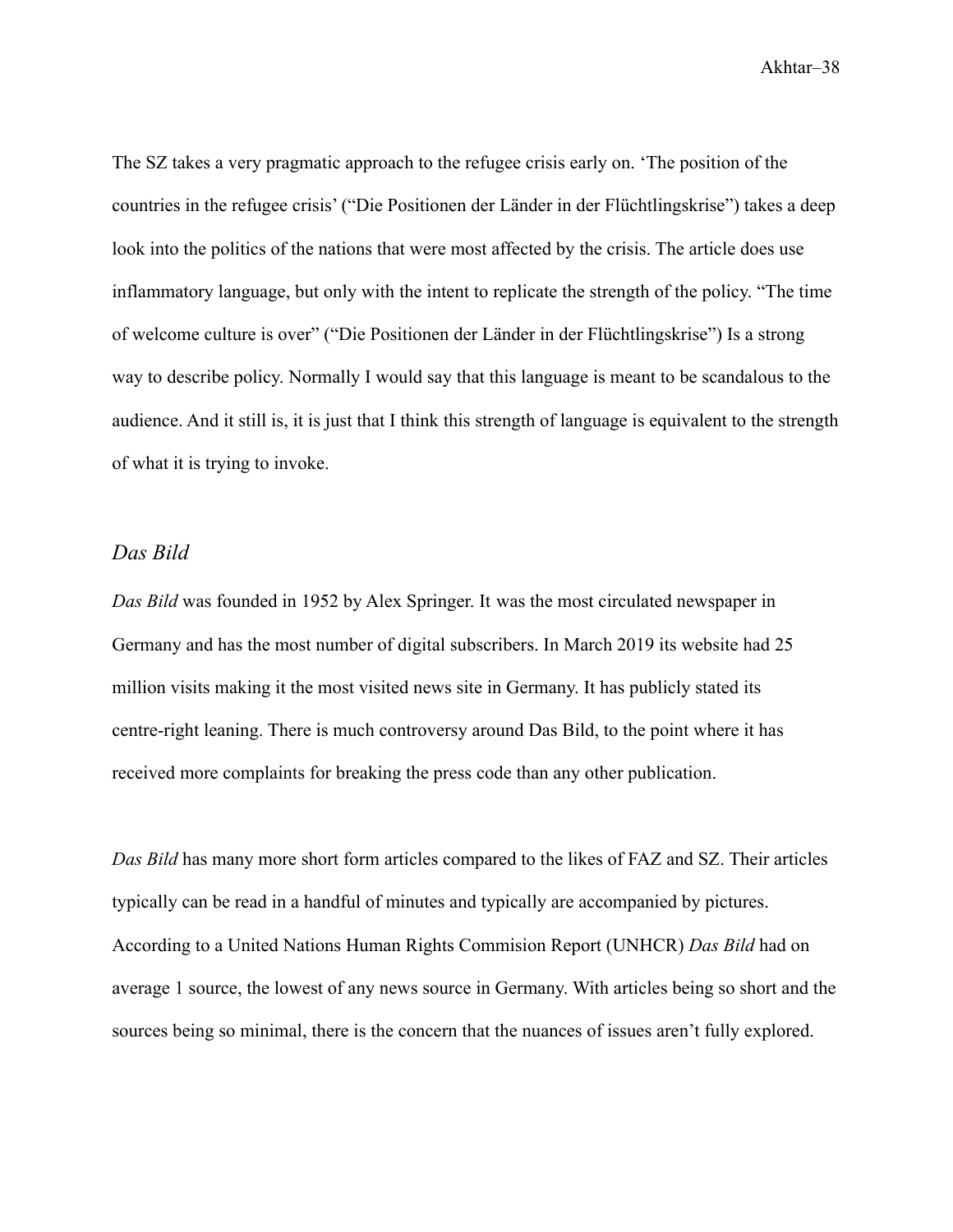Even if it seems there is nuance, with the average number of sources being 1, the accuracy of the articles are put into contention as well.

*Das Bild* has a reputation to be one of the most visible papers at a storefront, this is usually due to the fact that they employ strong, eye-catching headlines and historically nudity. Usually this means controversial headlines that evoke strong emotions, usually ones that are decisive in nature. This is replicated on their website as well. On the 7th of September 2017 the main website had an article titled 'All refugees must go back!' (Blome) prominent on its main page. If someone had clicked the article and read it, they would have noticed that it was still a negative piece, but was in fact an interview with the FDP leader Christian Lindner. In his interview he explains how if a refugee's home country is now safe the logistics should be put into motion to get them back to their homes. He rightfully claims that 'the status as a refugee cannot automatically turn into the status of a permanent resident. People have to return to their home countries if the situation there allows for it." (Blome). Reading the headline for the article clearly paints a different image of what this article is going to be concerning. One would be forgiven for thinking that the article was either accusing Christian of wanting to endanger those who have made perilous journeys or worse, declaring their support for this false message. Thinking that someone would make assumptions based on just the headline is not a stretch by any means. According to a study performed by the *Science Post* and reported on by the *Washington Post*, 59% of news links on the internet are not clicked but are either shared or talked about. This means that approximately 60% of the audience are formulating their opinions on headlines that are vague or outright misleading.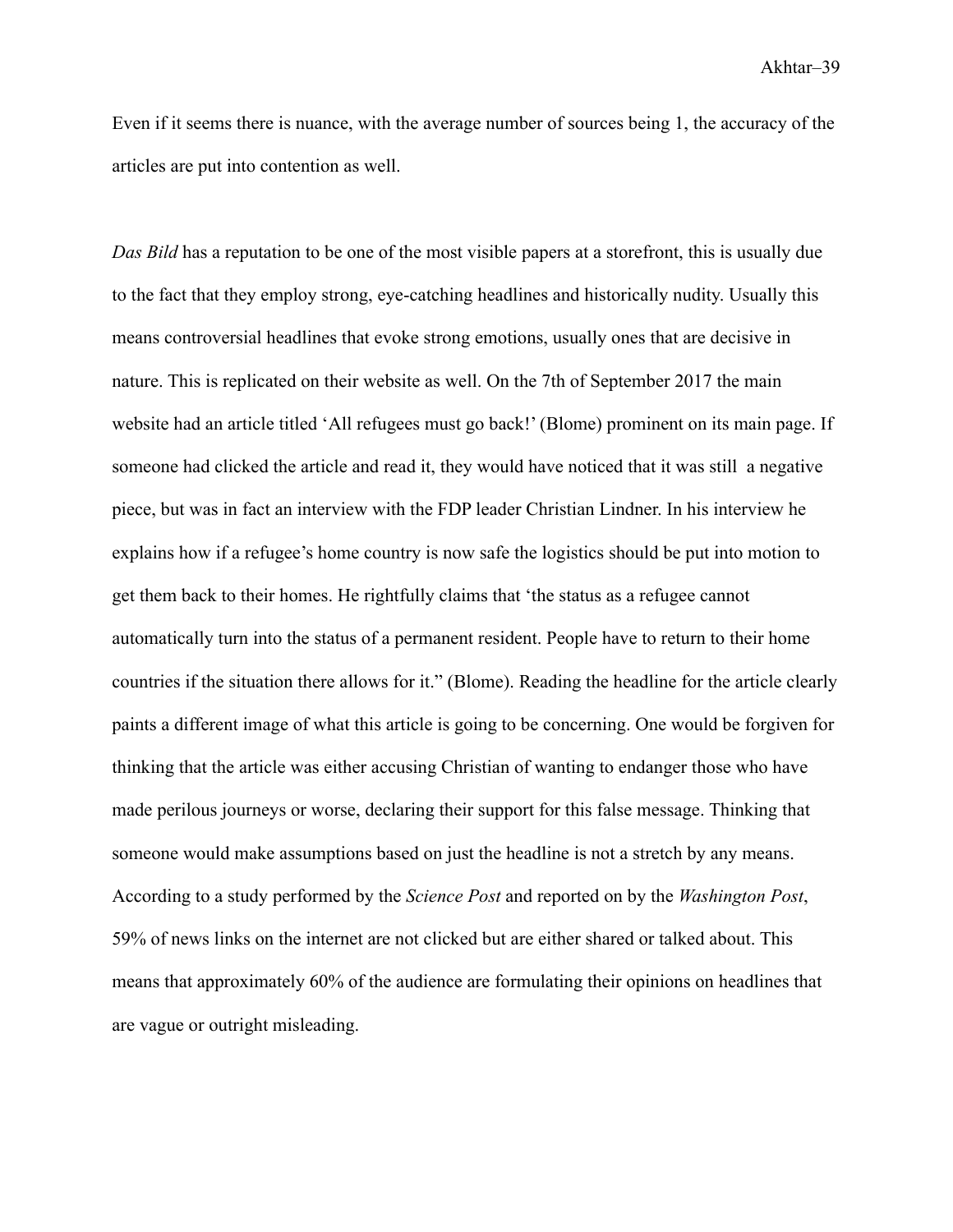#### <span id="page-40-0"></span>*Deutsche Welle*

The unique aspect of the *Deutsche Welle* is that it is the only newspaper on this list that is designed to reach foreign markets. *Deutsche Welle* is not a print newspaper, but instead a media focussed news source.One of the interesting things is that the *Deutsche Welle* is mostly funded by Germany's Federal tax system. This means that it should have less desire to use advertising to generate revenue. It has many digital distribution channels and also television and radio based channels. Publicly people perceive it to hold a conservative leaning, although the company stresses it must be independent and impartial, as it interacts with foregin markets more often than other papers.

The DW takes a very pragmatic approach to their reporting. It heavily enforces and supports the humanitarian side of the issue, but also sheds light on the issue that then becomes apparent at home. In a short audio report the publication talks about how the science of fear interacts with the mob mentality behind immigrant policy (Borrud and Goebel). As this is in the science portion of their paper, it is focused more on how our brain works, compared to refugees, refugee policy or their perception. However, the language used in the report calls back to 'refugees' and an 'open-door' policy. These words tend to paint refugees in a more positive, or rather less negative light. The usage of words such as migrants or immigrants usually diminishes the reasons why a person might choose to make that journey.

Following the pragmatic approach, the *DW* also comments on the economic impact of allowing so many refugees to enter. The *DW* reports the cost as 2.4 billion in the first year (2015), and at this rate it would go over the budget of 5.6 billion as more than double the number of refugees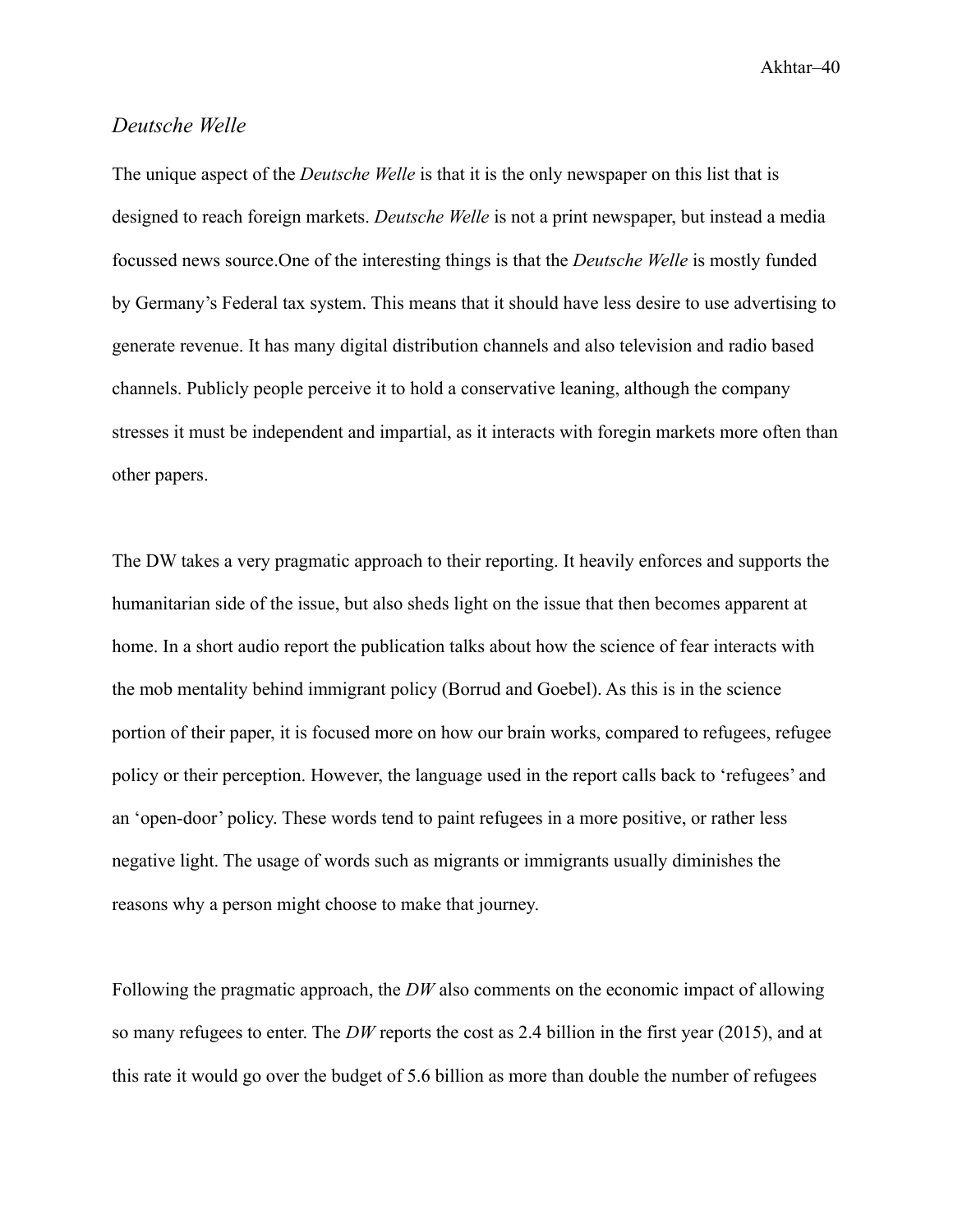were expected in 2016 ("Refugee crisis 'to cost Germany 10 billion euros'"). Again, while this is fair reporting, it fails to hit the human element. This has been a theme throughout the papers. Refugees are reduced to a statistic. This loses the humanitarian aspect of the problem.

An article titled " Refugees on their way to Germany' (Hartmann) is based on a podcast with the same title. The podcast follows the wording of the article very closely. In this article the situation of incoming refugees from Hungary is being explained. What is extremely different in this article compared to others is that some words are seemingly in bold. The words are; 'willingness','help','registered','orderly manner', and several other words that are usually associated with positive emotions. This may just be a trick to activate search engine activation and to get more hits on the website. There is always the possibility that this is an attempt to highlight the positive aspects of refugees without it being too obvious. It is an interesting tactic that I have not seen employed before.

#### <span id="page-41-0"></span>*Stern.de*

In 1995, *stern.de* was one of the first news sources to go online on the German internet. However , *Stern* the magazine has been around since 1948 and encompases many topics. It has a broadly left leaning political leaning. It has also faced some controversies over the year; such as posting an article about Donald Trump labelled 'Sein Kampf' ( A play on the book written by Adolf Hitler- Mein Kampf). It is important to include as the newspaper has a large reach on digital readership.

In 2016 *Stern* released a very short report concerning the Federal Criminal Police Office (BKA) and how they had caught 40 potential terrorists through the influx of refugees ("Flüchtlinge: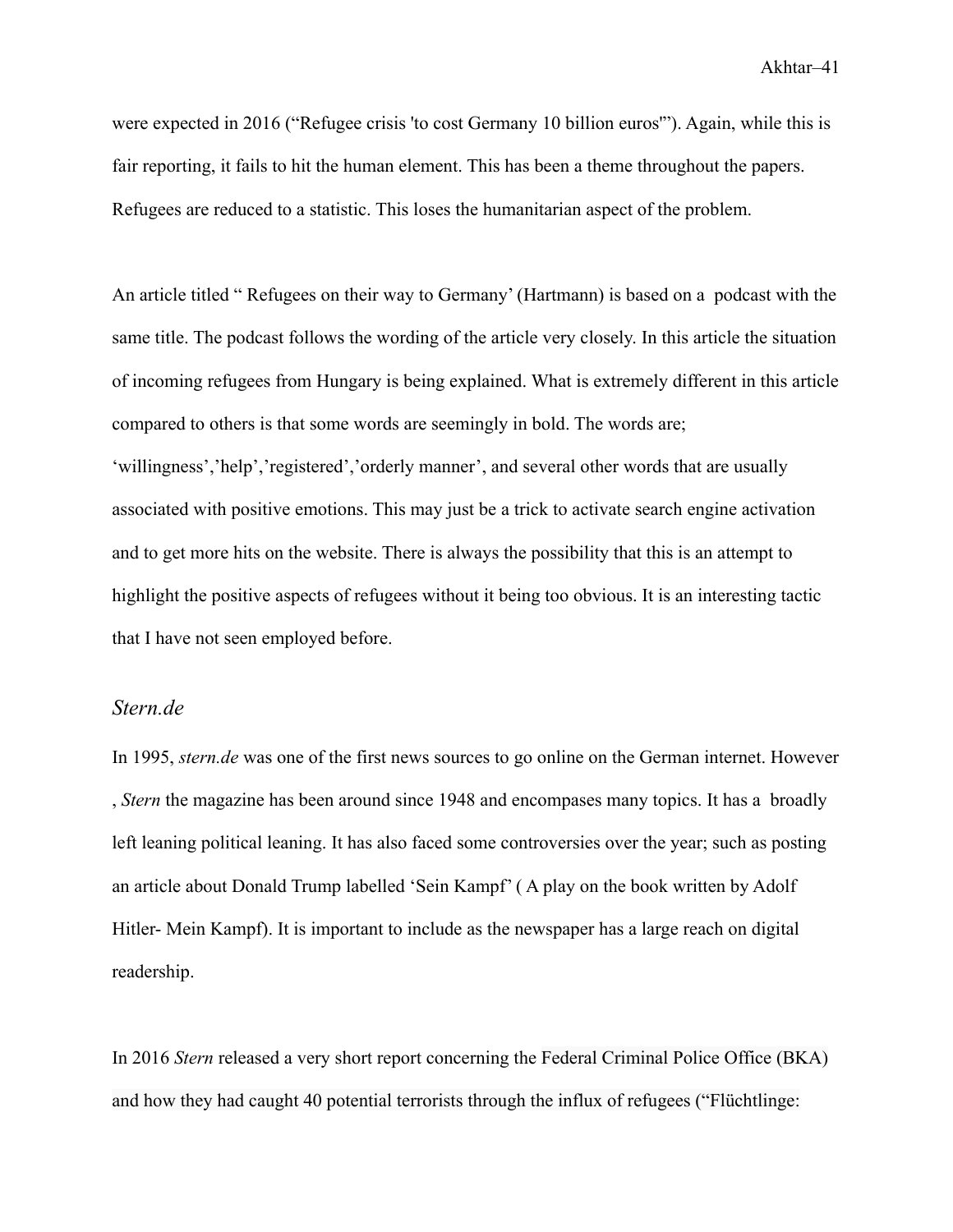Terrorverdacht in 40 Fällen - BKA ermittelt | STERN.de"). While the safety of everyone is crucial, 40 out of 1.8 million (Keita et al.) refugees is only 0.0022%. This is statistically so small that calling it a 'very serious problem' is not warranted. The article is so short and gives little detail that causes it to be a fear mongering piece. That lack of in depth reporting is designed to allow people to quickly absorb the information that is intended. A good tactic when there aren't layers to the circumstance, as with this article. It must also be noted there is a very short part at the end of the article that does claim that publishing these statistics are indeed fear mongering and not productive. Stern gets a pass for putting the small disclaimer in there, but it could have been avoided if the piece wasn't reported on at all. This then leads to questions about why it was reported then. Is this fear mongering statistic eye catching? In that case it may be intended just to get engagement and potentially more money through advertising and interactions.

On the other hand, *Stern* recognises the danger of pandering to dangerous thoughts and statistics. They delved deep into this concept when they published the opinion piece "Why it was a mistake to take the "worried citizens" seriously" (Sohr). By publishing this they realise and accept that there are ways that reporting can help fan the flames of conspiracy and increase polarisation and concerns. If they understand this, why do they publish headlines and articles that go against this methodology? One possible answer is selective exposure (Knobloch-Westerwick 358). *Stern* is aware that there is an audience that will read articles that are critical, and there is an audience that will not. The same is true for the reverse. By doing this they just maximise their reach and are able to increase engagement and advertisement revenue.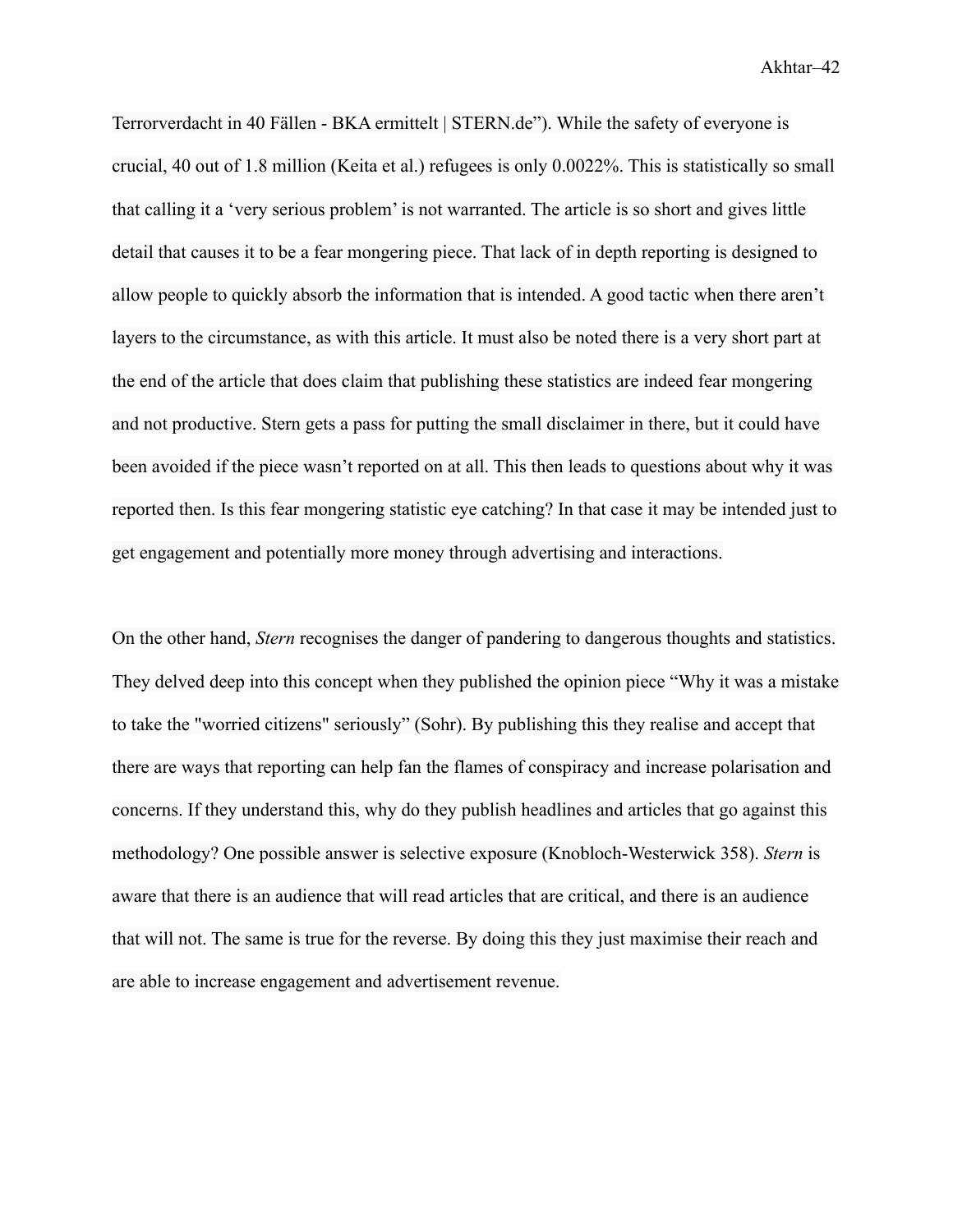## <span id="page-43-0"></span>Section 3

After having explored all the news sources and seeing that there are only small but significant differences between them, it might be difficult to try to understand what is happening. Despite there being small, but most definitely present, variance, we can still see differences in some papers that fall into different theories of media and why they may be employed. This section will focus on why a news source may begin to use certain tactics. Some have been alluded to, such as monetary and audience gain- again for long-term monetary gain. Others have not, such as whether there are ulterior motives to influence a voting population. While we might not know for certain if a paper is employing one, both or neither methods, we can still explore the theories across the news sources and ponder what might be occurring.

### <span id="page-43-1"></span>What was happening before compared to now?

Before the inception of online media there was just physically less media. The advent of the internet has allowed for communication to explode and for more avenues of media to be generated. Large companies aren't the only ones who can report and dispense on the news. Having fewer avenues of media meant that there was also less choice, you had to read one of the handful of papers available. Finally the internet allows for greater access. Papers from fringe political views and even different countries are easier to access than some local papers would have been before the internet.

Now there are so many different sources available, advertising has become competitive. Websites are desperate to have people view and click on their articles. This has led to tactics such as clickbaiting to ensure that there is at least some revenue stream for the websites, after all smaller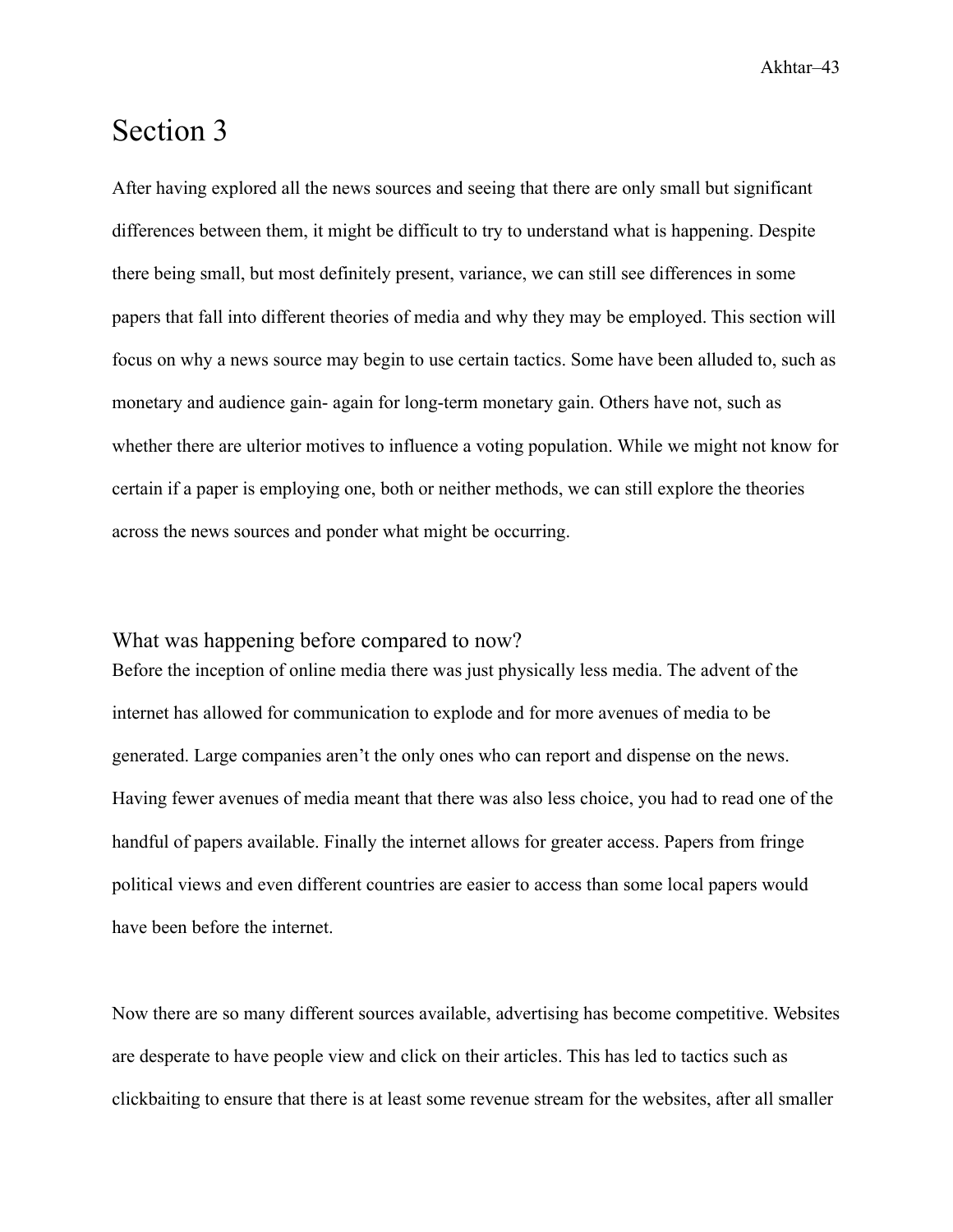creators need revenue to keep sites alive. This however is also being adopted by larger sites as a way to increase their revenue further. Headlines being skewed to maximise profits means that sometimes articles which are helpful for understanding the refugee crisis and how it is affecting people may seem more hidden. So while they still exist the hunt for revenue is making it seem like they are scarcer than they are.

### <span id="page-44-0"></span>Why is this happening?

Simply it is more profitable to make vague headlines and to flood the place with many articles. The fact that people's attention span is so short to not even click the article but to take the headline as truth is not because of the papers, but it is being exploited by them. If people who view the articles share them because they agree with the headline, then that paper has better econometric statistics to present to investors and also just increases their audience and hence their revenue. There is political affiliation but this is the same as before the internet, people are just more critical about it.

The fact I am even comparing the two events means something. These mass exodus events have a place in the news cycle and the way we report on them changes according to the times they happen. Because we have the experience of the guest worker programs that means we have previous frameworks to look at when we write new stuff. The experiences of the Turkish guest workers built this framework for the refugees entering Germany from 2015-2017. There have been earlier events of migration, but these two are most closely related as they both are pondered through the questions of 'otherness' and 'culture clashes'. It is this problem of culture clashing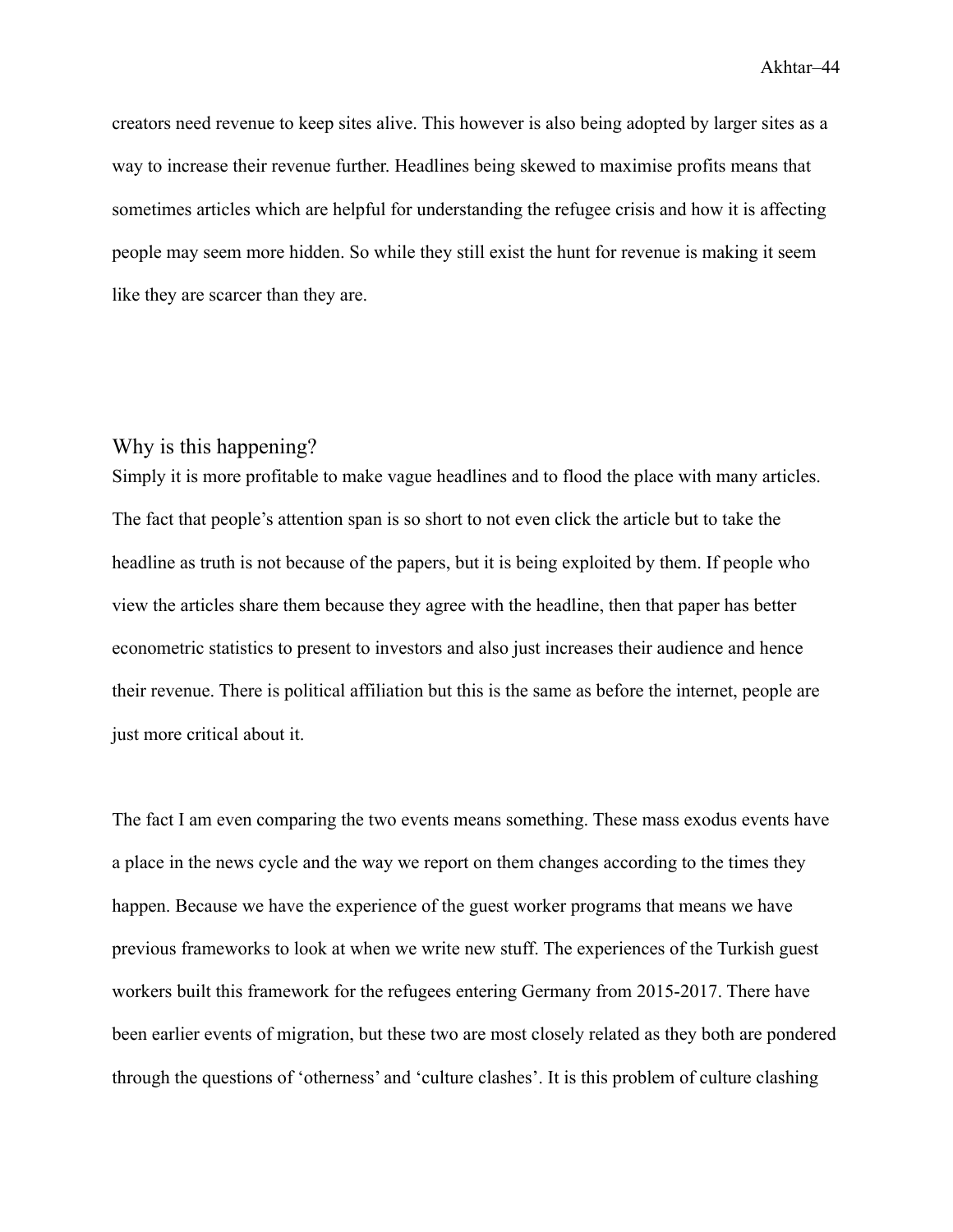that has heated the discussions of supporting refugees and was also the basis around the integration of Turkish guest workers.

#### <span id="page-45-0"></span>Limitations

Research conducted will always have shortfalls and limitations that affect how it should be analysed. My research is not immune to this and by identifying as many limitations present I can be more confident in my final conclusions. If I fail to identify the limitations in my work not only does it become misrepresentative, as the positionality of an author is key to interpreting work, but it becomes inaccurate too. Ignoring potential limitations would be bad scholarship but may also affect scholars who may choose to use this work in the future.

To begin, my research on the Turkish guest workers includes a time period after which there are more charged articles written about the mass exodus. This is because the Guest Worker Programme was never intended by the Federal Republic of Germany to be a permanent migration programme. When guest workers stayed in the country past the programme's dates, then the news had more negatively charged sentiment in it. My research for the refugees is a much narrower time scale, and the 'crisis' is not over. Migration to Europe - and specifically to Germany - continues to this day in spite of the global COVID-19 pandemic and its many travel restrictions. There is still time for more to be published and written about the issue. In fact, if it follows the same pattern as the Turkish guest workers then it won't be until a few years until we see the same level of charge.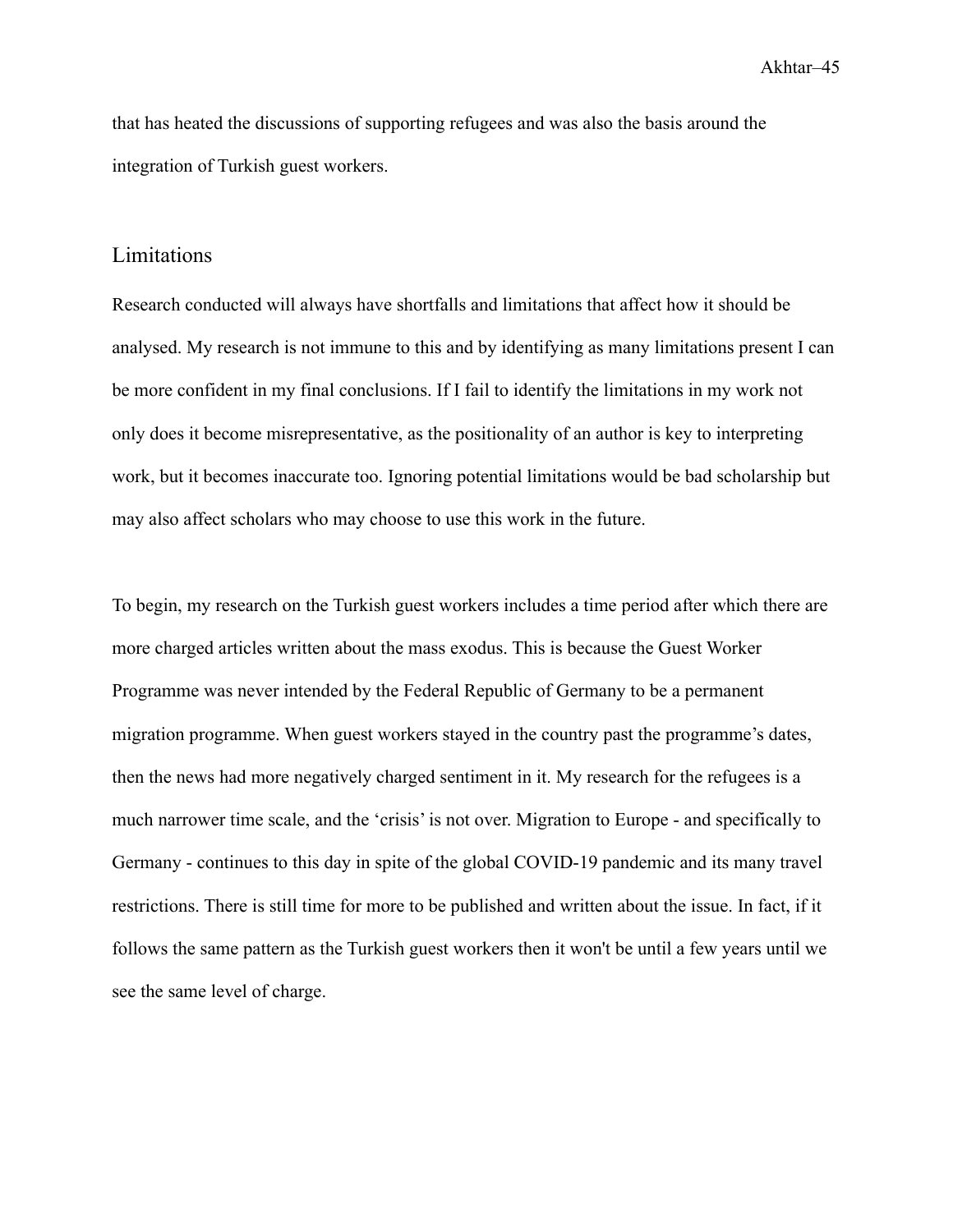Most of the research for this research project was conducted during the first months and major lockdowns of the COVID-19 pandemic. This had several effects on the quality of the research. Firstly libraries operated at a slower pace, reducing access to some materials. Secondly I had to relocate back to a different country where access to materials was inconsistent and although all efforts were made to overcome this problem it should still be considered as a potential weakness.

Finally there is a logistical limitation. My capabilities of research did not extend as far to include the inside working of publications or the thought process behind the publication of each individual article.There may be more going on behind the scenes that can be interpreted, and any attempt to may simply be an over interpretation.

### <span id="page-46-0"></span>Conclusion

Initially my hypothesis was that there would be more negatively charged articles in modern online media compared to the print media of the 70's and 80's for the guest workers from Turkey. While there will be charged pieces somewhere on the internet, the news sources I focussed on did not necessarily fit my hypothesis.

From the theories analysed earlier, we can clearly see the media, regardless of their leanings and intentions, have become all encompassing in our lives. They are fully aware of their obligations, both to an audience and to their bank accounts.The following quote by McLuhan is one of the most robust ways someone has put this together.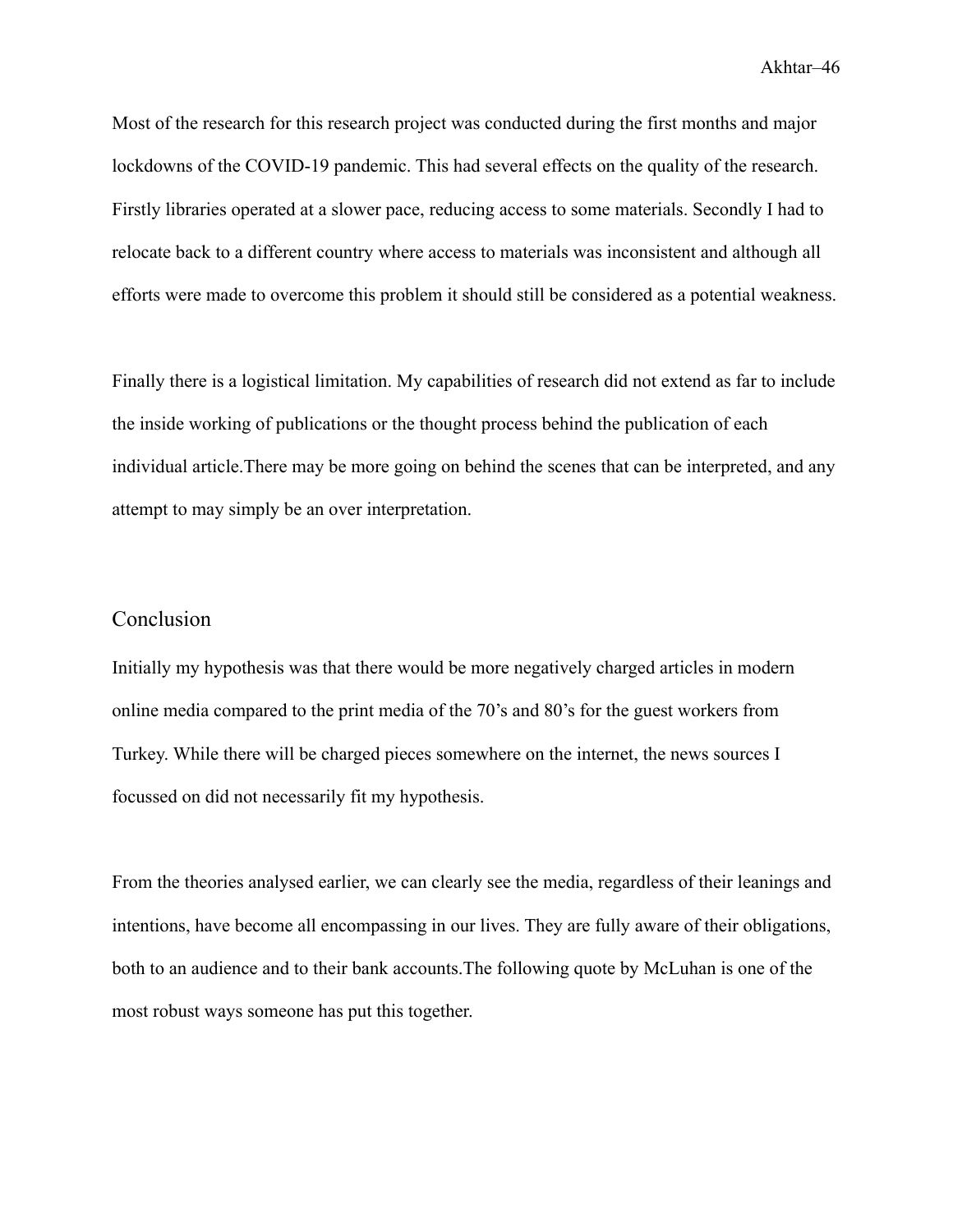Once we have surrendered our senses and nervous systems to the private manipulation of those who would try to benefit from taking a lease on our eyes and ears and nerves, we don't really have any rights left. Leasing our eyes and ears and nerves to commercial interests is like handing over the common speech to a private corporation, or like giving the earth's atmosphere to a company as a monopoly. (McLuhan 73)

Although the sources I analysed did not have more charged content, it did not mean that there were no differences. I noticed that headlines were more polarised, potentially artificially. As noted earlier, the vagueness and polarity of the headlines may be attributed to a 'clickbaiting' tactic to get more engagement. It seems through my research that if the '5 filters' model works then the changes in engagement tactics are there to increase revenue and potentially to support the goals of 'the media elite'.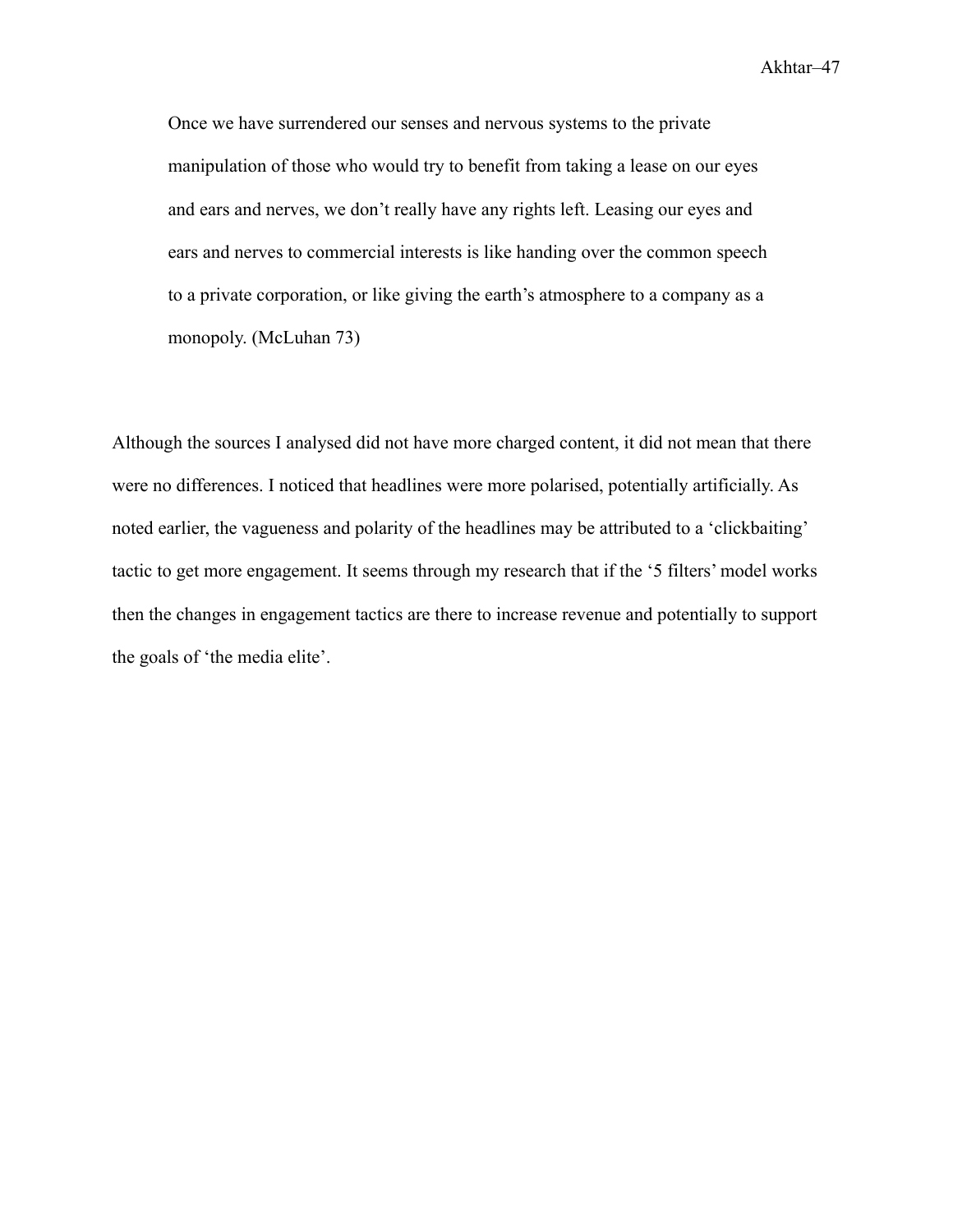# <span id="page-48-0"></span>CISLAAddendum

"We must dare to think unthinkable thoughts."<sup>6</sup>

Senator J.William Fulbright

How does someone even begin to put together what has happened since I arrived at Connecticut College in 2018. I was dropped off in front of the college centre all alone and was expected to find my way. It was an unconventional path but I did find my way. Across this journey I learnt much, not all of it I enjoyed. My time at Connecticut College has been shaky and chaotic. That being said it is what I experienced and because of it I see the world in a certain way. The question I am about to explore will be how I see the world and how I feel we should move forward.

**1. How do the multiple origins and power dynamics of contemporary society impact us today?**

<sup>6</sup> (Fulbright)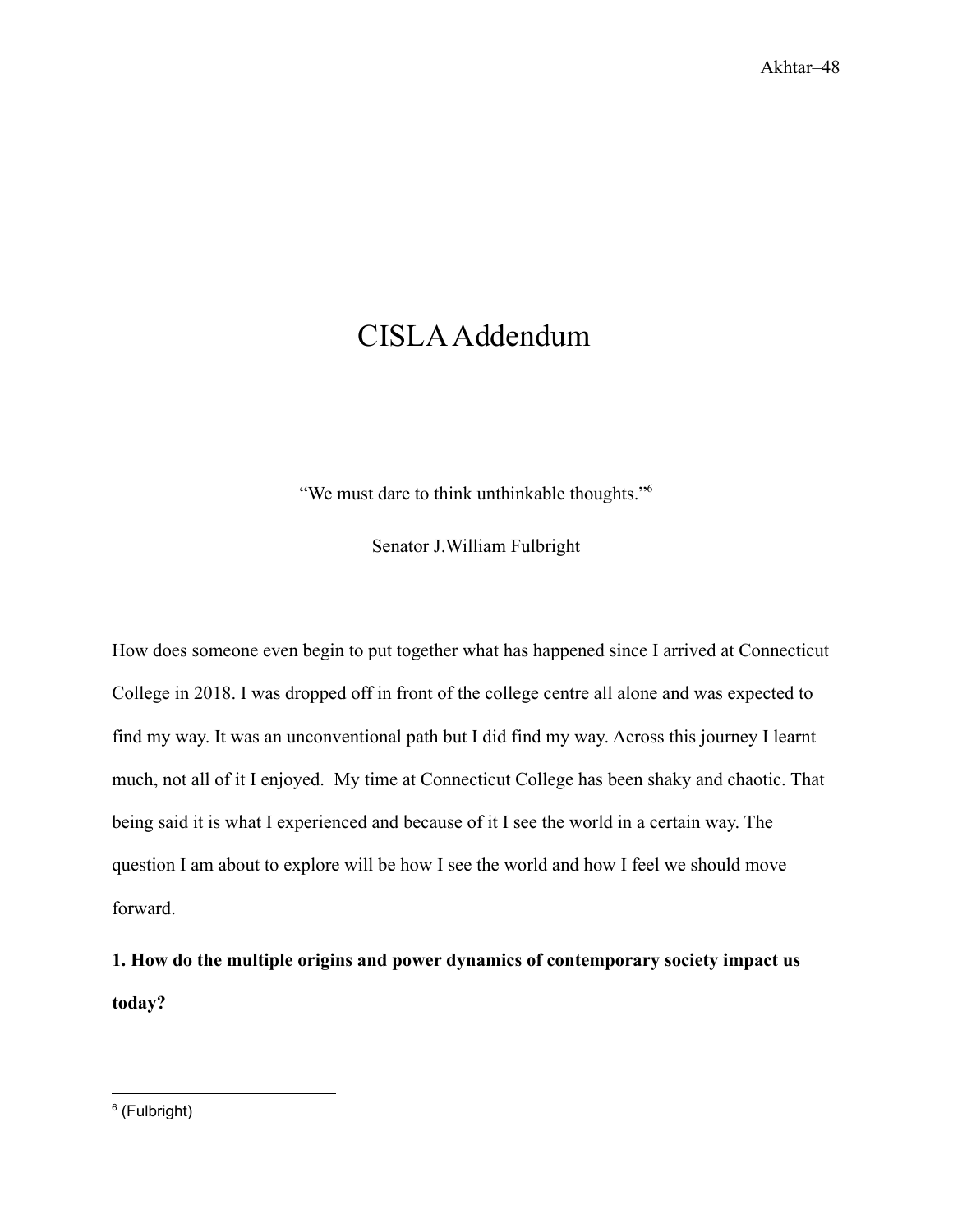Whether we like it or not we live in a cruel world. A world that has been formed from a history of warfare and short bursts of social development. We live in a world where people still question if there is more that divides us than joins us. Power presents itself in many different ways today. Instead of just being the strongest or most powerful member of a society, it is broken down into more arbitrary factors. If you believe that society is meritocratic then you would have no problem believing that those most educated and capable would be the most powerful in today's society. If you believe that owning the means of production and land was what made you powerful then you would have little problem accepting the rich and dynastic families as those with power. No matter which you give more credence to, the truth to me is that the distribution of power is not evenly distributed.

The framework of uneven power only gets worse. It is within this lopsided system that we as scholars and potential changers are expected to work within. The system is geared towards short term gains and keeping power to those that have it. This makes sense when you think about it more critically, people don't want to give up power when it is all they have. While this all seems very pessimistic, there are avenues for change. Change has been occurring and will continue to happen to redistribute power across the globe. International collaboration after World War II has started to alleviate this change on the political level. While it is still birthed from the colonial powers and gives more power to the permanent nations it has begun that shift. Academia has even begun to shift. Academics such as Edward Said have begun to break this power differential in the academic world. People without power should no longer be studied through the eyes of mysticism but instead with that of realism. There are countless more examples. So whilst there is still a mountain to conquer in terms of stabilising the power in contemporary society, the rocks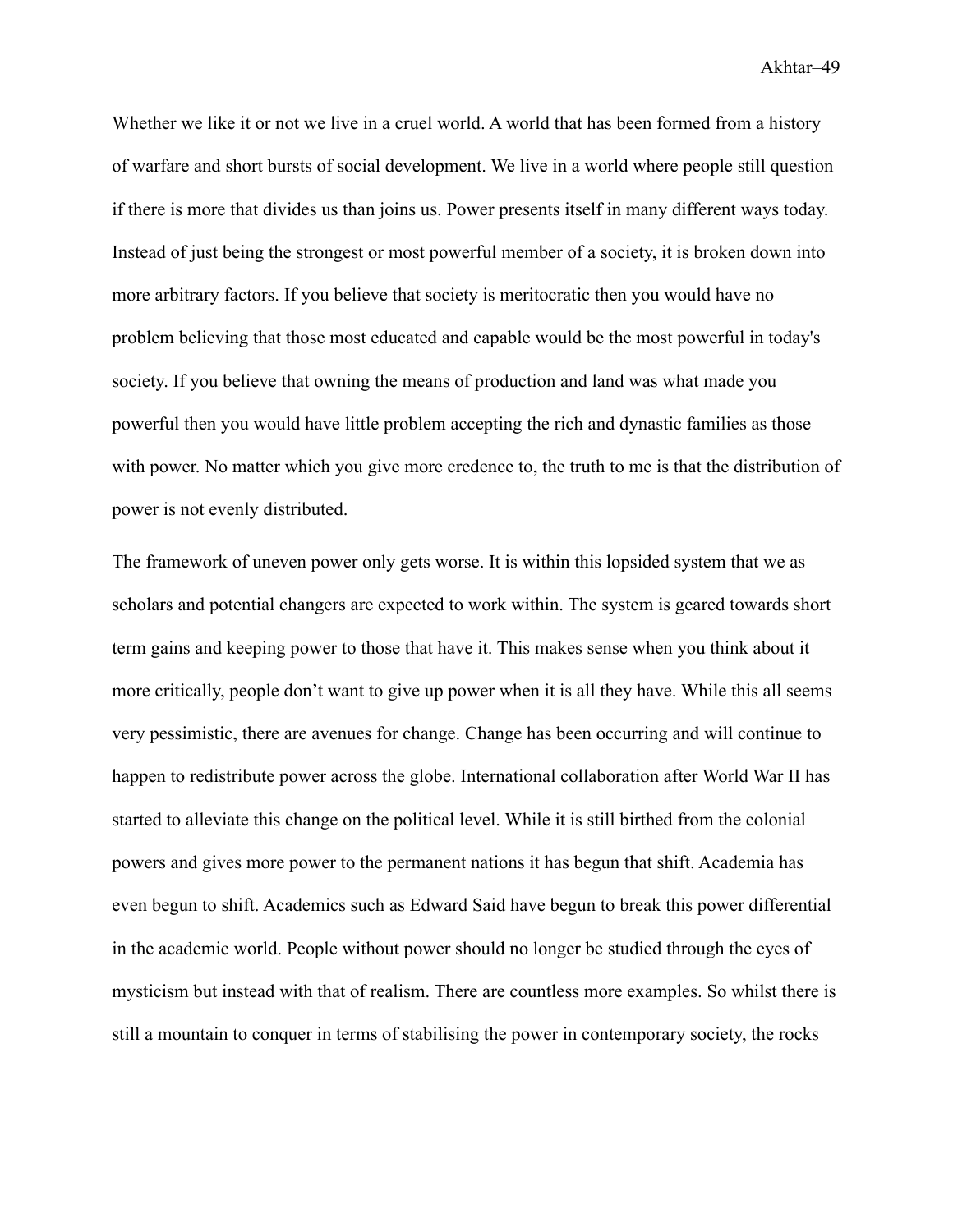have begun to crumble and it is only through participating and reworking the system that we can continue this change.

# **2. How can one's history (personal, national, institutional) shape possibilities for the future?**

#### **Personal**

When I look back at my journey at Connecticut College and CISLA, I can't ignore everything that I went through personally. These events have shaped both the way I look at myself, and the way I look at the institutions around me. I suffered major health problems, and since recovering, adapting back to college life has been difficult. When I consider this on a personal level, it means a lot. I can see clearly the influences it has had on me, and how it will affect me going forward. But when I take a step back I realise that I am not alone. Everyone around me has had personal experiences and everyone around the world has them too. Looking outwards, in my opinion, is a way to connect to the world around us and our peers.

When I think of personal experiences I do look at my research. I was so focussed on refugees and other migrant populations. I made my best effort to not just understand the groups I was looking at, but to understand them on a personal level. While one or two accounts that delve deeper aren't going to affect larger conclusions based on these populations, understanding some of the personal issues helped to keep my research human. It helped me feel closer to the people I was reading about, and I felt more charged to understand the issue on multiple levels.

#### **National**

Looking back I can sometimes see how my 'nations' history has affected me. It affected what I learned about in my history classes, in my literature classes and sometimes even my science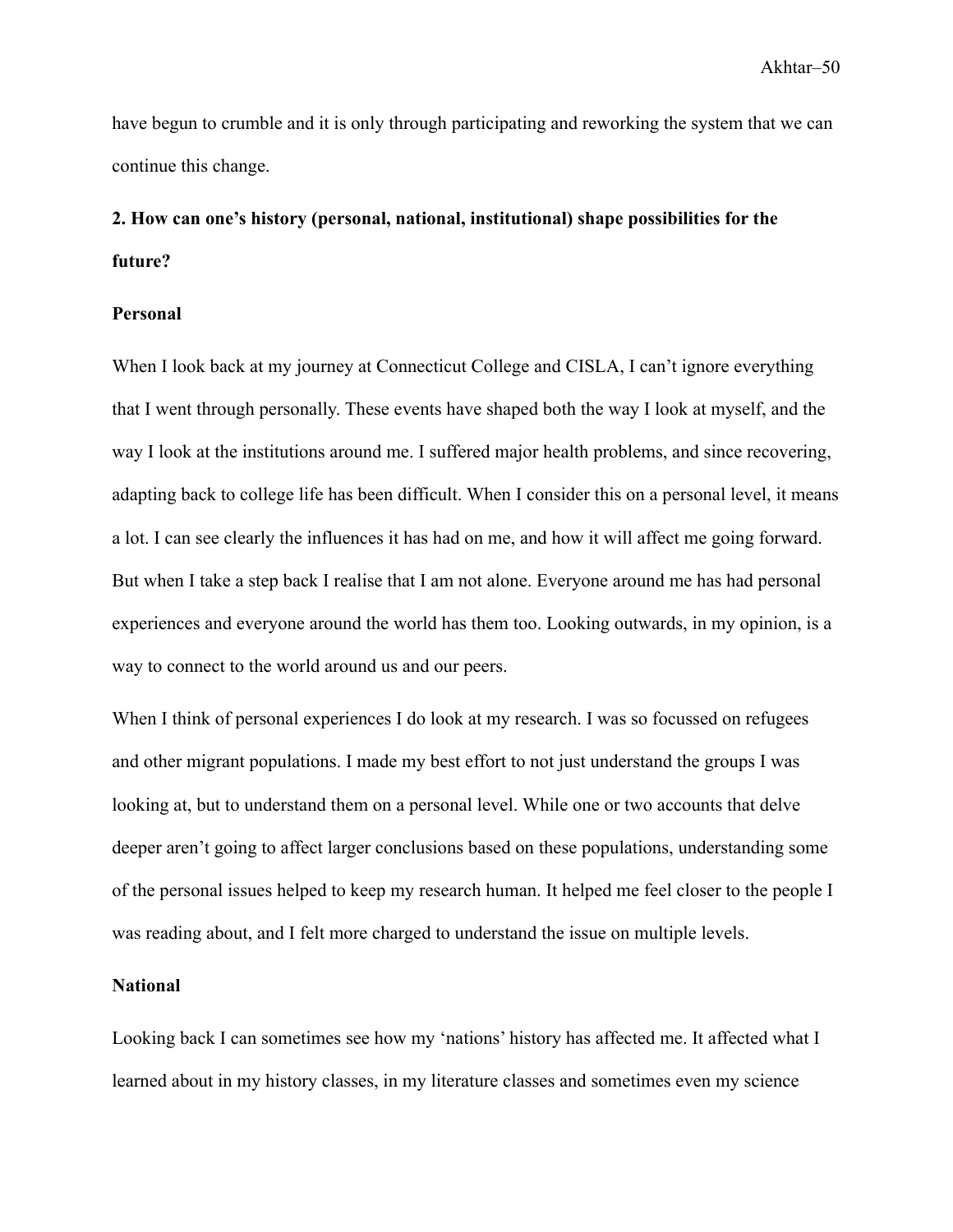classes. Few people would argue that it is bad to learn about your own country's history. It is on the same lines that we should be taught about one another's history. In my experience, Europe began to learn this after the second world war and formed the European Union. A way for people to share culture and their experiences with one another. I think it worked for a while, until those with power realised it was reducing the power they held. My own national experience and background is a feeling of betrayal, to leave such a community and declare that we were better alone. We didn't want to share power, we were happy being on top alone (even though that statement is false). Broken possibilities is what I felt, I felt shut off, the rug taken from beneath me. But then I realise that this is what so many people feel like. Their countries were never a part of a bloc, they had to keep their scope limited. Now I feel like I'm privileged and whining, but what I felt before was so strong. It will persuade me to fight for it for everyone going forward. Researching people who had to leave their homes because of wages, bad conditions and even war has made me think about this question even deeper. What do we mean by our nation's background? Do you mean the place we were born? The place we were brought up? Or the place our parents were from? From me the answer to all of those is somewhere different. If someone flees a country because of persecution, should we force them to identify with their oppressors? If someone's nation is annexed and absorbed into another, which way are they meant to identify? I realise I have just asked many questions, but it's because there are so many possible questions that having one answer is not easy. From my perspective if we want the world to change for the better we need to be aware of our nation, good and bad. But holding allegiances and prejudices will help no one. Let us build on our positive cultures and share that with one another so that we can continue the pursuit of developing this world for the better.

#### **Institutional**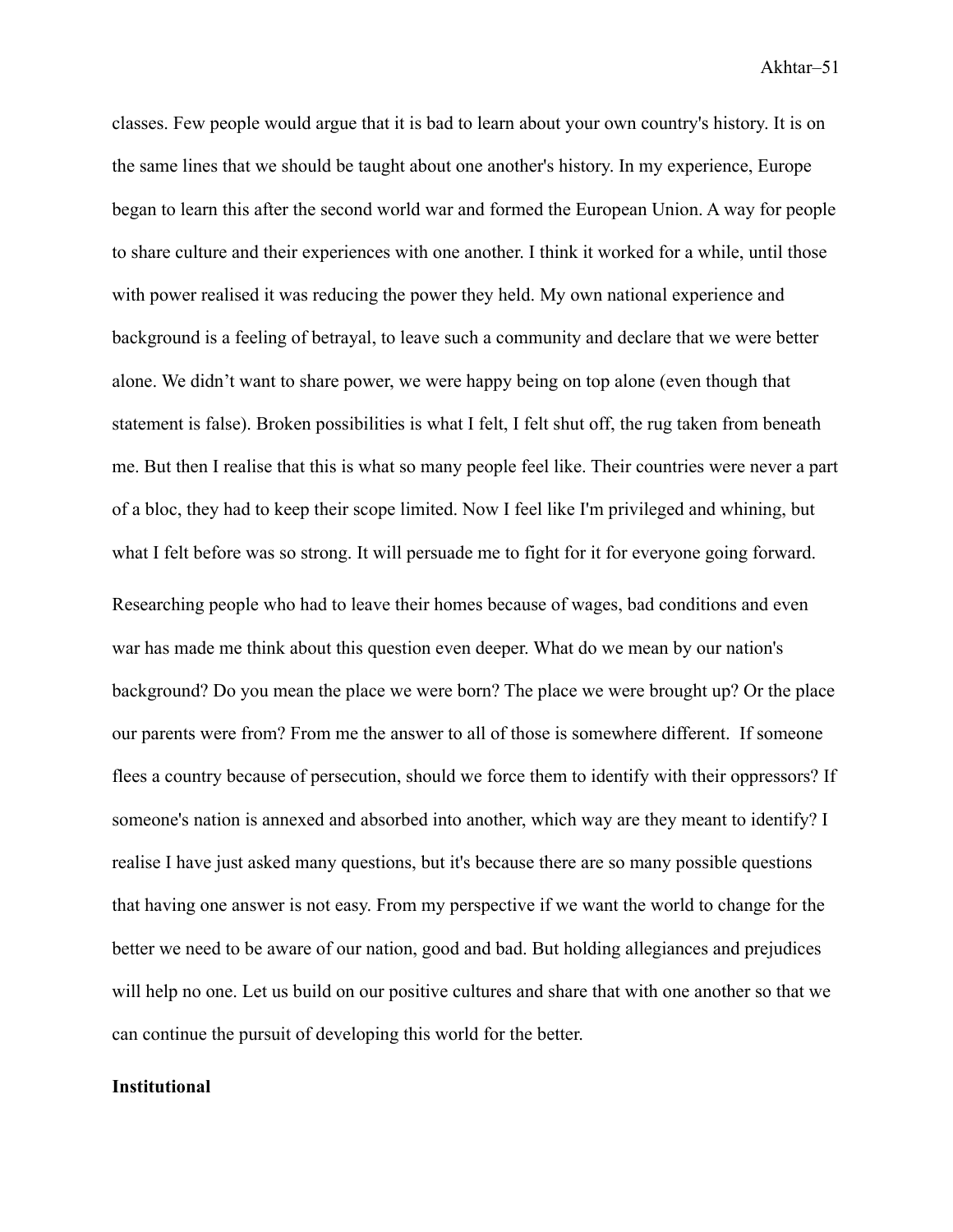I think the institutional aspect of this question is the most interesting. People around the world grow up in a large variety of different institutions. I can only comment on the ones I have experienced, but the fact that we are funnelled through institutions brings some common experiences amongst individuals. Firstly I have been a member of several schools, all at different levels of education. Some of these institutions had other objectives, whether that be a business aspect, or even a religious one. While they all had different approaches to similar styles of work, there is a common thread. Bureaucracy. The lifeblood of institutions is the rules they follow and the systems that they employ. At times I have found these systems and layers of bureaucracy to be excruciating. I would be playing my distaste for bureaucracy down if I did not mention how I feel it restricts those with limited resources or were born into cultures that didn't have formal systems growing up.

It was only at the CISLA banquet in December 2021 that I began to see a different side. The visit by Hagen Maroney and Doreen Vaillancourt Maroney made me realise there is more to bureaucracy than creating arbitrary roadblocks. A lot of their talk I felt out of place, talking about foreign policy from the perspective of the US, as they rightfully noted, is viewed differently by those not from the US. On the other hand, their defence for working under different and challenging administrations was interesting and eye opening. I found their conversations around the dissent channel counterproductive to my thoughts around bureaucracy. Both of them seemed to love their life in bureaucracy and helping others. After thinking about this longer, and looking at my recent research on refugees in Germany and the way they had to follow stringent rules to get asylum status I am beginning to shift my thinking. Bureaucracy is not all bad, but unnecessary bureaucracy is. I don't have the answer to fixing this, but I know that this is something that has impacted me, and will be something I follow in the future to enact change.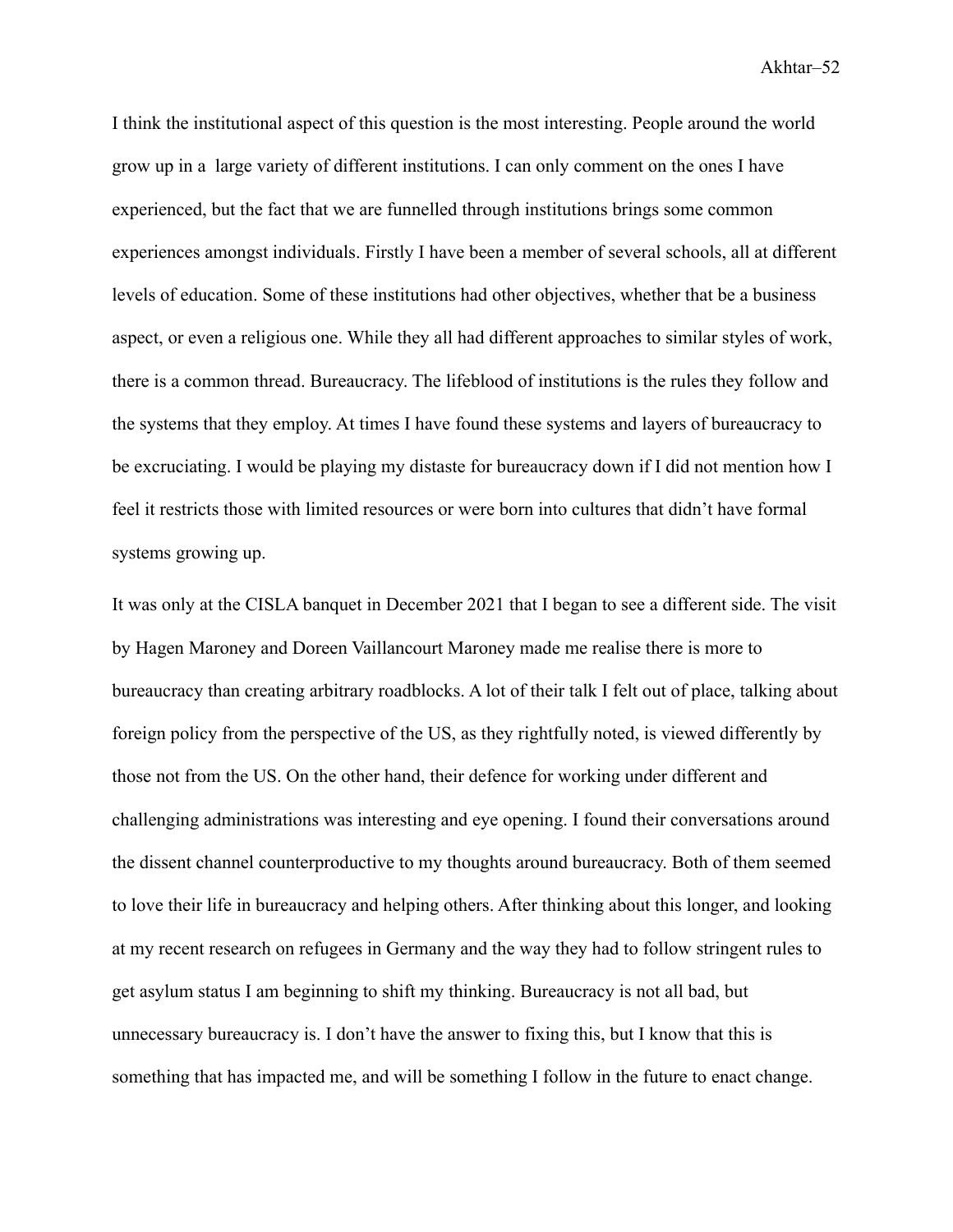#### **3. How can we address the material, spiritual, and ethical challenges facing us today?**

Materials are bound by ethics. This is not because there is an inherent connection between the two at a fundamental level, but because human society has reduced them to this position. When we consider the use of materials, it is the privileged 'western' world that hordes materials and blames those we steal resources from for not having enough to help themselves. A system such as this is systematically cruel and unethical, but it goes even further. When we extract natural resources from poorer nations without infrastructure, not only are we stealing wealth, we pollute the environment and cause harm to others. When medicines are created from stolen materials and wealth, they are not shared evenly across the globe. COVID-19 cannot be ignored as integral to my experience both in education and at Connecticut College and CISLA. Current vaccine distribution is unethical. Not taking vaccines that are available to you is akin to stealing it from those who would need it elsewhere. Not helping nations that have been historically exploited is again the same as stealing.

The only way I can see a way out of this hole of conflating materials with ethics is to improve the global communication of the world. Even just reading about other countries would help yes, but we need more intercultural exchange. Being a Fulbright student I fully agree with the words of Senator Fulbright. If we want to build a truly global society that sees everyone as equals we need the full exchange of persons, knowledge and skills.

As I have made very clear in my addendum. I think the world around me is crumbling. I try to stay positive however I know I feel negatively about everything. Spiritually I am broken. From my research and learning about people who have gone through the worst humanitarian crises in modern history, I am left even more broken. There is hope, I can see the progress we are making,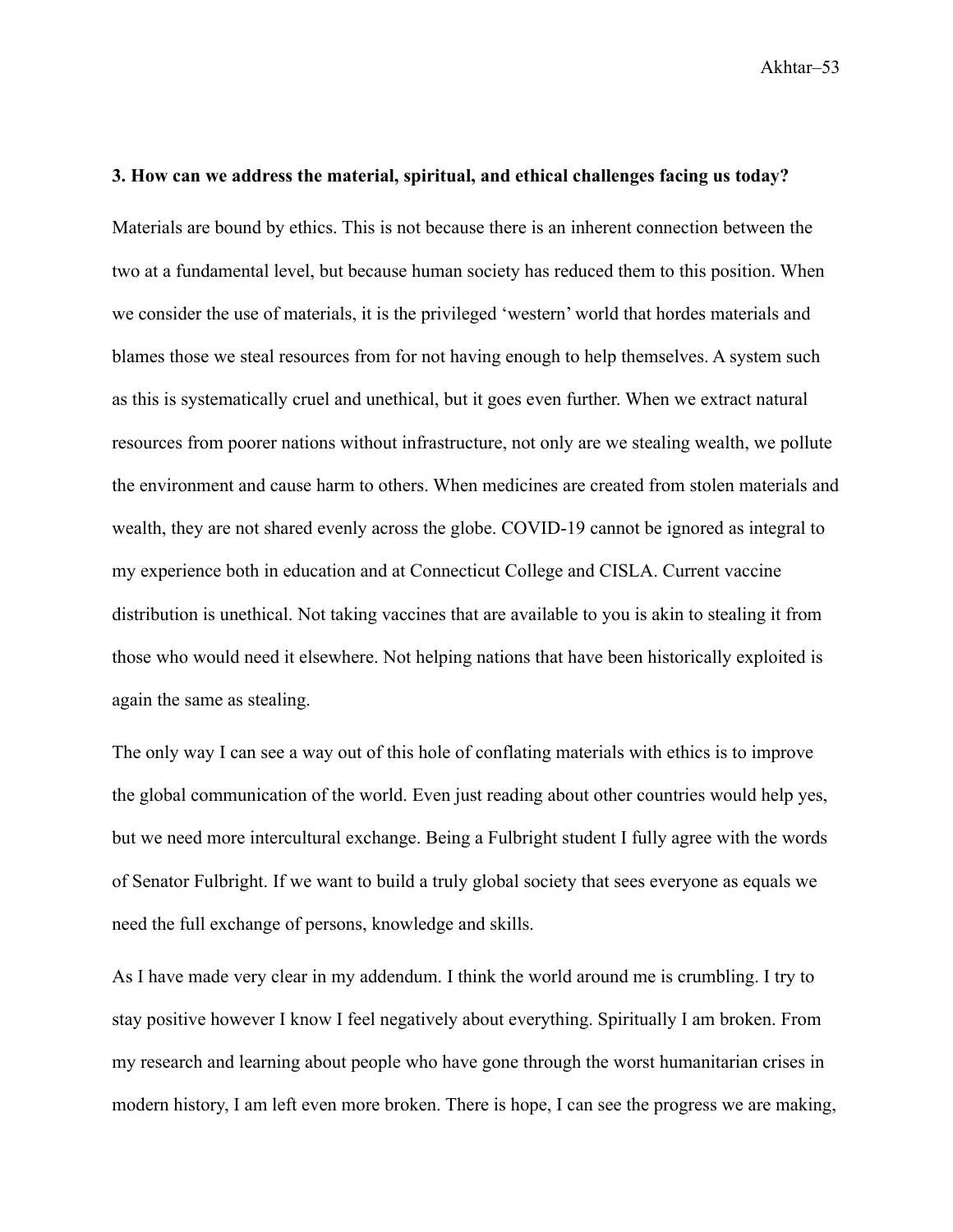it sometimes just seems as though it's moving too slowly. Everything will be gone before we are doing enough to reverse the direction. Contemplating my broken spirit, I figured 'shouldn't my spirit be private?'. People should have the right to their own spirituality and their own sense of self. A way to tackle that would be to remove spirituality from what we do in this world. I don't like this way either. We should bring ourselves into the world, it is the only way we can truly connect. So then we release our spirit into everything we do in the world? Again no. There is a balance in there. People are in need of healing, and we need time to heal. Let us heal, and when the time is right, we can spread that healing across the globe and motivate the world to build a truly global society.

To close off, my time at CISLA has been turbulent. I have faced personal challenges, shared global challenges and I have the same trials as any other college student. Things were not what I expected. I did not get to study abroad, there was no internship. Although I was able to get some guided research I will always feel like something in me missed out. With that comes the other side. I have built a community of friends and scholars who are like minded. They all share one thing in common, and that is the pursuit to increase our curiosity. If there is one thing I will take away from CISLA it will be the undying desire to find out more.

"Maturity requires a final accommodation between our aspirations and our limitations."<sup>7</sup>

Senator J.William Fulbright

<sup>7</sup> (Fulbright 240)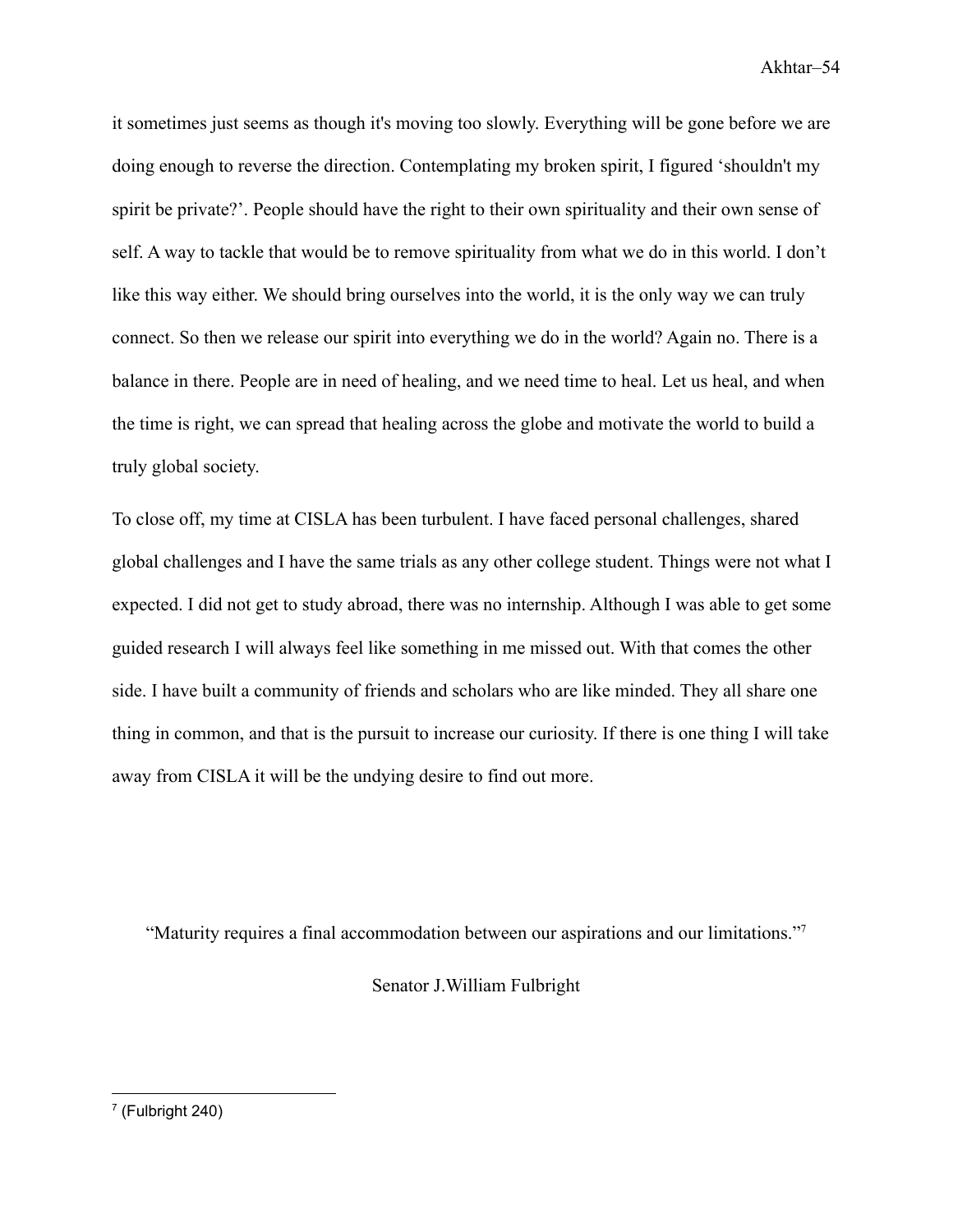# Works Cited

- <span id="page-55-0"></span>Adelhardt, Christine, et al. "Deutschland soll offenbar EU-Milliarden für Flüchtlinge erhalten." 31 May 2018,
	- https://www.sueddeutsche.de/politik/migrationspolitik-deutschland-soll-offenbar-eu-milliarden-fu er-fluechtlinge-erhalten-1.3998054. Accessed 15 December 2021.
- Antachopoulos, Daphne. "La Vita Nuova: Marking 50 Years of Italian "Guests" in Germany." *DW*, 20 December 2005,

https://www.dw.com/en/la-vita-nuova-marking-50-years-of-italian-guests-in-germany/a-1828133. Accessed 17 December 2021.

Artero, Juan P. "Political Parallelism and Media Coalitions in Western Europe." *Reuters Institute for the Study of Journalism*.

"Ausländische Folklore im Kulturkreis in Siemens Berlin." *Siemens Mitteilungen*, January 1971, p. 18.

Bell, Duncan. "domino theory | Definition & Facts." *Britannica*, https://www.britannica.com/topic/domino-theory. Accessed 15 December 2021.

BLOME, NIKOLAUS. "Interview with Christian Lindner (FDP): All refugees must go back!" *BILD.de*, 7 September 2017,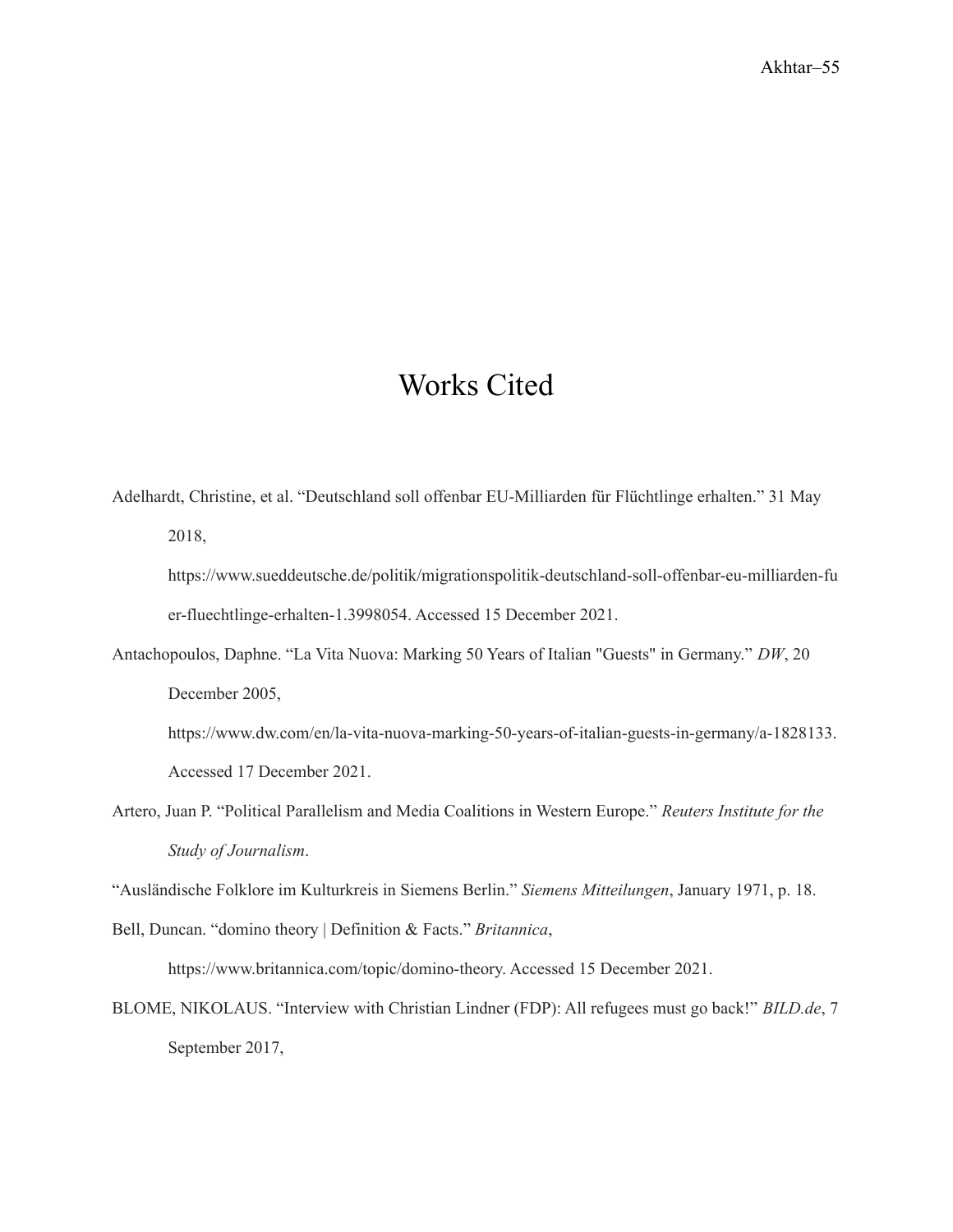https://www.bild.de/politik/inland/bild-international/christian-lindner-election-germany-interview -all-refugees-must-go-back-53132202.bild.html. Accessed 15 December 2021.

Borrud, Gabriel, and Nicole Goebel. "Mob mentality and the refugee crisis | Science | In-depth reporting on science and technology." *DW*, 22 January 2016, https://www.dw.com/en/mob-mentality-and-the-refugee-crisis/av-18998376. Accessed 15 December 2021.

Bourdieu, Pierre. *Distinction: A Social Critique of the Judgement of Taste*. Translated by Richard Nice, Harvard University Press, 1984. Accessed 17 December 2021.

Boyer, Dominic. *Understanding media : a popular philosophy*. Prickly Paradigm Press, 2007.

- Chen, Yimin, et al. "News in an Online World: The Need for an Automatic Crap Detector." *Information Science with Impact: Research in and for the Community*, 2015.
- Chomsky, Noam. "Noam Chomsky: The five filters of the mass media." *Public Reading Rooms*, 17 October 2017, https://prruk.org/noam-chomsky-the-five-filters-of-the-mass-media-machine/. Accessed 15 December 2021.
- Damaschke, Sabine. "Dismantling the German myth of ′Trümmerfrauen′ | Germany | News and in-depth reporting from Berlin and beyond." *DW*, 24 November 2014, https://www.dw.com/en/dismantling-the-german-myth-of-tr%C3%BCmmerfrauen/a-18083725.

Accessed 15 December 2021.

"Die Positionen der Länder in der Flüchtlingskrise." 25 September 2016,

https://www.sueddeutsche.de/politik/migration-die-positionen-der-laender-in-der-fluechtlingskris e-dpa.urn-newsml-dpa-com-20090101-160925-99-581847. Accessed 15 December 2021.

Enzensberger, Hans Magnus. "Die geschrumpfte Welt auf Zeitungspapier." 7 March 2002,

http://home.online.no/~boethius/avis/magnus.htm.

"Fifty Years of Turkish Immigration: 'Guest Workers' Relive Their Journey to Germany." *Spiegel*, 31 October 2011,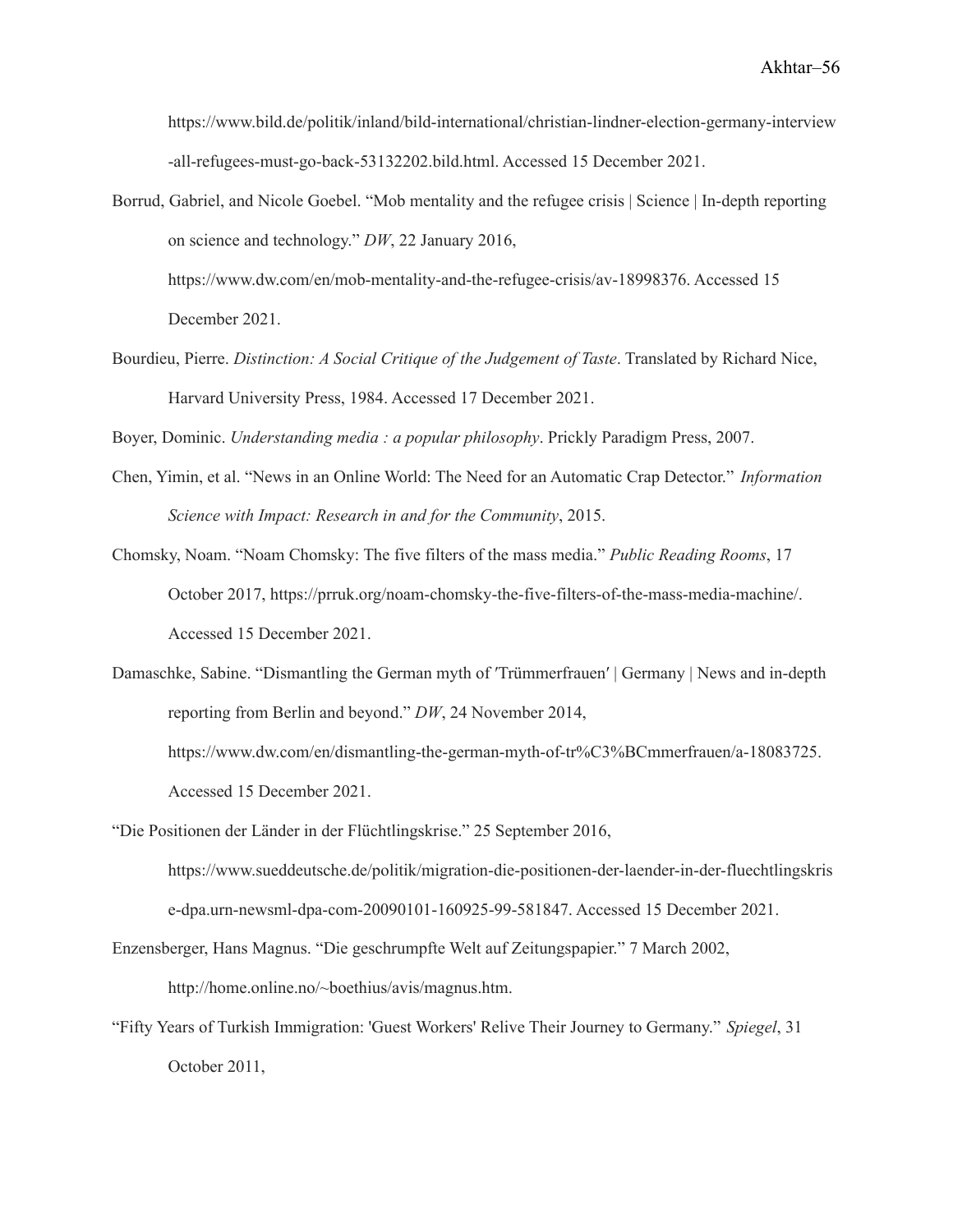https://www.spiegel.de/international/germany/fifty-years-of-turkish-immigration-guest-workers-r elive-their-journey-to-germany-a-795054.html. Accessed 15 December 2021.

"Flüchtlinge: Terrorverdacht in 40 Fällen - BKA ermittelt | STERN.de." *Stern*, 11 May 2016, https://www.stern.de/politik/deutschland/fluechtlinge--terrorverdacht-in-40-faellen---bka-ermittelt -6844728.html. Accessed 15 December 2021.

Fulbright, J. William. *The Arrogance of Power*. Random House, 1967. Accessed 17 December 2021.

- Fulbright, J. William. Senate Foreign Relations Committee,. *Speech to the Senate*, 27 March 1964.
- Fulbrook, Mary, and Professor of German History Mary Fulbrook. *German National Identity After the Holocaust*. Wiley, 1999.
- Fürstenau, Marcel. "Germany remembers Solingen arson attack victims, 25 years on." *DW*, 29 May 2018, https://www.dw.com/en/germany-remembers-solingen-arson-attack-victims-25-years-on/a-43955 577. Accessed 15 December 2021.
- "Germany Germany from 1871 to 1918." *Britannica*, https://www.britannica.com/place/Germany/Germany-from-1871-to-1918. Accessed 15 December 2021.
- GPRA. *GPRA Trust Index: Established media on the rise*. 19 December 2016.
- Hartmann, Felix. "Flüchtlinge auf dem Weg nach Deutschland | Top-Thema Podcast." *DW*, 18 September 2015,

https://www.dw.com/de/fl%C3%BCchtlinge-auf-dem-weg-nach-deutschland/a-18719320. Accessed 15 December 2021.

Hauteville, Jean-Michel. "Keep 'em out: Europe has lost its soul in the refugee crisis." *Handelsblatt*, 18 June 2018,

https://www.handelsblatt.com/english/opinion/keep-em-out-europe-has-lost-its-soul-in-the-refuge e-crisis/23582450.html. Accessed 15 December 2021.

Hess, Sigurd. "German Intelligence Organizations and the Media." *Journal of Intelligence History*, vol. 9, no. 2, 2009, pp. 75-87.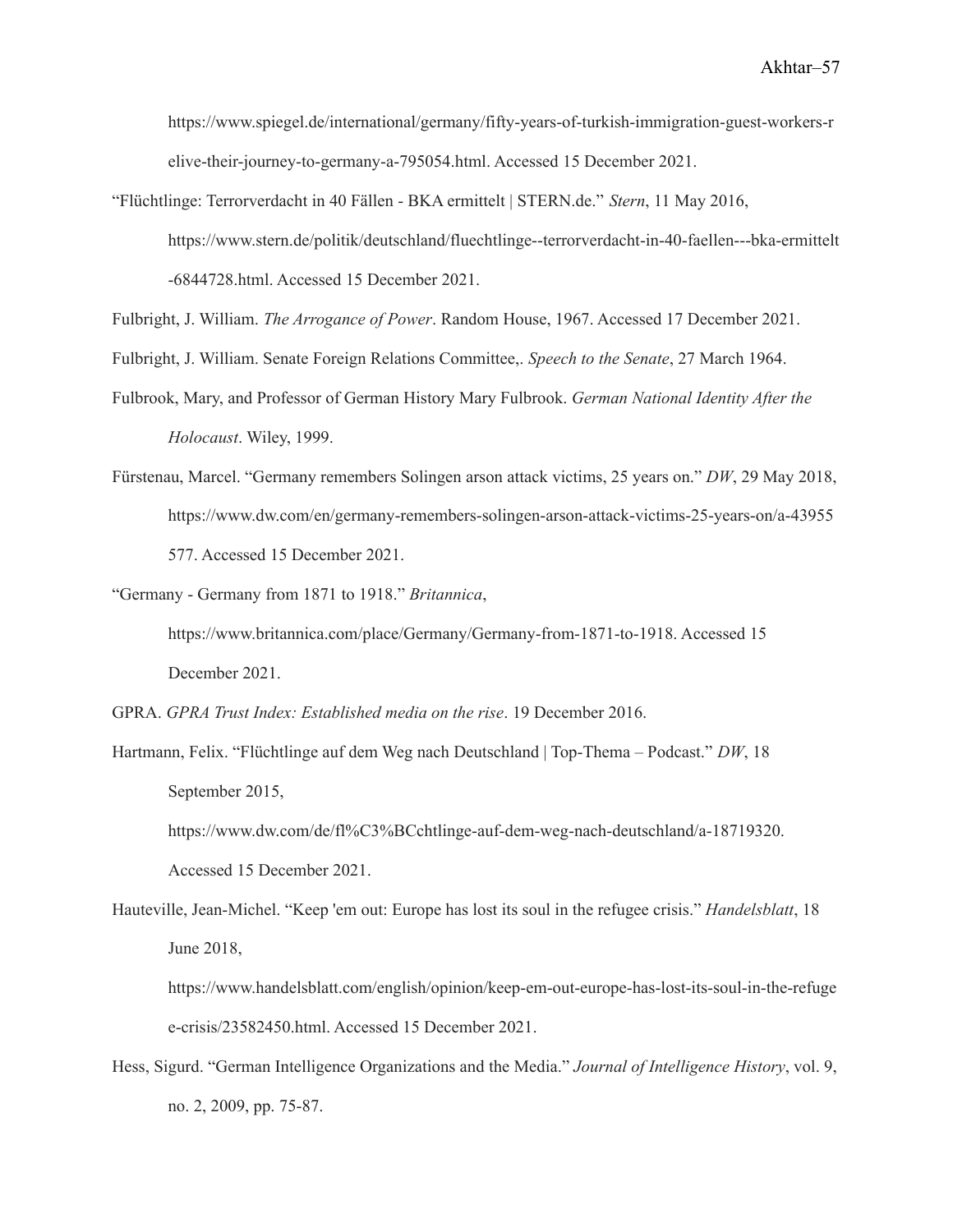Hildebrandt, Tina, and Bernd Ulrich. "Angela Merkel: In the eye of the storm." *Die Zeit*, 20 September 2015,

https://www.zeit.de/politik/deutschland/2015-09/angela-merkel-refugees-crisis-chancellor/komple ttansicht. Accessed 15 December 2021.

Hodkinson, Paul. *Media, Culture and Society: An Introduction*. SAGE Publications, 2011.

Hoffmann, Dierk O., and Catherine C. Fraser. *Pop Culture Germany! Media, Arts, and Lifestyle*. ABC-CLIO, 2006.

- Hoppe, Till. "Immigration: Refugees, solidarity and reality." *Handelsblatt*, 7 June 2017, https://www.handelsblatt.com/english/opinion/immigration-refugees-solidarity-and-reality/23570 946.html. Accessed 15 December 2021.
- Keita, Sekou, et al. "Five Years Later, One Million Refugees Are Thriving in Germany." *Center For Global Development |*, 4 December 2020, https://www.cgdev.org/blog/five-years-later-one-million-refugees-are-thriving-germany. Accessed 15 December 2021.
- Knobloch-Westerwick, Silvia. *Choice and Preference in Media Use: Advances in Selective Exposure Theory and Research*. Routledge, 2015. Accessed 15 December 2021.
- Kohlhammer, W. *Statistisches Bundesamt, Germany (West*. Statistisches Jahrbuch für die Bundesrepublik Deutschland. 1968, Stuttgart.
- Krastev, Ivan. "Europe: Solidarity! Why? Die Gegenwart." *FAZ*, 1 March 2016, https://www.faz.net/aktuell/politik/die-gegenwart/europe-solidarity-why-14085960.html. Accessed 15 December 2021.
- Lechtape, Martin, and Frank Beer. "Ein Jahr Flüchtlingskrise der Faktencheck: "Da kommen ja nur Männer"." *Handelsblatt*, 2 September 2016,

https://www.handelsblatt.com/politik/deutschland/ein-jahr-fluechtlingskrise-der-faktencheck-da-k ommen-ja-nur-maenner/14488650.html. Accessed 15 December 2021.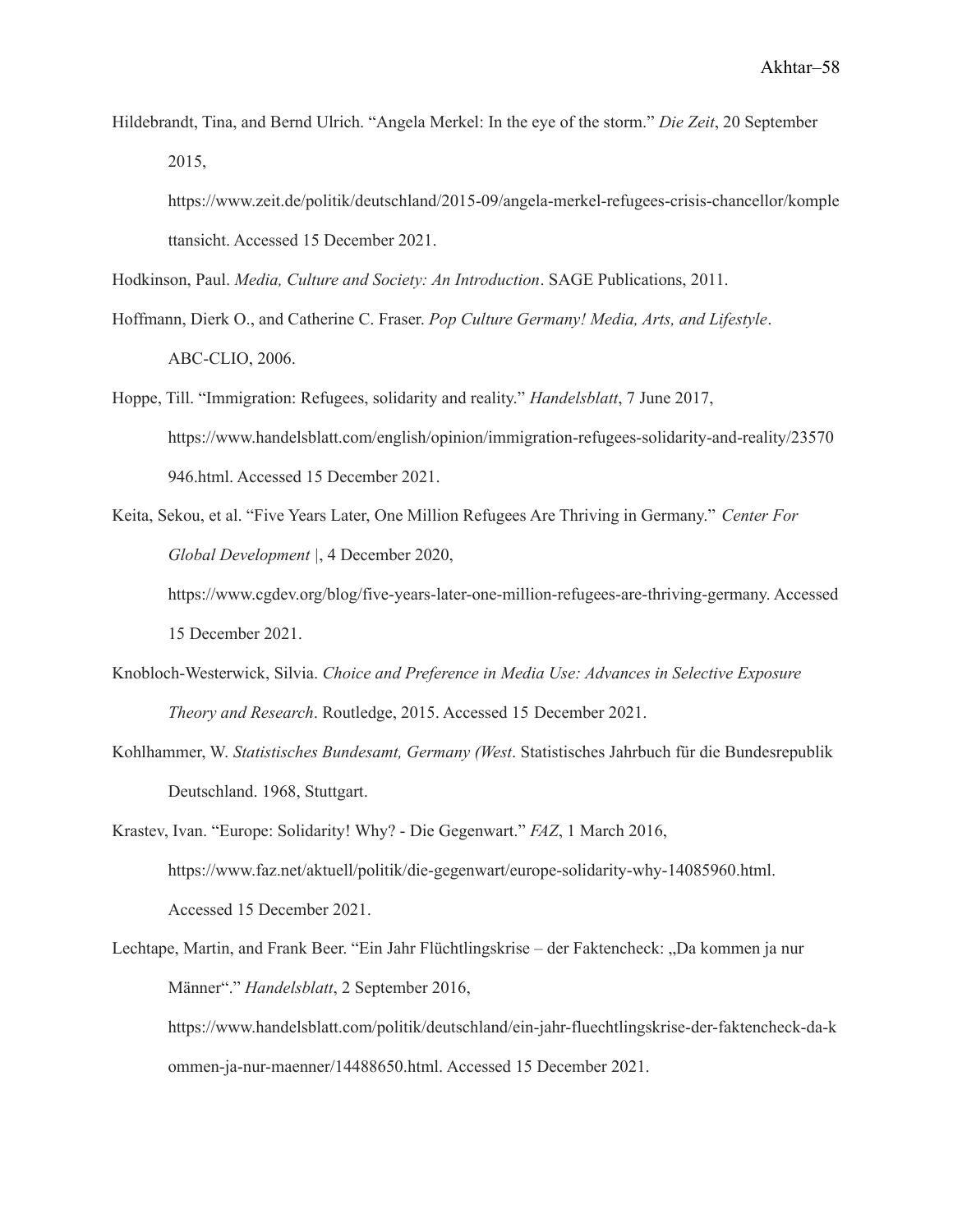- Malkki, Liisa H. "Refugees and Exile: From 'Refugee Studies' to the National Order of Things." *Annual Review of Anthropology*, vol. 24, 1995, pp. 495-523.
- "Marshall Plan | Summary & Significance." *Britannica*, 30 November 2021, https://www.britannica.com/event/Marshall-Plan. Accessed 15 December 2021.
- Martin, Phillip L. "Germany's Guestworkers." *Labor and Management: Lessons from abroad*, vol. 15101, 1981, p. 9, http://aei.pitt.edu/94524/1/guestworkers.pdf.
- McLuhan, Marshall. *Understanding Media: The Extensions of Man*. Edited by W. Terrence Gordon, Gingko Press, 2003.
- Münch, Peter. "Albaniens Regierungschef lehnt EU-Flüchtlingslager ab." 27 June 2018, https://www.sueddeutsche.de/politik/albanien-eu-fluechtlingslager-asylzentren-1.4031888. Accessed 15 December 2021.
- Onder, Nilgun. "Turkey's experience with corporatism." 1990, https://scholars.wlu.ca/cgi/viewcontent.cgi?article=1061&context=etd.
- Potter, W. James. *Arguing for a General Framework for Mass Media Scholarship*. SAGE Publications, 2009. Accessed 15 December 2021.
- "Refugee crisis 'to cost Germany 10 billion euros.'" *DW*, 6 September 2015, https://www.dw.com/en/refugee-crisis-to-cost-germany-10-billion-euros/a-18696346. Accessed 15 December 2021.
- Richards, Tia. "Predicting the future of the entertainment industry post-COVID." *USC News*, 30 March 2021,

https://news.usc.edu/183870/future-of-entertainment-after-covid-movies-tv-streaming-usc-experts /. Accessed 15 December 2021.

Seifert, Wolfgang. "Übersiedler aus der DDR und Auswanderer aus Deutschland | bpb." *Bundeszentrale für politische Bildung*, 31 May 2012,

http://www.bpb.de/politik/grundfragen/deutsche-verhaeltnisse-eine-sozialkunde/138015/uebersie dler-aus-der-ddr-und-auswanderer-aus-deutschland. Accessed 15 December 2021.